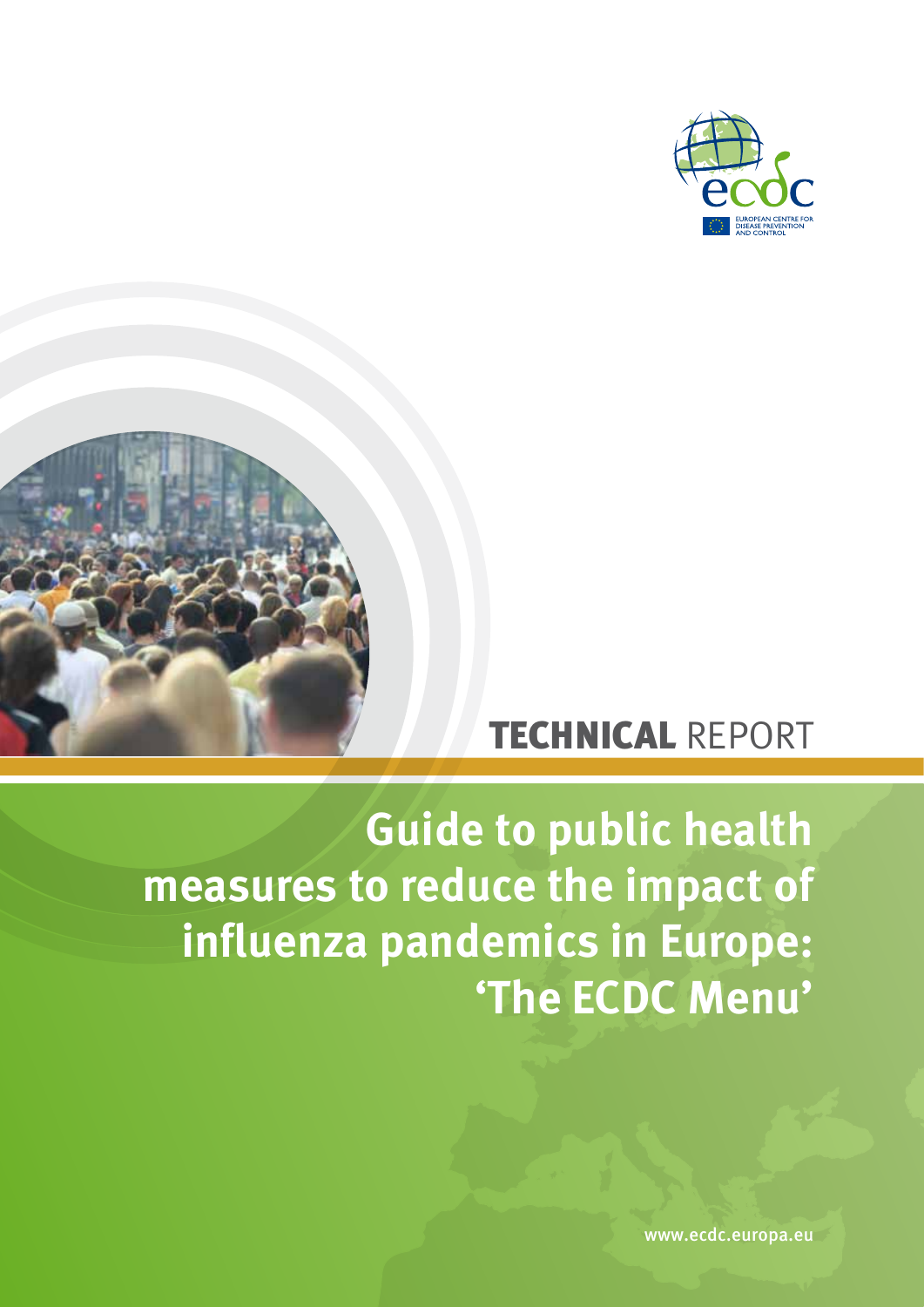**ECDC** TECHNICAL REPORT **Guide to public health measures to reduce the impact of influenza pandemics in Europe: 'The ECDC Menu'** 

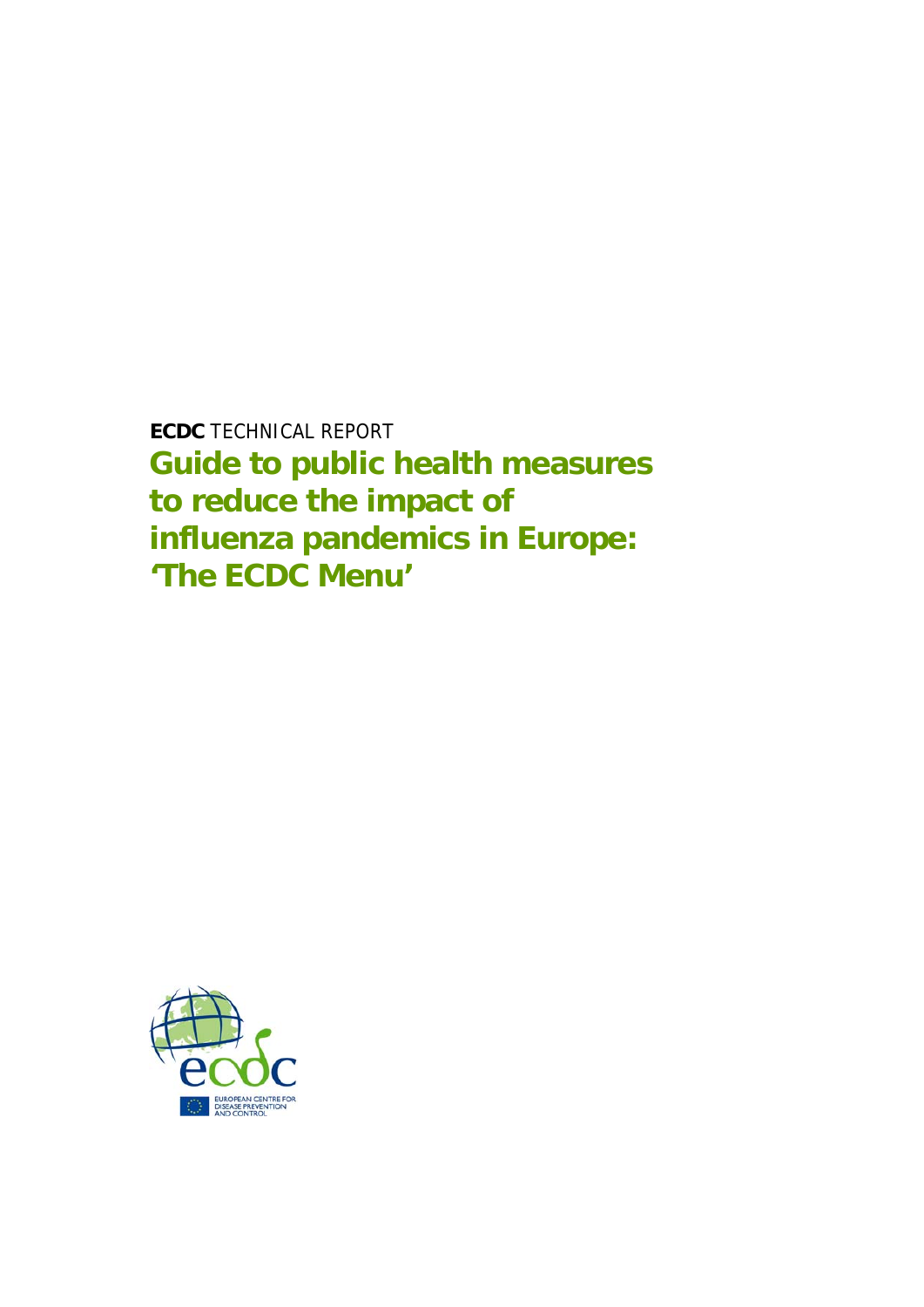Stockholm, September 2009

© European Centre for Disease Prevention and Control, 2009 Reproduction is authorised, provided the source is acknowledged.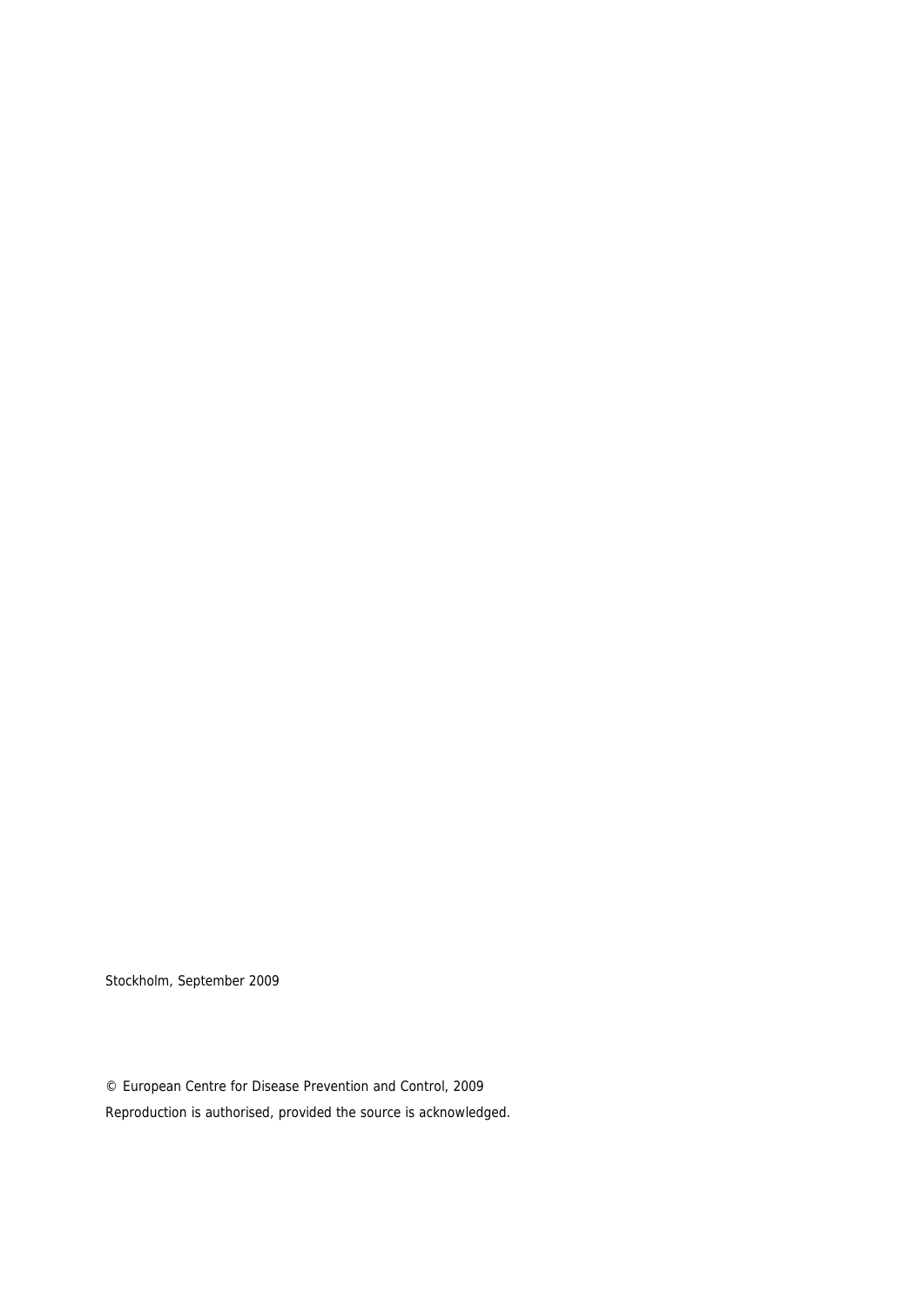# Table of contents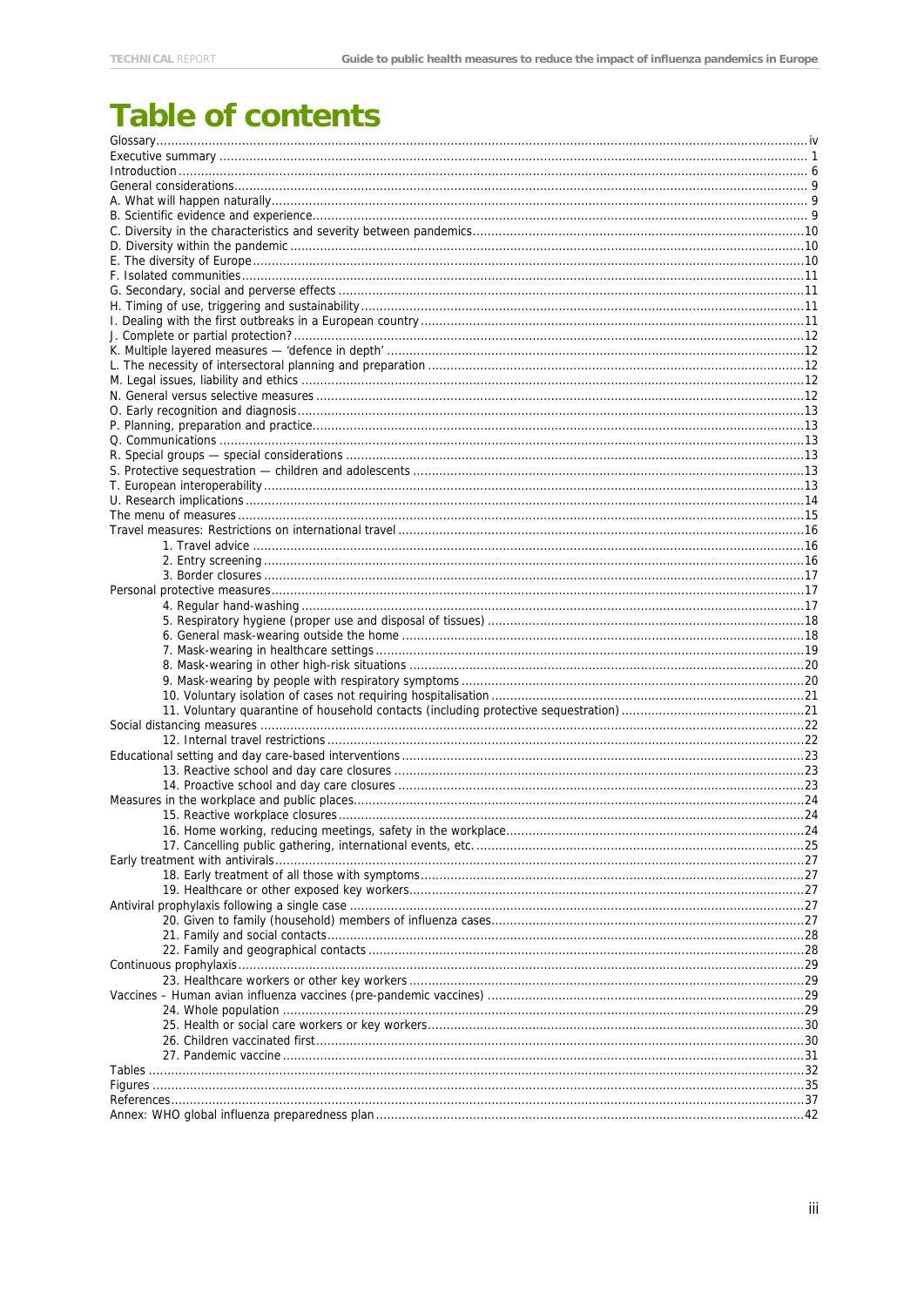# <span id="page-4-0"></span>**Glossary**

| Asymptomatic infections:          | Infections that do not cause any symptoms.                                                                                                                                                                                                                                                                                                                                                                                                                                                                                                                                                                                                                                                                |
|-----------------------------------|-----------------------------------------------------------------------------------------------------------------------------------------------------------------------------------------------------------------------------------------------------------------------------------------------------------------------------------------------------------------------------------------------------------------------------------------------------------------------------------------------------------------------------------------------------------------------------------------------------------------------------------------------------------------------------------------------------------|
| Boundary issues:                  | Deciding how to divide populations into those receiving and not receiving a<br>treatment. E.g. who is and who is not a social contact of a case.                                                                                                                                                                                                                                                                                                                                                                                                                                                                                                                                                          |
| Case fatality rate (CFR):         | The proportion of people infected that die as a consequence of their<br>infection.                                                                                                                                                                                                                                                                                                                                                                                                                                                                                                                                                                                                                        |
| Infection control:                | A collection of measures intended to reduce the risk of transmission from an<br>infected person to uninfected persons (e.g. hand and respiratory hygiene,<br>masks and respirators, disinfection).                                                                                                                                                                                                                                                                                                                                                                                                                                                                                                        |
| Interoperability:                 | An imprecise term applied to a bundle of ideas as to how countries might<br>plan to act before and during a pandemic (Table 3). It is recommended to<br>consider each of these ideas separately.                                                                                                                                                                                                                                                                                                                                                                                                                                                                                                          |
| Isolation:                        | Applies to people experiencing illness, meaning separation or restriction of<br>movement of ill persons with an infectious disease to prevent transmission to<br>others.                                                                                                                                                                                                                                                                                                                                                                                                                                                                                                                                  |
| Non-pharmaceutical interventions: | Measures that do not include pharmaceutical products such as vaccines and<br>drugs.                                                                                                                                                                                                                                                                                                                                                                                                                                                                                                                                                                                                                       |
| Personal protective measures:     | Infection control measures that individual people can undertake, e.g. hand-<br>washing.                                                                                                                                                                                                                                                                                                                                                                                                                                                                                                                                                                                                                   |
| Presymptomatic infections:        | Infections early in the incubation period that have not yet caused clinical<br>symptoms.                                                                                                                                                                                                                                                                                                                                                                                                                                                                                                                                                                                                                  |
| Protective sequestration:         | A term used to describe when healthy people attempt to isolate themselves<br>to reduce the risk of exposure to an infection.                                                                                                                                                                                                                                                                                                                                                                                                                                                                                                                                                                              |
| Quarantine:                       | Applies to people exposed, who may or may not be infected but are not ill. It<br>means separation or restriction of movement of exposed persons who may<br>become infectious to others.                                                                                                                                                                                                                                                                                                                                                                                                                                                                                                                   |
| Reproductive number or $R_0$ :    | The average number of people that one person with influenza will infect<br>(usually meaning in the absence of applying countermeasures).                                                                                                                                                                                                                                                                                                                                                                                                                                                                                                                                                                  |
| Respirators:                      | Specialist masks that can prevent the transmission of very small particles,<br>e.g. infectious organisms transmitted in aerosols.                                                                                                                                                                                                                                                                                                                                                                                                                                                                                                                                                                         |
| Respiratory hygiene:              | Use and disposal of tissues to cover mouth and nostrils when coughing and<br>sneezing and their proper disposal.                                                                                                                                                                                                                                                                                                                                                                                                                                                                                                                                                                                          |
| Secondary effects:                | The costs, risks and consequences of applying the Public Health Measures.                                                                                                                                                                                                                                                                                                                                                                                                                                                                                                                                                                                                                                 |
| Social distancing:                | An imprecise term often applied to the collection of measures intended to<br>decrease the frequency of contact among people, therefore possibly<br>reducing influenza transmission. It is considered by most authorities better<br>to describe specific measures.                                                                                                                                                                                                                                                                                                                                                                                                                                         |
| Surgical masks:                   | Masks worn when undertaking surgical procedures, mostly intended to<br>prevent droplet transmission of respiratory infections from the wearer. This<br>type of mask is not able to protect against infections in aerosols.                                                                                                                                                                                                                                                                                                                                                                                                                                                                                |
| Work quarantine:                  | This has two different meanings: 1) When quarantine is observed or special<br>measures taken by health or social care workers who have been exposed<br>and who work in a setting where influenza is especially liable to transmit (or<br>where there are people at higher risk from infection). Examples would be<br>people working in old people's homes and nurses in high risk settings (e.g.<br>neonatal care nurseries, intensive care units). 2) Another meaning is from<br>the time of SARS, when some healthcare workers chose to stay away from<br>their families when off-duty so as not to carry the infection home, a practice<br>seen earlier among nurses at the time of Spanish Influenza. |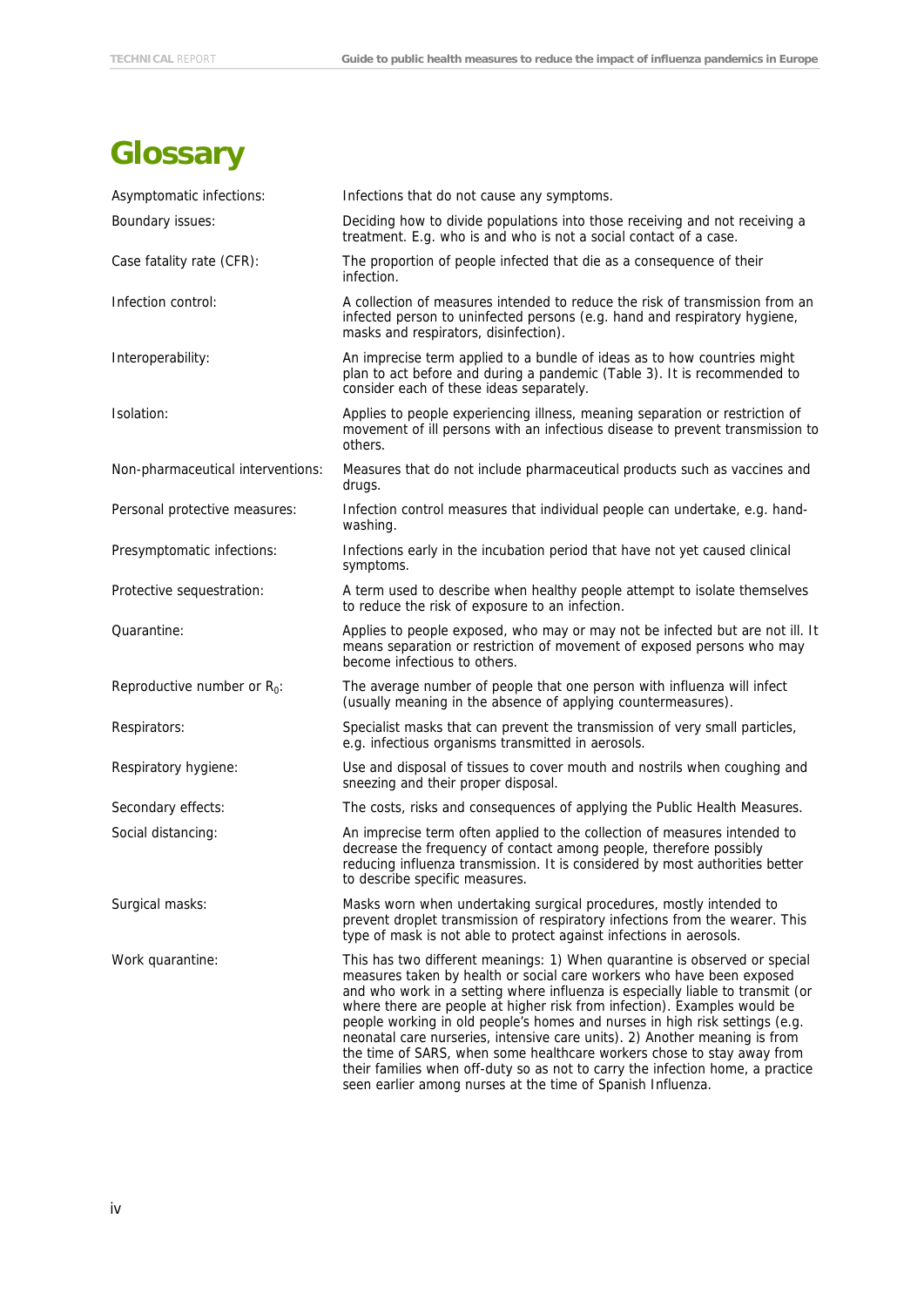# <span id="page-5-0"></span>**Executive summary**

Application of public health measures (see Summary Tables) will, to some extent, reduce the number of people who are infected, need medical care and die during an influenza pandemic. They will probably also reduce the numbers affected by severe epidemics of seasonal influenza. By lowering and perhaps delaying the peak of a pandemic curve (Figure 1) the measures could also mitigate the secondary consequences of pandemics that result when many people fall sick at once, i.e. the impact of mass absenteeism on key functions such as delivering healthcare and maintaining food supplies, fuel distribution and utilities, etc. Public health measures may even delay the peak of the epidemic curve of a pandemic until nearer the time a pandemic vaccine starts to become available, thereby possibly also reducing the total numbers affected. In addition, theoretically, they may delay the peak until influenza transmission declines naturally in the summer months.

#### **Figure 1. Objectives of applying public health measures during a pandemic**

- Delay and flatten epidemic peak
- Reduce peak burden on healthcare systems and threat to other essential systems through high levels of absenteeism
- Somewhat reduce total number of cases
- **Buy a little time**



Days since first case

A range of measures have been suggested (see Summary Tables), including personal actions, like hand-washing and mask-wearing, and pharmaceutical interventions such as antivirals, human avian influenza vaccines (also called pre-pandemic vaccines) and, late in the pandemic, specific vaccines, as well as community social distancing measures. It is thought by many that combinations of measures will be even more effective than single measures, so called 'defence in depth' or 'layered interventions'. Both modelling work and common sense suggest that early interventions will be more effective than waiting until a pandemic is well advanced.

It is hard to imagine that measures like those within the category of social distancing would not have some positive impact by reducing transmission of a human respiratory infection spreading from human to human via droplets and indirect contact. However, the evidence base supporting each individual measure is often weak. It is also unclear how a number of them will interact. Specifically, will the effect of social distancing measures be cumulative? In some cases this lack of clarity is due to a lack of research (see Section 'Research implications'). More often it is because the measures are hard to evaluate with any experimental approach and when measures have been implemented in real situations they have been used in combination. Hence the absolute positive effect and relative strengths of different measures are extremely hard to judge. Also, the strength of effect could quite reasonably vary with the characteristics of the pandemic. For example, interventions targeting children might have been quite effective during the 1957 pandemic where transmission in younger age groups seems to have been especially important, but they would have been less effective during the 1918–19 and 1968 pandemics. Hence it will not be possible to have fixed plans that fit every pandemic. Furthermore, the effectiveness, feasibility and costs of social distancing measures will presumably vary among European countries or even within countries (for example, dense urban areas compared with rural areas).

The experience of previous pandemics and related events like SARS shows that to some extent public health measures are applied according to local customs and practice. In the United States during the 1918–19 pandemic these were organised and often proactive (Markel 2007), while in Europe during pandemics and during SARS they were more often reactive (see list of tables, from page 36).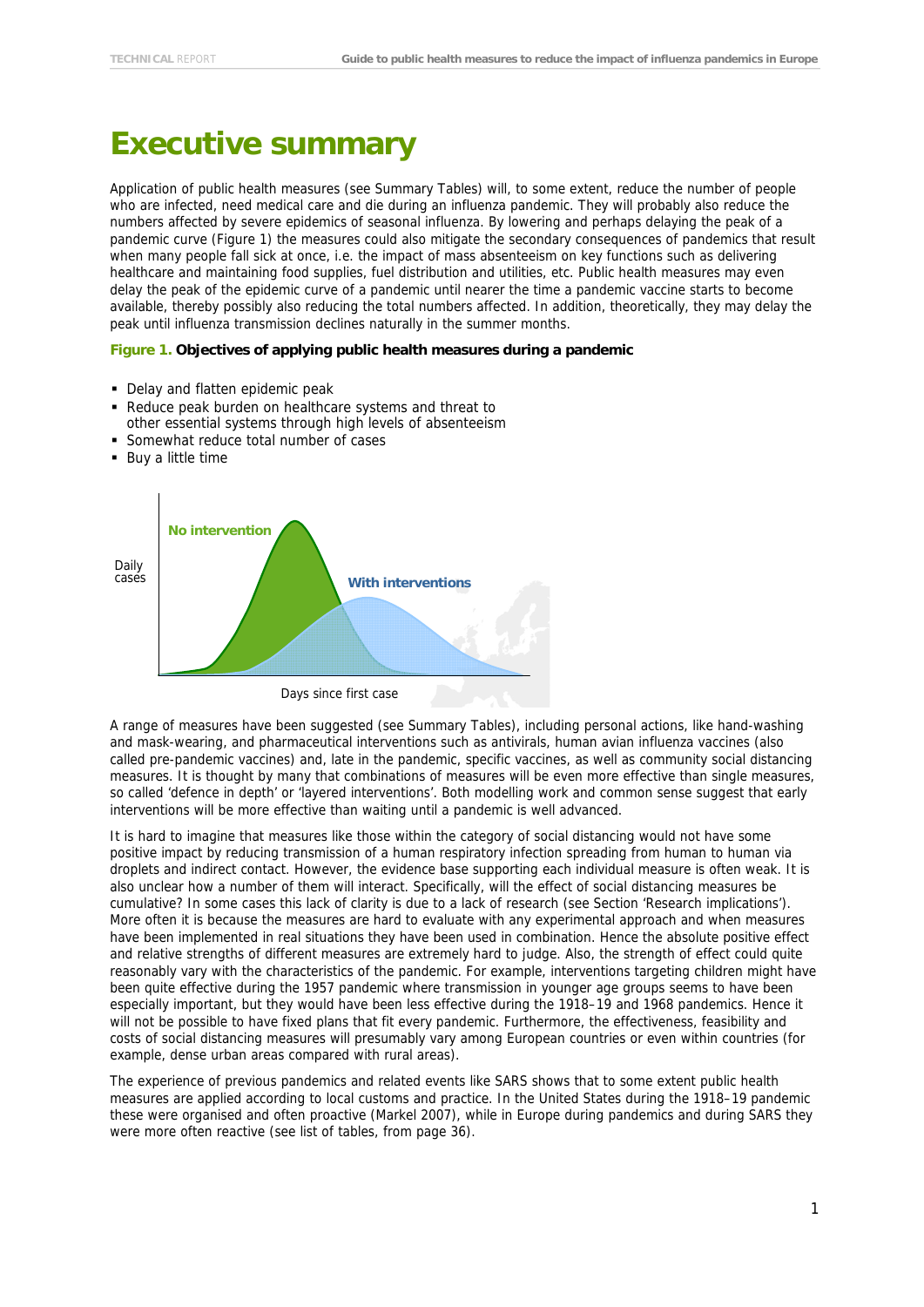Hence there are good arguments that there should be default plans (plans that have been tested during exercises to be implemented in the absence of other information). Indeed there is WHO guidance to that effect and many European countries have been developing plans. However, given the above considerations, these plans should have considerable flexibility and command and control structures that will allow changes to be made quickly in the light of new data and experience.

All public health measures have costs and many also have secondary effects. The secondary effects of most measures can be considerable and many will require careful consideration. The more drastic societal measures that have been suggested (e.g. proactive school closures and travel restrictions) have significant costs and consequences that will themselves vary by their setting. These are also difficult to sustain. Hence for ordinary seasonal influenza or a mild pandemic their application, and especially their early application, could be more damaging than just allowing the infection to run its course and treating those with more severe illness.

Some of the measures are relatively straightforward to implement and are already recommended for even mild seasonal influenza (e.g. regular hand-washing and early self-isolation when developing a febrile illness). These also have the advantage of empowering individuals and giving them useful advice at a difficult and worrying time. Others are going to be difficult to implement or are too costly (e.g. timely mass use of antivirals by those becoming sick) and others are potentially highly disruptive to societal functions and difficult to sustain (e.g. border closures, internal transport restrictions). Therefore all the measures require Planning, Preparation and Practice.

The point about costly and disruptive measures is crucial. During a pandemic with lesser severe disease and of fewer falling sick, such as those seen in 1957 and 1968, some possible community measures (proactive school closures, home working, etc.), though probably reducing transmission, can be more costly and disruptive than the effects of the pandemic itself. Hence such measures may only have a net benefit if implemented during a severe pandemic, for example one that results in high hospitalisation rates or has a case fatality rate comparable to that of the 1918–19 'Spanish flu'.

For these reasons, early assessment of the clinical severity of a pandemic globally and in European settings will be crucial. Though early implementation of measures is logical, application of the more disruptive interventions too early will be costly and may make them hard to sustain.

A number of European countries are now considering their policy options for these measures. Because of Europe's diversity, no single combination of measures will suit every European setting: one size will not fit all. However, common discussions on the measures will be helpful and make for a more efficient decision-making process. Further, some countries have already undertaken considerable relevant scientific work, some of which this document draws upon, but which all European countries could benefit from along with thinking from other countries.

**Purpose:** In the light of the above considerations, and given that ECDC's mandate is to give scientific advice rather than prescribe actions, the intention with this document is to present a menu of possible measures, giving public health and scientific information on what is known or can be said about their likely effectiveness, costs (direct and indirect), acceptability, public expectations and other more practical considerations. This is to help European Member States and EU institutions, individually or collectively, decide which measures they will apply. That said, there are some measures which are either so self-evident or so ineffective that simply laying out the evidence should make for easy policy decisions.

**Audience:** The primary intended audience is those who develop policy and decision-makers, though secondary audiences are all those concerned with influenza, the public and the media. The understanding by the latter of the measures and their limitations will be crucial to their successful application in a pandemic.

**Scope:** When the pandemic is spreading in Europe in WHO phases 5 or 6 of a pandemic. This document also applies when there are epidemics of seasonal influenza. It does not address the different circumstances of phase 4, the unique needs of the first emergence of a putative pandemic strain (the WHO Rapid Containment Strategy), nor the complex planning and policy issues that arise over how to sustain key services during a pandemic (socalled business continuity planning for a pandemic). The latter is, in any case, outside the remit of ECDC.

The document should be read along with previous guidance that ECDC has published on personal protective measures. This is summarised in the text and tables. Relevant scientific guidance concerning human avian influenza (pre-pandemic) H5N1 vaccines has been published and is referenced within the text. The guidance should be read with the current (2005) WHO guidance, which is reproduced in the Annex, with permission from WHO's 2005 pandemic plan and the new WHO Guidance on countermeasures (to be published later in 2009).

Please note that this is an interim guidance as there will be further research findings and it is possible that new countermeasures will emerge. Therefore the menu will continue to be updated at intervals.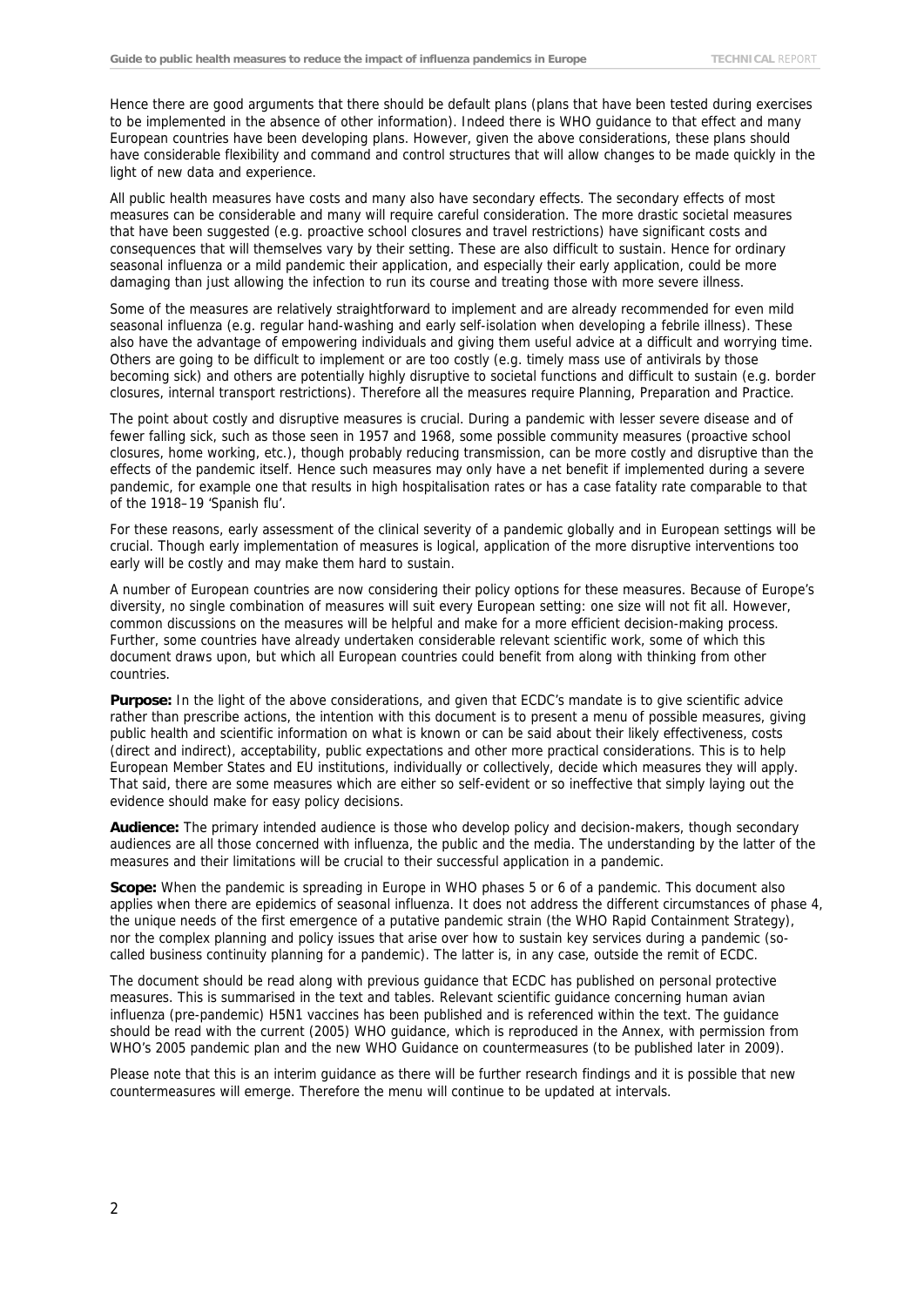#### **Summary Tables: Characteristics of potential interventions to reduce transmission during phase 6 of a pandemic/severe epidemic of seasonal influenza (see pages 18 to 34 for detail and evidence)**

| <b>Intervention</b>                                    | Quality of<br>evidence <sup>1</sup> | <b>Effectiveness</b><br>(benefits) | <b>Direct</b><br>costs | Indirect<br>costs and<br>ri <sub>sks</sub> <sup>2</sup> | <b>Acceptability in Europe</b>                                         | <b>Practicalities and other</b><br>issues                         |
|--------------------------------------------------------|-------------------------------------|------------------------------------|------------------------|---------------------------------------------------------|------------------------------------------------------------------------|-------------------------------------------------------------------|
| 1. Travel advice                                       | B                                   | Minimal                            | Small                  | Massive                                                 | Good                                                                   | International travel will<br>probably decline massively<br>anyway |
| 2. Entry screening                                     | B, Bm                               | Minimal                            | Large                  | Large                                                   | May be expected by resident<br>population                              | International travel will<br>probably decline anyway              |
| 3. Border closures or<br>severe travel<br>restrictions | B. Bm                               | Minimal unless<br>almost complete  | Massive                | Massive                                                 | Variable but may be<br>expected by some in the<br>resident populations | International travel will<br>probably decline anyway              |

International travel (border closures, entry restrictions, travel advice)

Personal protective measures

| Intervention                                                         | Quality of<br>evidence | <b>Effectiveness</b><br>(benefits) | <b>Direct</b><br>costs | Indirect costs<br>and risks                                                                      | Acceptability in<br>Europe                                                                       | <b>Practicalities and other issues</b>                                                                                                                                     |
|----------------------------------------------------------------------|------------------------|------------------------------------|------------------------|--------------------------------------------------------------------------------------------------|--------------------------------------------------------------------------------------------------|----------------------------------------------------------------------------------------------------------------------------------------------------------------------------|
| 4. Regular hand-<br>washing                                          | B                      | Probably reduces<br>transmission   | Small                  | Nil                                                                                              | Good, but compliance is<br>unknown                                                               | Moderate $3$                                                                                                                                                               |
| 5. Good respiratory B<br>hygiene (use &<br>disposal of tissues)      |                        | Unknown but<br>presumed            | Small                  | Small                                                                                            | Good, but compliance is<br>unknown                                                               | Small                                                                                                                                                                      |
| 6. General mask-<br>wearing outside<br>the home                      | C. Cm                  | Unknown                            | Massive                | Small                                                                                            | of mask-wearing in most<br>countries                                                             | Unknown but little culture   Massive - difficulties of training,<br>supply and types of masks,<br>disposal and waste. May be<br>perverse effects from misuse and<br>re-use |
| 7. Mask-wearing in C<br>healthcare<br>settings <sup>4</sup>          |                        | Unknown                            | Moderate               | Small                                                                                            | Generally practiced<br>extensively already                                                       | Moderate - difficulties of training,<br>defining high risk situations,<br>supply and types of mask,<br>especially respirators                                              |
| 8. Mask-wearing in C<br>other high risk<br>situations <sup>5</sup>   |                        | Unknown                            | Moderate               | Small                                                                                            | Unknown but makes<br>sense                                                                       | Moderate - difficulties of training,<br>defining high risk situations,<br>supply and types of mask                                                                         |
| 9. Mask-wearing<br>by those with<br>respiratory<br><b>infections</b> | C                      | Unknown but<br>presumed            | Moderate               | May permit those ill<br>and infectious to<br>still circulate and<br>infect others                | Unknown but makes<br>sense. Extends current<br>hospital advice into home<br>and public settings. | Difficulties in defining those who<br>should comply and supplying the<br>masks. Also compliance for those<br>with restricted breathing due to<br>respiratory infection     |
| 10. Early self-<br>isolation of ill<br>people <sup>6</sup>           | C                      | Unknown but<br>presumed            | Moderate               | Moderate <sup><math>7</math></sup> .<br>Increased risk to<br>carers and they will<br>be off work | Already standard advice<br>in many countries                                                     | Need to train and equip home<br>carers, who will be at risk. Issue<br>of compensation for lost wages<br>and agreement of employers                                         |
| 11. Quarantine <sup>8</sup>                                          | C                      | Unknown                            | Massive                | Massive, due to<br>lost productivity                                                             | Unclear                                                                                          | Very hard to make work equitably<br>and issue of compensation for<br>lost wages                                                                                            |

<span id="page-7-0"></span><sup>&</sup>lt;sup>1</sup> Evidence of effectiveness: A, B and C represent strongly, reasonably and poorly evidence-based recommendations, respectively. Grade A: Systematic reviews where there are diverse primary studies to draw from (not primarily modelling), well-designed epidemiologic studies or especially experimental studies (randomised controlled trials).

Grade B: Represents evidence based on well-designed epidemiologic studies, substantial observational studies or experimental studies with 5 to 50 subjects, or experimental studies with other limitations (not having influenza as an endpoint, for example). The code Bm indicates modelling work, with emphasis on studies that have good quality primary data available. Hence quality can be both Bm & C.

Grade C: Represents evidence based on case reports, small poorly controlled observational studies, poorly substantiated larger studies, application of knowledge of mode of transmission, infectiousness period etc. Cm refers to modelling with few or poor quality primary data.

<span id="page-7-1"></span> $2$  Sometimes called second order and third order effects – e.g. closing borders resulting in disruption of trade and movement of essential supplies and workers.

<span id="page-7-2"></span><sup>&</sup>lt;sup>3</sup> Need to make frequent hand-washing far more available in daily settings, e.g. in public places, fast-food outlets, etc.

<span id="page-7-4"></span><span id="page-7-3"></span><sup>4</sup> Persons having face-to-face contact with many members of the public.

<sup>&</sup>lt;sup>5</sup> Persons having face-to-face contact with many members of the public, in crowded travel settings.

<span id="page-7-5"></span><sup>&</sup>lt;sup>6</sup> Usually in the home of a person who is starting to feel unwell and feverish.

<span id="page-7-6"></span><sup>&</sup>lt;sup>7</sup> Person requires care at home and they and their carers are off work.

<span id="page-7-7"></span><sup>&</sup>lt;sup>8</sup> Isolation at home for some days of apparently healthy people considered to have been exposed to infection.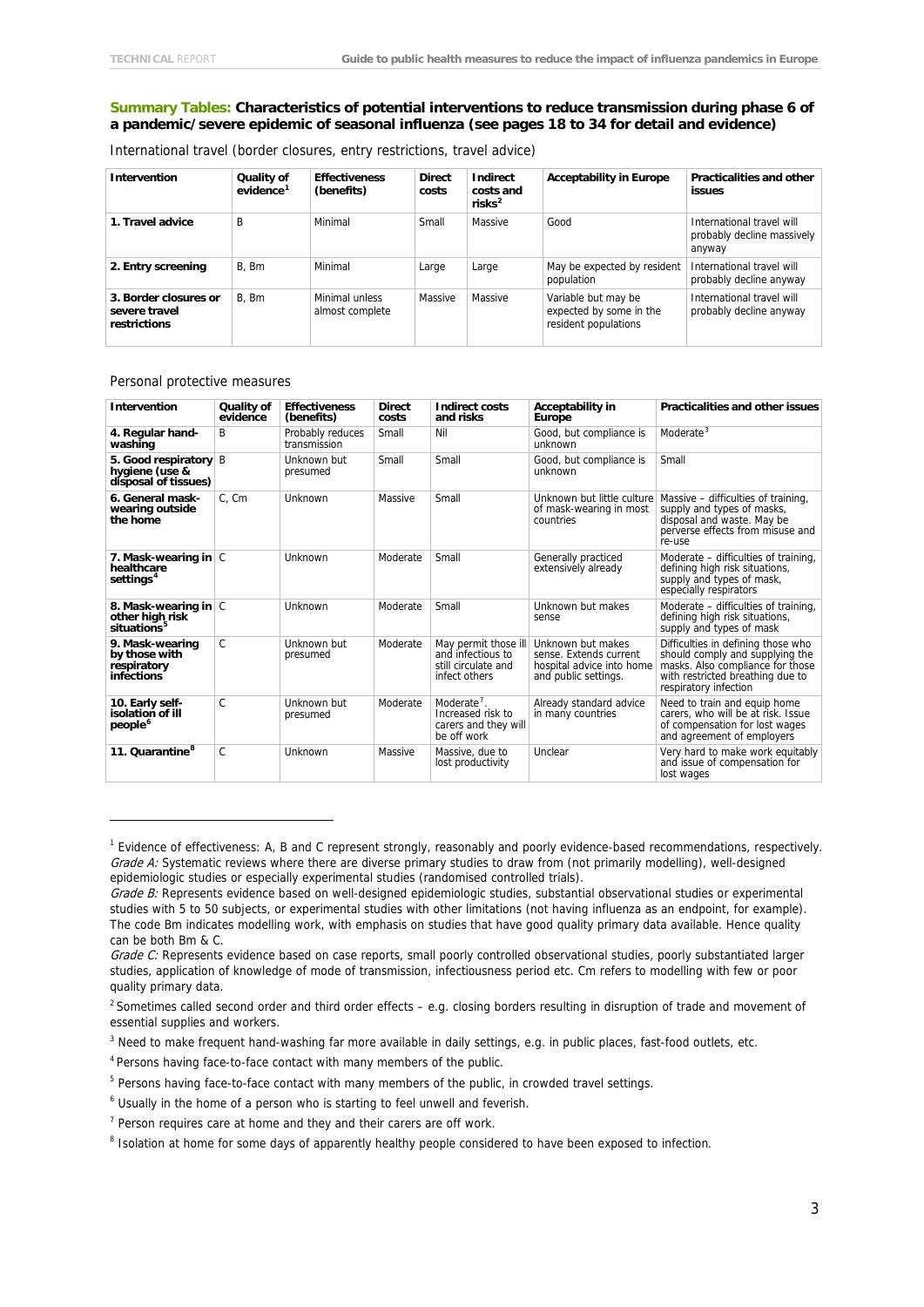#### Social distancing measures

| <b>Intervention</b>                                                   | Quality of<br>evidence | <b>Effectiveness</b><br>(benefits)                                                        | <b>Direct</b><br>costs | <b>Indirect costs</b><br>and risks                                                     | <b>Acceptability in</b><br>Europe                                                                                     | <b>Practicalities</b>                                                                                                                                                                       |
|-----------------------------------------------------------------------|------------------------|-------------------------------------------------------------------------------------------|------------------------|----------------------------------------------------------------------------------------|-----------------------------------------------------------------------------------------------------------------------|---------------------------------------------------------------------------------------------------------------------------------------------------------------------------------------------|
| 12. Internal travel<br>restrictions                                   | Cm, C                  | Minor delaying effect<br>suggested                                                        | Major                  | Massive.<br>including social<br>disruption <sup>9</sup>                                | Unknown                                                                                                               | Key functions threatened. Issue<br>of liability and legal basis <sup>10</sup>                                                                                                               |
| 13. Reactive<br>school closures                                       | Bm. C                  | May have greater<br>effect than other social<br>distancing                                | Moderate               | Massive, because<br>of children<br>needing to be<br>cared for at<br>home <sup>11</sup> | Unknown, it does not<br>happen often in Europe                                                                        | Children out of school need to<br>be kept away from other<br>children. Issue of liability and<br>legal basis <sup>10, 12</sup> Difficulties of<br>timing, sustainability and re-<br>opening |
| 14. Proactive<br>school closures                                      | Bm, C                  | May have greater<br>effect than other social<br>distancing and be<br>better than reactive | Moderate               | As above <sup>11</sup>                                                                 | As above                                                                                                              | As above, but even more<br>difficulties of timing (may close<br>to early), sustainability and re-<br>opening <sup>10,12</sup>                                                               |
| 15. Reactive<br>workplace<br>closures                                 | $\mathsf{Cm}$          | Unknown <sup>9</sup>                                                                      | Major                  | Major                                                                                  | Unknown compensation<br>issue crucial <sup>10</sup>                                                                   | Issue of liability, compensation<br>and legal basis, also<br>sustainability & re-opening.<br>Not possible for key functions <sup>13</sup>                                                   |
| 16. Home working<br>and reducing<br>meetings                          | Cm.C                   | Unknown                                                                                   | Moderate               | Moderate                                                                               | Likely to be acceptable                                                                                               | Less possible for key functions <sup>13</sup>                                                                                                                                               |
| 17. Cancelling<br>public gatherings,<br>international<br>events, etc. | C                      | Unknown                                                                                   | Massive <sup>10</sup>  | Massive <sup>10</sup>                                                                  | Probably depends on<br>compensation issue and if<br>insurance applies <sup>9</sup> . May<br>be expected by the public | Issue of liability and legal<br>backing. Difficult to define what<br>is a public gathering or an<br>international meeting, and when<br>to lift bans                                         |

Use of antivirals: early treatment

| Intervention                                               | Quality of<br>evidence                                  | <b>Effectiveness</b><br>(benefits)                                 | <b>Direct</b><br>costs | Indirect<br>costs and<br>risks | Acceptability in<br><b>Europe</b>                                                    | <b>Practicalities</b>                                                                                                                                                                                                        |
|------------------------------------------------------------|---------------------------------------------------------|--------------------------------------------------------------------|------------------------|--------------------------------|--------------------------------------------------------------------------------------|------------------------------------------------------------------------------------------------------------------------------------------------------------------------------------------------------------------------------|
| 18. All those with<br>symptoms                             | A (transmission<br>and duration of<br>illness only), Bm | Expected to be<br>moderate but<br>evidence on this is<br>weak $14$ | Massive                | Moderate                       | Expected by the public<br>in most of the<br>countries                                | Considerable logistical costs and<br>difficulties in deciding who has<br>influenza, delivering to all those who<br>might benefit in a timely manner (under<br>24 or 48 hours) and managing stocks<br>equitably <sup>15</sup> |
| 19. Health and<br>social care or<br>exposed key<br>workers | A                                                       | Small <sup>15</sup>                                                | Major                  | Small                          | Considered part of<br>staff protection and<br>important for staff<br>staying at work | Difficulties in defining who are health<br>workers or exposed key workers <sup>15</sup>                                                                                                                                      |

<span id="page-8-1"></span><sup>10</sup> Issue of who provides compensation if there is economic loss because of public (government) action.

<span id="page-8-2"></span><sup>11</sup> Child requires care at home and their carers are off work.

<span id="page-8-0"></span><sup>&</sup>lt;sup>9</sup> An advantage of this and some other interventions is that it brings forward in a planned way what will probably happen anyway with time.

<span id="page-8-3"></span><sup>&</sup>lt;sup>12</sup> Interventions targeted at children often assume they play an especially significant role in transmission, which may not be the case in every pandemic.

<span id="page-8-4"></span><sup>&</sup>lt;sup>13</sup> There is a complex process of distinguishing what are and are not key functions, which is important but beyond the scope of this document.

<span id="page-8-5"></span><sup>&</sup>lt;sup>14</sup> The evidence from trials is that, with seasonal influenza, early treatment reduces duration of illness by one or two days and also reduces transmission. Estimates of the positive effect on hospitalisation and mortality are observational, limited and far weaker.

<span id="page-8-6"></span><sup>&</sup>lt;sup>15</sup> There are a series of major practical problems, deciding who has influenza, how to deliver the antivirals, etc.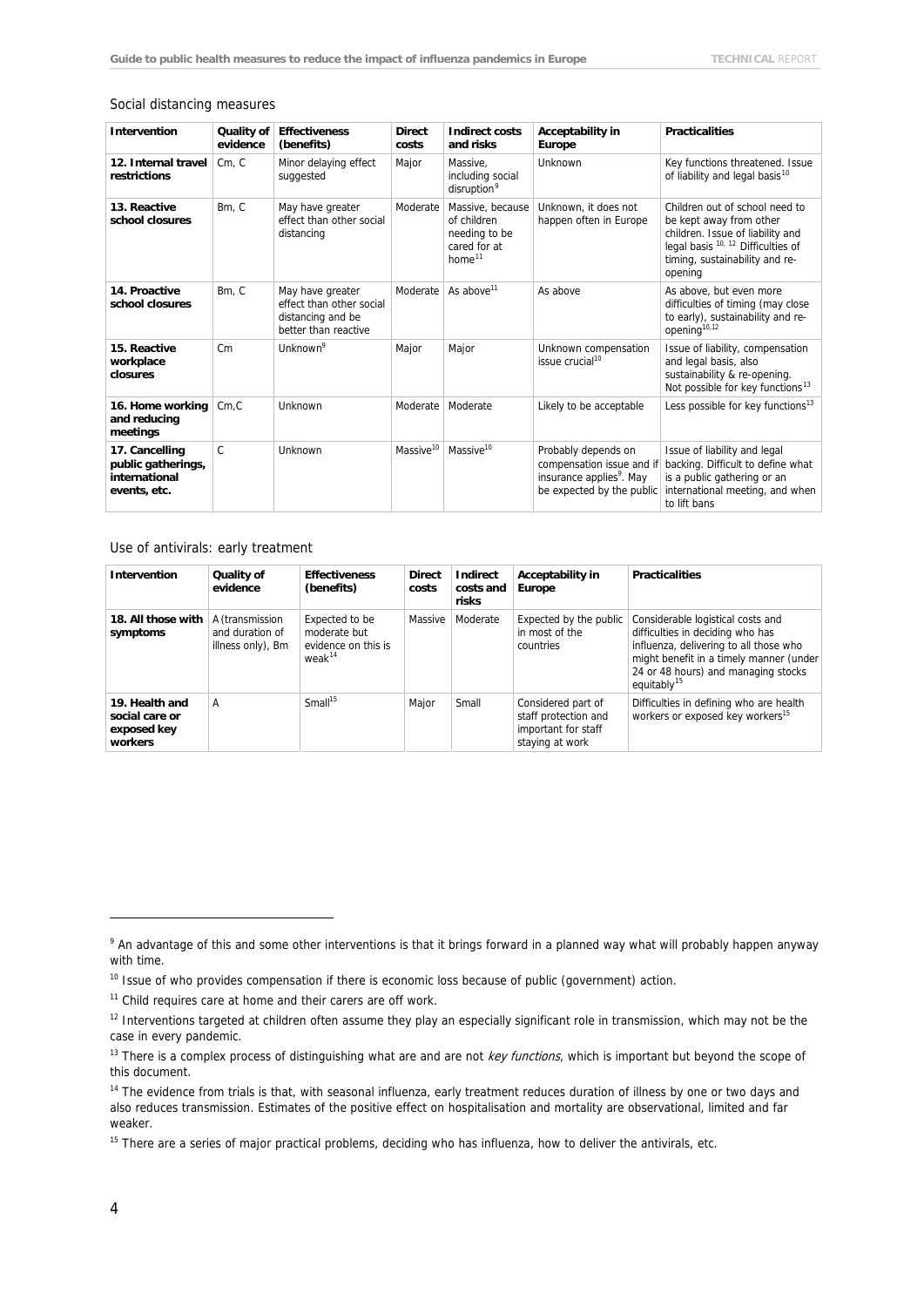#### Use of antivirals: prophylaxis following a case

| Intervention                               | Quality of<br>evidence | <b>Effectiveness</b><br>(benefits) | <b>Direct</b><br>costs | Indirect costs<br>and risks | Acceptability in<br>Europe                                     | <b>Practicalities</b>                                                                                                          |
|--------------------------------------------|------------------------|------------------------------------|------------------------|-----------------------------|----------------------------------------------------------------|--------------------------------------------------------------------------------------------------------------------------------|
| 20. Family                                 | B. Bm                  | Moderate                           | Massive                | Moderate                    | Probably acceptable                                            | Difficulties about case finding,<br>defining families, speed of delivery,<br>security and handling of stockpiles <sup>16</sup> |
| 21. Family and<br>social contacts          | B. Bm                  | Moderate                           | $Massive+$             | Moderate                    | Unknown but problem<br>of people seemingly<br>denied treatment | As above, with problems of defining<br>group boundaries                                                                        |
| 22. Family and<br>geographical<br>contacts | B. Bm                  | Moderate                           | $Massive+$             | Moderate                    | Unknown but problem<br>of people seemingly<br>denied treatment | As above, with even more problems<br>of defining group boundaries                                                              |

Use of antivirals: continuous prophylaxis

| Intervention                                   | Quality of<br>evidence | <b>Effectiveness</b><br>(benefits) | <b>Direct</b><br>costs | Indirect<br>costs and<br>risks | <b>Acceptability in Europe</b>                                              | <b>Practicalities</b>                                                                                                |
|------------------------------------------------|------------------------|------------------------------------|------------------------|--------------------------------|-----------------------------------------------------------------------------|----------------------------------------------------------------------------------------------------------------------|
| 23. Health or<br>social care<br>or key workers | C                      | Moderate                           |                        | Massive   Moderate             | Unclear - health workers may<br>not use them at all, or not<br>stay on them | Difficulties in defining who are health<br>workers or key workers. Issue of how<br>long can keep offering antivirals |

#### Vaccines: human avian influenza vaccine16

| Intervention                                           | Quality of<br>evidence | <b>Effectiveness</b><br>(benefits)                                | <b>Direct</b><br>costs | Indirect<br>costs and<br>risks | <b>Acceptability in Europe</b>                                                                                                                                           | <b>Practicalities</b>                                                |
|--------------------------------------------------------|------------------------|-------------------------------------------------------------------|------------------------|--------------------------------|--------------------------------------------------------------------------------------------------------------------------------------------------------------------------|----------------------------------------------------------------------|
| 24. Whole<br>population                                | B. Bm                  | Unclear depends on<br>antigenic type of<br>pandemic <sup>17</sup> | Massive                | Major $16, 18$                 | Unknown $19$                                                                                                                                                             | Issues over which<br>groups should be<br>prioritised                 |
| 25. Health or social<br>care workers or key<br>workers | B. Bm                  | As above                                                          | Massive                | As above                       | As above, plus unclear that these<br>groups will accept                                                                                                                  | Difficulties in defining<br>who are health workers<br>or key workers |
| 26. Children<br>vaccinated first                       | B. Bm                  | As above                                                          | Massive                | As above                       | Unclear whether parents will accept,<br>especially if disease is milder in<br>children and benefit is for others.<br>Safety profile not well established <sup>20</sup> . | Needs pre-planning                                                   |

Vaccines: specific pandemic vaccine

| <b>Intervention</b>     | Quality<br>οf<br>evidence | <b>Effectiveness</b><br>(benefits) | Direct costs                             | costs<br>and<br>risks | Indirect Acceptability in<br>Europe         | <b>Practicalities</b>                                              |
|-------------------------|---------------------------|------------------------------------|------------------------------------------|-----------------------|---------------------------------------------|--------------------------------------------------------------------|
| 27. Pandemic<br>vaccine | B. Bm                     | Minimal in first<br>wave           | Massive and requires prior<br>investment | Small                 | Probably highly<br>acceptable <sup>20</sup> | Difficulty of deciding on initial<br>priority groups <sup>16</sup> |

<span id="page-9-0"></span><sup>&</sup>lt;sup>16</sup> There is a need to consider how early reports of plausible side effects will be quickly and effectively investigated.

<span id="page-9-1"></span><sup>&</sup>lt;sup>17</sup> Assumes that the next pandemic is based on an H5 antigen. Benefit can be inferred from experimental serological responses however observational data and trials against the pandemic strain cannot be done before transmission starts and Phase 3. Trials may then be considered unethical.

<sup>&</sup>lt;sup>18</sup> Financial risk that the next pandemic involves an antigenic strain not the current highly pathogenic avian influenza (A/H5).

<span id="page-9-3"></span><span id="page-9-2"></span><sup>&</sup>lt;sup>19</sup> No country has ever tried to offer vaccination with such a low expected efficacy vaccine to its population, hence major communication challenges.

<span id="page-9-4"></span><sup>&</sup>lt;sup>20</sup> There is a need to consider how early reports of plausible side effects will be quickly and effectively investigated.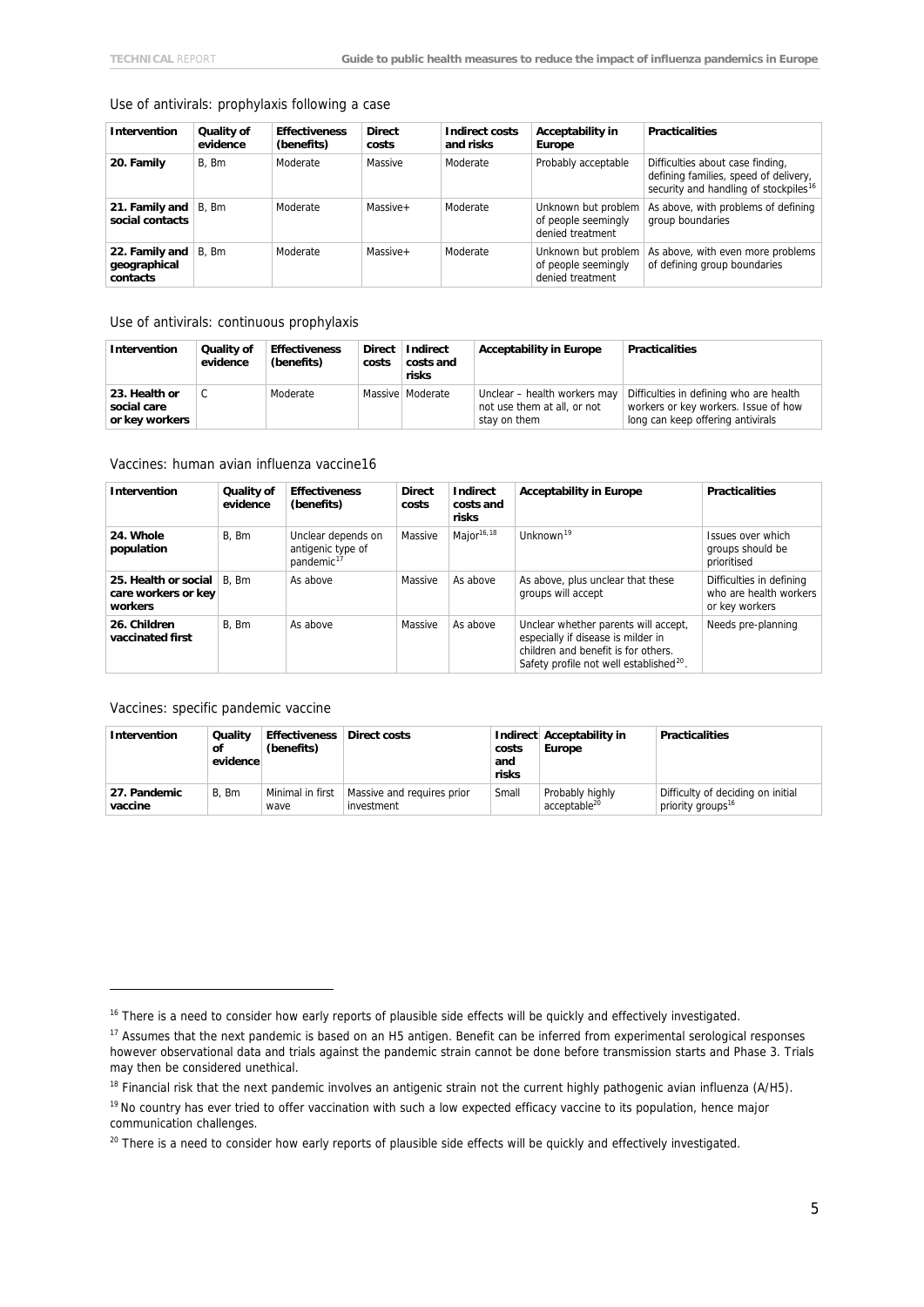# <span id="page-10-0"></span>**Introduction**

### **Purpose and scope**

The purpose of this document is to present to European Member States, the EU institutions and others a detailed guide or 'Menu' of the many public health measures that have been proposed for reducing the transmission of human pandemic influenza when the pandemic is spreading in Europe – that is, in WHO Phase 5 or 6. The guide provides qualitative public health and scientific information on what is known or can be said about their likely effectiveness, the direct costs, the risks and secondary consequences associated with their use, their likely acceptability, the probable public expectations and practical considerations. The findings are summarised in the Summary Tables, but the reader is encouraged to consult the relevant parts of the text. The Guide does not provide information on important measures that will reduce illness and death but do not affect transmission (e.g. antibiotics and secondary care). That is more concerning clinical care, therefore is both outside the scope of the document and is less within ECDC's mandate.

Unlike some national guides or WHO's Annex One of its 2005 Pandemic Plan (which is included in this document, see Annex) and WHO's anticipated 2009 guidance on countermeasures, no explicit judgements or recommendations are made in this document, as this would be beyond ECDC's mandate, which is to advise but not prescribe. However, for a number of measures described here, the facts speak for themselves.

The content is intended to help European Member States, individually or preferably collectively, decide on which measures they may plan to apply and in what circumstances. The document specifically addresses the situation of a pandemic of human influenza. However, many of the same considerations will apply to severe epidemics of seasonal influenza, which occur some winters, and so the information is also pertinent to that situation.

The guidance has been subject to review by ECDC's Advisory Forum and a public consultation, but is still labelled interim as there will be further research findings concerning effectiveness and cost-effectiveness of the various measures that might change current advice. Therefore, the Guide will continue to be updated at intervals.

### **Audience**

The primary audience for this document is those who develop health, healthcare and social policy, and decisionmakers. This extends beyond the health sector as pandemic preparedness does not include only Ministries of Health, therefore this concerns other parts of governments, commercial sector and civil societies. Secondary audiences are all those concerned with influenza, the public and the media. The understanding by the latter of the measures and their limitations will be crucial to their successful application in a pandemic.

### **How to use this document**

This document can be used in a number of ways. Most simply, by using the 'WHO 2005 pandemic plan guidance on public health measures' (Annex), countries can apply those for a number of the Measures. Alternatively, it can be used as a resource for informing scientific development of international, national or local policy on the Measures. If so, readers are encouraged to read first the General Considerations (pages 12–17). The Menu is designed to be self-standing but it is supported by other ECDC documentation, such as that on personal protective measures, antivirals and human H5N1 vaccines.

# **Definitions**

A glossary of the major terms used is available on page 35.

### **Rationale**

Human influenza is a viral respiratory infection spreading from person to person by direct and indirect contact. Direct contact spread is primarily through large direct person-to-person contact involving mouths or noses or respiratory droplets produced when infected people cough and sneeze near other people without covering their mouth and noses. Indirect spread is when respiratory secretions settle on objects which are then touched by uninfected people, who then touch their own faces. It is therefore self-evident that reductions in the transmission spread of pandemics and severe influenza epidemics (mitigation or damage limitation) may be accomplished using a variety of pharmaceutical and non-pharmaceutical countermeasures (Summary Tables).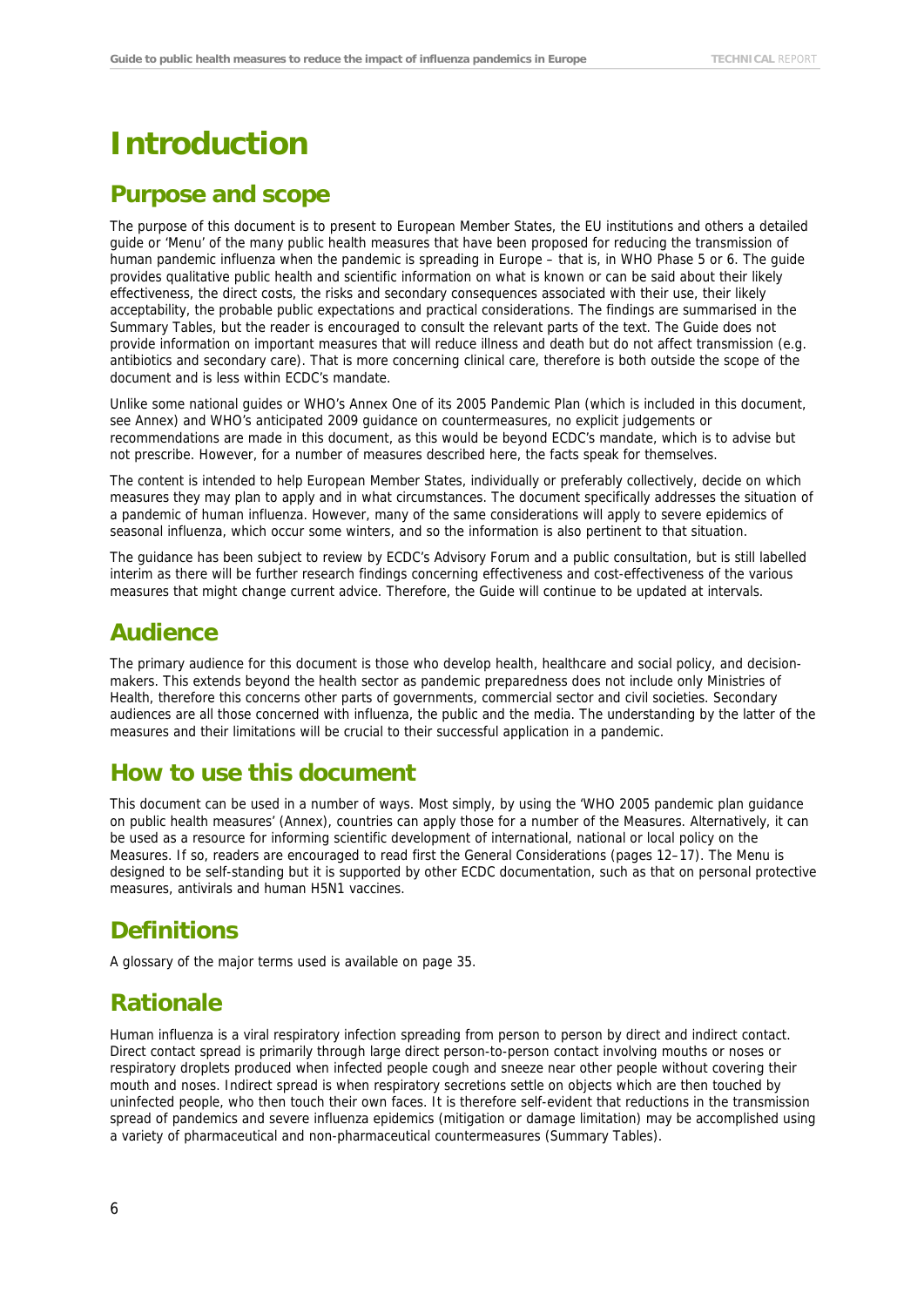# **Objectives**

The primary objective of the measures is to reduce transmission, and therefore to reduce the overall number of cases, of severe illness cases and, especially, of deaths.

Secondary objectives are:

- flattening the epidemic peak and reducing the peak burden on healthcare and other key systems (utilities, transport, food and fuel supply, etc.) through absenteeism;
- pushing the epidemic curve back into the warmer months, when influenza transmission normally declines, and also buying some time for finalising preparations and developing and starting production of pandemic vaccines.

These desired impacts are shown graphically in Figure 1.

The most effective countermeasure against a pandemic virus will be a specific pandemic vaccine available for the whole population. However, vaccines that match the pandemic strain of influenza virus cannot be developed, produced and available in any quantity until some months after the pandemic begins. Also, even in the EU, demand may exceed global supply. Though there are developments that may overcome some of these issues, specific vaccines are at present unlikely to be available for the first wave of a pandemic strain in Europe. That said, it is possible to imagine circumstances where these would make a real difference in second and subsequent waves and there are strong reasons for making preparations for their acquisition, prioritisation and deployment.

# **Public health measures**

Many public health measures (PHMs) have been proposed (see Summary Tables). In this guide, these measures are categorised into:

- travel measures;
- personal protective measures;
- social distancing measures;
- antivirals; and
- vaccines.

Other classifications and definitions are possible, for example, some other guides focus on social distancing (United States, 2006) and the 2005 WHO Guide (Annex) did not include personal measures or antivirals.

This wide definition means that the measures range from actions taken by individuals (e.g. regular hand-washing and early self-isolation) to others that require extensive preparation by communities (e.g. closing schools). A number of them are controversial as their implementation could have major societal costs and consequences (Inglesby 2006, Institute of Medicine 2006). Many of the personal protective measures are simply those of good personal hygiene. These and the social distancing measures were for many years the only mass public health measures that could be used. Their use varied from one country to another during the three pandemics of the 20th Century, with their greatest use in North America and other areas that were affected after Europe in the Spanish Influenza pandemic of 1918–19 (Potter 1998; Kilbourne 2006; Markel 2006, 2007). There is already a range of measures recommended by the World Health Organization for phases 4 to 6 of a pandemic (WHO 2005a, WHO 2005b, Annex). New guidance on countermeasures is expected to accompany the WHO 2009 editions (WHO 2009a).

More recently, pharmaceutical interventions have become available. These include early use of antivirals by people developing symptoms and their contacts, and human avian influenza vaccines (Moscona 2005a, Hayden 2004, Halloran 2006, ECDC 2006b, WHO 2006c). These are the subject of separate ECDC background documents and the conclusions of these are drawn on through this document. Antivirals can be used for both clinical and public health purposes. They are intended to both protect and treat the individual and to reduce transmission to others. However, as will be explained, antivirals alone cannot protect Europe's populations. Many consider they are only effective when started within 24 or 48 hours after onset of illness for treatment of ill persons, or post-exposure prophylaxis of exposed persons (Halloran 2006, Moscona 2005, Monto 2006a). Starting antiviral treatment later than that may have little clinical effect and no effect on transmission (ECDC 2009a). Prophylaxis may make more sense in public health terms, but in many countries antivirals will be in limited supply and their effective use poses challenges for timely diagnosis and dispensing. Also, the effectiveness of these drugs against a pandemic virus is unknown since it could be resistant to the drugs, or resistance could develop (Moscona 2005b, Meijer 2009, Joint WHO/ECDC Writing Committee 2009).

Human avian influenza vaccines have been developed to try to anticipate the type of influenza virus that was most likely to cause the next pandemic (they were all built around influenza A(H5N1) – the bird flu virus) with the hope that they will, at least partially, match the pandemic virus and offer some protective effect (WHO 2006c). Two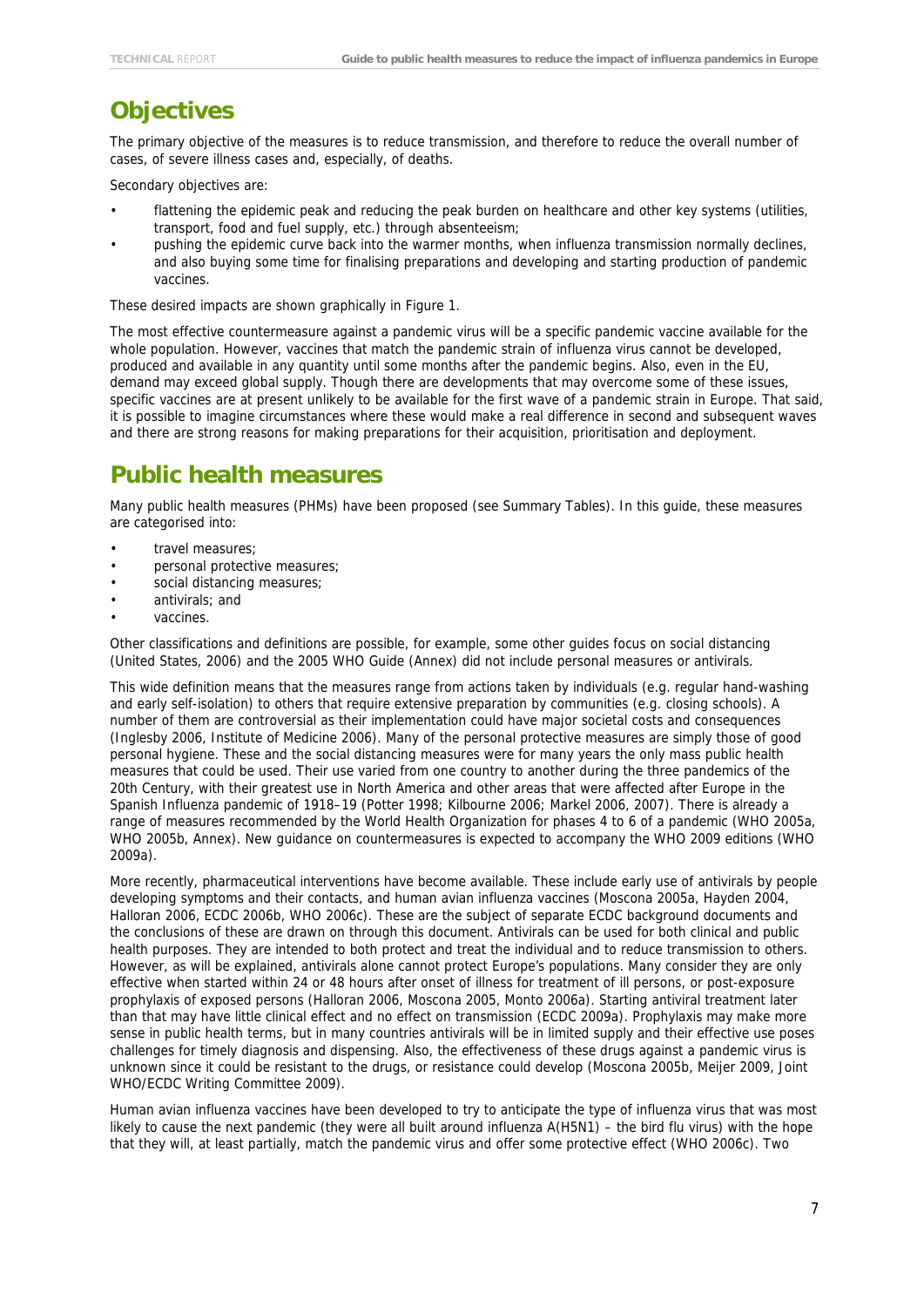scientific reports were published by ECDC in 2007 to answer questions about these vaccines and the reader should refer to the reports to find advice on avian influenza and pandemic vaccines. See 'Expert Advisory Groups on Human H5N1 Vaccines: Public Health and Operational Questions' (see

[http://ecdc.europa.eu/en/publications/Publications/Forms/ECDC\\_DispForm.aspx?ID=291](http://ecdc.europa.eu/en/publications/Publications/Forms/ECDC_DispForm.aspx?ID=291)) and Expert Advisory Groups on Human H5N1 vaccines: Scientific Questions (see

[http://ecdc.europa.eu/en/publications/Publications/Forms/ECDC\\_DispForm.aspx?ID=294](http://ecdc.europa.eu/en/publications/Publications/Forms/ECDC_DispForm.aspx?ID=294)).

# **Limitations**

This document deals schematically with some issues that are the responsibility of bodies outside the health sector: schools, transport, mass gatherings, etc., only to the extent where these are required for public health purposes. However, it does not address the many issues that will need to be considered in preparing non-health sector institutions for a pandemic. This document also does not deal with the unique circumstances of the first emergence of a pandemic strain<sup>[21](#page-12-0)</sup> or suggested scenarios before Phases 5 and 6 with less efficiently transmitting viruses, when case finding, contact tracing and containment may be effective.

# **Acknowledgements**

The information and arguments in this document represent the distilled information arising from ECDC programme of joint self-assessments of EU and EEA countries, which is mirrored by a similar programme of WHO's European Region. The basis of all the work is the European Commission Communications of 2005 and WHO's 2005 and 2009 Pandemic Planning Guidance (European Commission 2005a, European Commission 2005b, WHO 2005, WHO 2009). ECDC is also grateful for detailed comments that arose from an earlier round of consultation with EU Member States and others through its Advisory Forum in mid-2007 and comments from experts in a number of organisations. ECDC has also benefited greatly from being involved in the work on public health measures led by WHO. However, ECDC is responsible for the content of this document.

<span id="page-12-0"></span><sup>&</sup>lt;sup>21</sup> There is a WHO protocol [\(http://www.who.int/csr/disease/avian\\_influenza/guidelines/draftprotocol/en/index.html](http://www.who.int/csr/disease/avian_influenza/guidelines/draftprotocol/en/index.html)) for this to which ECDC has contributed.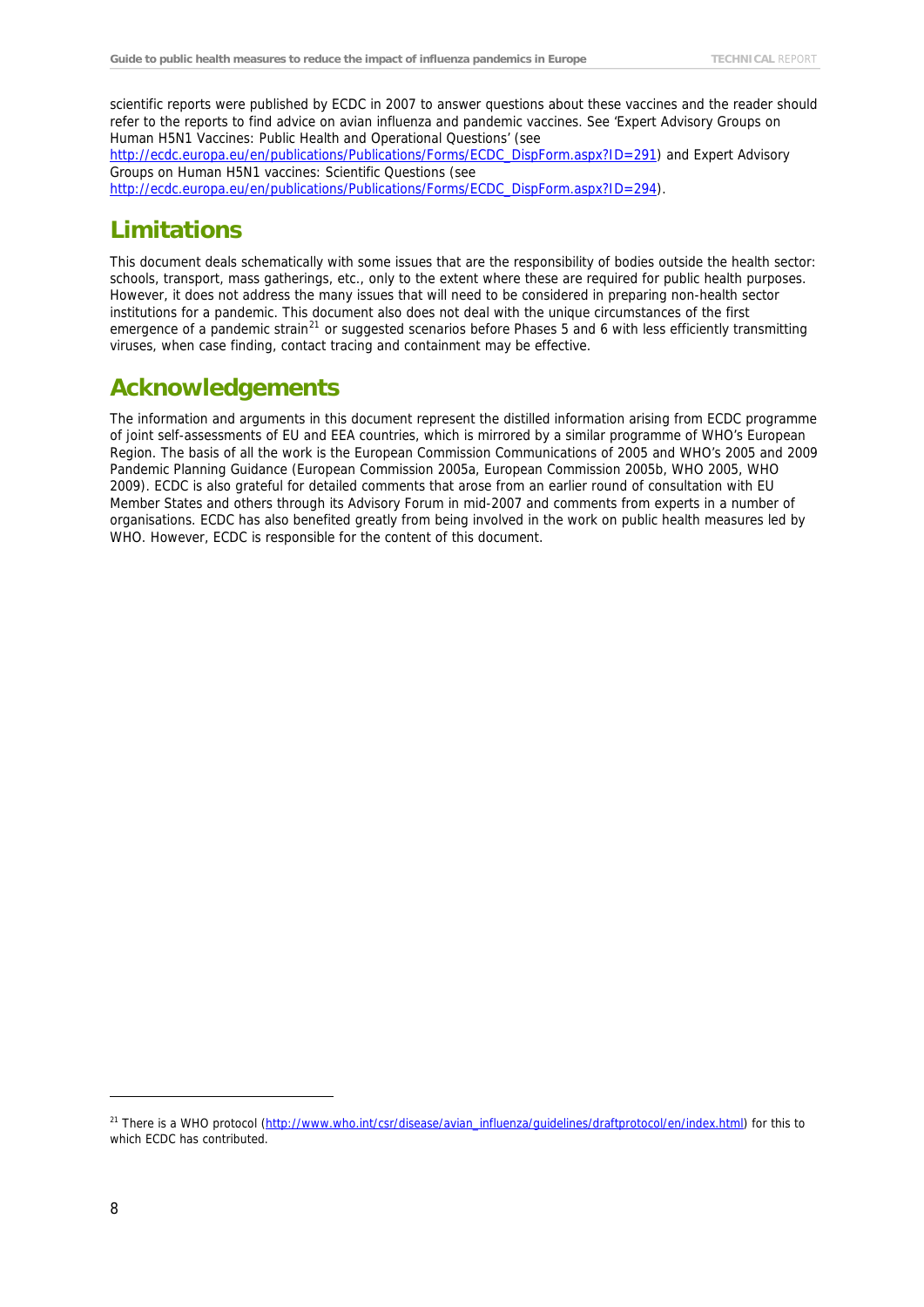# <span id="page-13-0"></span>**General considerations**

# **A. What will happen naturally**

<span id="page-13-1"></span>Based on what happened in the 1957 and 1968 pandemics and modelling, it is possible to suggest what is likely to happen in future pandemics, should they start in East Asia or another part of the world away from Europe. Some epidemiological assumptions for this are listed in Table 1 (page 36 – tables and figures are at the end of this document). However, there are many caveats mentioned in the Important Variations and described in sections C and D below. It can be presupposed that following the emergence of a pandemic strain in another part of the world there will be spread to Europe after an interval of 1–3 months (in the absence of seasonality – in high summer spread may be slower). Up to one third of Europe's population would eventually become ill (how ill would depend on the severity of the strain), there would be up to 15% absenteeism of the working population at peak, and in any one country the first wave would be over approximately three months after the country became affected.

### <span id="page-13-2"></span>**B. Scientific evidence and experience**

The scientific evidence on the effectiveness of the public health measures (PHMs) contains more gaps than certainties (WHO 2004b, WHO 2006a, WHO 2006b, Inglesby 2006, Institute of Medicine 2006). There are also significant holes in our knowledge about the basic characteristics of influenza transmission (Table 1). Until recently neither have been the subject of much research attention nor funding. Attempts to further examine existing data (data-mining) or examining historical information (what interventions seemed to work in the three pandemics of the 20th Century) have revealed important and interesting observations, but they can only generate hypotheses and suggestions. The evidence base for the use of the measures against influenza is limited and primarily comprises anecdotal observations and systematic analyses of observations from previous influenza pandemics and seasonal outbreaks, plus inferences from other scenarios and other respiratory infections, especially the SARS outbreaks in 2003 (Lo 2005, WHO 2003, WHO 2006a, WHO 2006b).

There have been virtually no field studies or trials of PHMs during a pandemic or even during seasonal epidemics to evaluate their likely effectiveness and possible adverse secondary effects (WHO 2006a, WHO 2006b). Some purists insist that only randomised control trials (RCTs) or randomised placebo controlled trials (for pharmaceutical measures) provide proof of effectiveness and, therefore, if there are no definitive trials, the measures should not even be applied (Institute of Medicine 2006). Certainly, good RCTs provide the best evidence for any measure and there could be more trials carried out on seasonal influenza, for example, on personal protective measures and antivirals. However, the trials that have been undertaken of late on personal measures have experienced major problems of compliance and so given results that have been difficult to interpret (Cowling 2008a, Macintyre 2009).

It is possible to become paralysed by the lack of trials and some interventions simply cannot be trialed (Smith 2003). Consider the use of multiple partially-effective interventions ('defence in depth' or 'layering of measures') intended to limit transmission or spread of a pandemic strain. It would be impossible to perform studies prospectively in the absence of a pandemic and such trials would be very difficult to enact during a pandemic. Certainly there could be no use of placebos. In the light of this, mathematical models have been used to investigate what happened retrospectively in the United States, where social distancing interventions were applied extensively during the Spanish Influenza (Bootsma 2007, Hatchett 2007, Markel 2006 & 2007). These historical analyses are reaching some kind of consensus, namely that the social distancing interventions had some impact, that they worked better if they were put into effect early in the pandemic, but that they were often abandoned too early and pandemic infection returned. Another approach has been to apply reasonable assumptions and project the possible impact of the interventions (Ferguson 2006, Germann 2006, Glass 2006, Wu 2006, Glass 2007). Again, these studies have some form of consensus but the most impressive studies find the effects, especially of individual interventions (such as school closures), more modest than hoped for (Ferguson 2006, Germann 2006, Glass 2007, Cauchemez 2008).

Modelling studies are essential to investigate possible mechanisms and suggest what is more or less likely to happen. Their major role is thus to map out the range of possible risks and to suggest which responses to pandemic influenza are robust and most likely to work, given the underlying uncertainties. The most complex models cannot start to approach the complexity and diversity of even quite simple human societies. Hence phrases like 'modelling has clearly shown that…' need to be viewed with caution. Modelling work is particularly constrained by uncertainty and variation in the assumptions for values that have to be fed into models (Table 1). For example, assumptions like 'influenza transmission is equally divided between the home, workplaces & schools and public places' are often just that — assumptions. Hence, in its Summary Tables, this document makes a distinction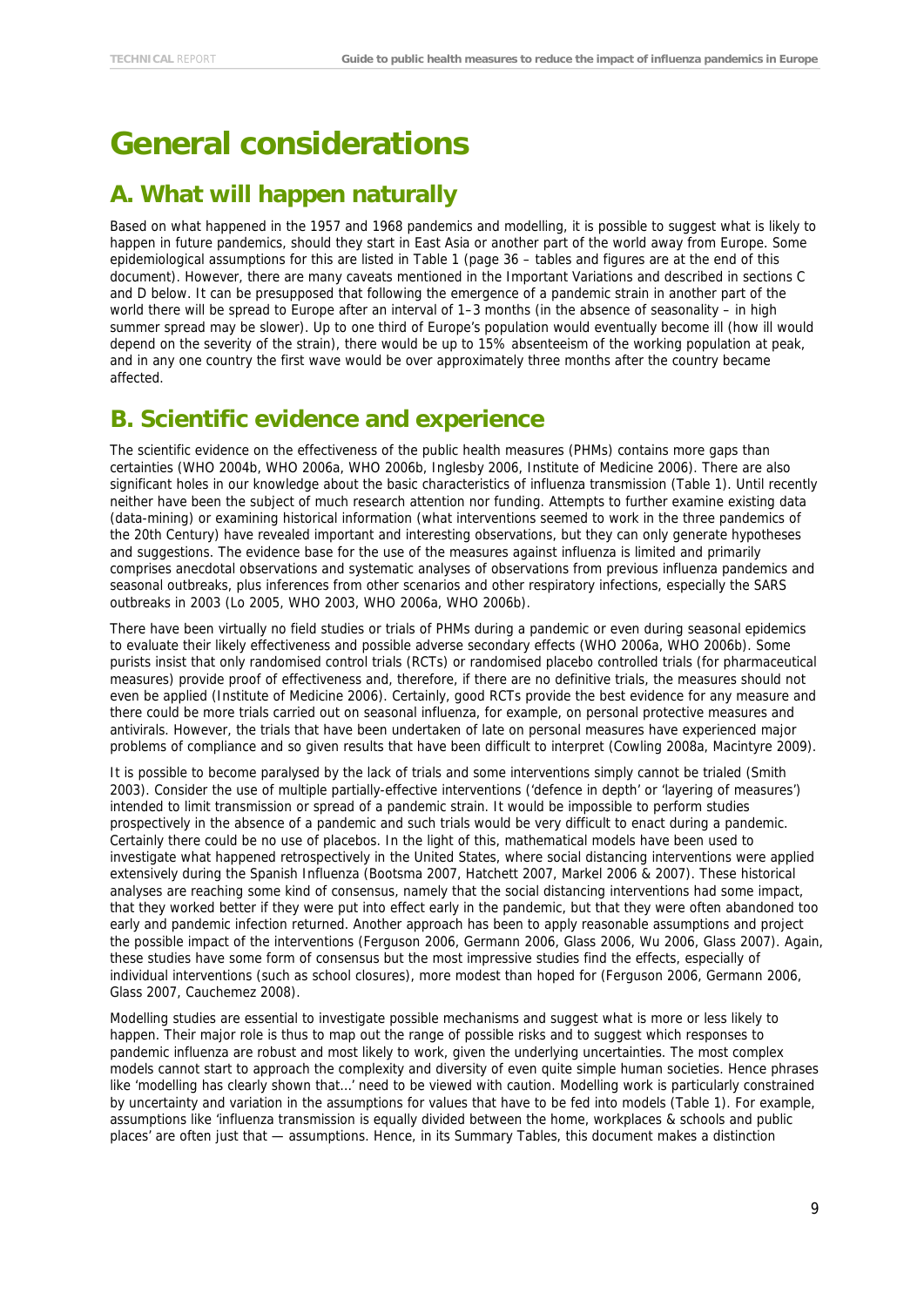between modelling studies that have available stronger primary data for their assumptions (Type Bm) and those that have to rely on less strong data (Type Cm).

# <span id="page-14-0"></span>**C. Diversity in the characteristics and severity between pandemics**

Pandemics are not standard. In particular, those of 1918–19, 1957 and 1968 differed in:

- the type of influenza viruses causing them;
- their severity the proportion of infections that result in severe disease or death;
- the infectivity and reproductive number  $R_0$ ;
- the prior immunity, and hence the groups most affected and experiencing the most transmission; and
- whether there was a single or multiple waves.

These are crucial variables. The severity of a pandemic, whether it is mild, moderate or severe, will determine how drastic the public health measures that can be justified are (WHO 2009b). Measures like proactive closures of schools (public health measure 14 – PHM 14, see page 27) and cancellation of public events (PHM 17, page 28) might be considered for a severe pandemic like that of 1918–19, but would probably be excessive for the milder pandemics of 1957 and 1968 (United States 2006, SGDN France 2007, DH UK 2007).

Similarly, if transmission is focused in one age band (as it was in 1957, in younger people), it may be worthwhile to focus on measures for that age group. However, this would not have been so useful in 1968, when transmission was spread across all age groups, and in 1918–19, transmission seems to have been most intense in young adult age groups (Figure 2).

This fact emphasises the need for:

- early evaluation of the characteristics of pandemics;
- flexibility in the actions planned;
- national command and control structures that will allow rapid tailoring or even changing of strategies; and, when possible,
- early evaluation of the effectiveness and impact (positive and negative) of the countermeasures.

A further complication is that the characteristics of pandemic are not static. Pandemics change with time and as they spread, generally becoming less severe over time. This is because these RNA viruses constantly evolve and immunity rises in the population. Hence, even if severity is measured elsewhere and is found to be high, it will be important to repeat the measurements when the pandemic reaches Europe. Early measuring of the characteristics is the subject of an ECDC project in collaboration with the WHO, see 'Surveillance and studies in a pandemic in Europe', available from

[http://ecdc.europa.eu/en/publications/Publications/0906\\_TER\\_Surveillance\\_and\\_Studies\\_in\\_a\\_Pandemic\\_in\\_Europ](http://ecdc.europa.eu/en/publications/Publications/0906_TER_Surveillance_and_Studies_in_a_Pandemic_in_Europe.pdf) [e.pdf](http://ecdc.europa.eu/en/publications/Publications/0906_TER_Surveillance_and_Studies_in_a_Pandemic_in_Europe.pdf)).

# <span id="page-14-1"></span>**D. Diversity within the pandemic**

Influenza never affects all localities in the same way at the same time. This was observed each year through the European Influenza Surveillance Scheme with seasonal influenza and will be equally true with a pandemic. Even if most places are eventually badly affected, this will not happen at the same time, and a pandemic is best seen as a series of overlapping local epidemics. This feature has advantages and disadvantages.

Given the patterns of spread seen with seasonal influenza in Europe (most commonly from West to East and South to North), it may be possible to give more warning to places in the North and East. Similarly, within countries with centralised command and control structures, it may be possible to move some healthcare resources (key staff, antibiotics and antivirals) around to relieve the most badly pressed areas.

However, there are dangers and issues arising from the diversity of the pandemics and Europe (see next item). Firstly, proactive measures may be started too early. Secondly, it will be a challenge for communicators to explain why certain measures are being enacted in one place but not another. Then, with measures involving limited resources (antivirals, masks, etc.) care will be needed to ensure that supplies are not expended in the areas first affected, leaving other populations with none when they are affected later.

# <span id="page-14-2"></span>**E. The diversity of Europe**

It is self-evident that Europe is a highly diverse region with varying population densities, social and legal frameworks, both between and within countries. Hence the 'one size will fit all' rule will not apply to some public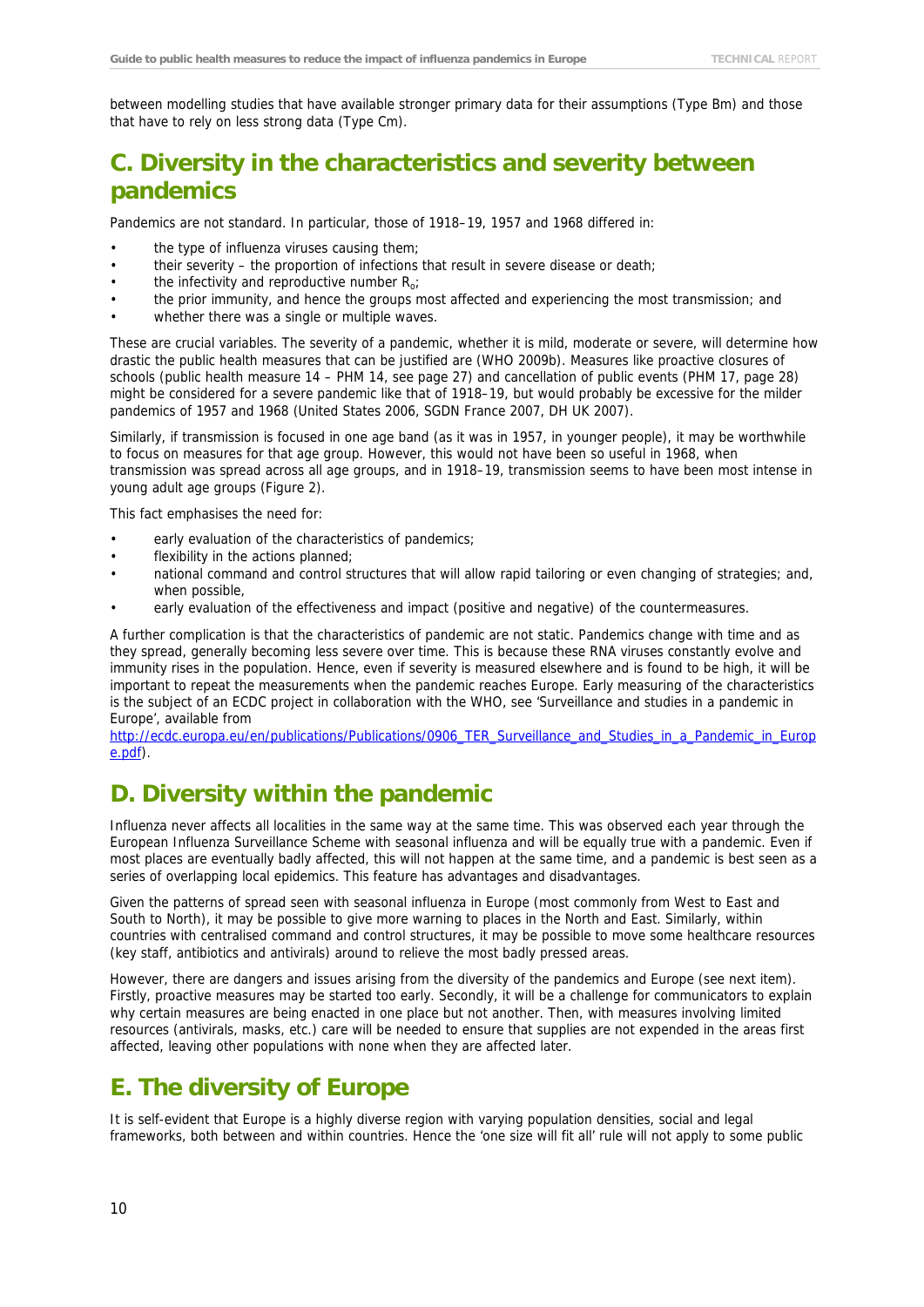-

health measures. Consider proactive early school closures (PHM 13 and 14). These may make particular sense in some dispersed rural areas and secondary schools where the schools are important foci for the mixing of young people from scattered communities. However, they may make less sense and actually be counterproductive in dense urban areas where many parents may have to take time off work to care for children and where it will be difficult to stop children mixing anyway (Inglesby 2006, Glass 2007, Cauchemez 2008, Cauchemez 2009).

# <span id="page-15-0"></span>**F. Isolated communities**

Some places in Europe are so isolated that they may not be affected by a pandemic. This was seen for a few places in the 1918–19 pandemic (Markel 2006a, Markel 2006b). The places that achieved this were exceptional and relatively self-sufficient. Europe has become far more interconnected of late and it is unlikely that more than a few per cent of its citizens live in communities that could self-isolate in this way. However, there are some such communities and they might reasonably make different arrangements.

# <span id="page-15-1"></span>**G. Secondary, social and perverse effects**

This concept, essentially looking at what the costs, risks and consequences of applying the Measures themselves, is crucial. Measures, especially those in the Social Distancing group (PHMs 11 to 16), almost certainly would have major secondary and unintended effects. Though they might reduce influenza transmission, they might, on balance, be judged negative or unacceptable, certainly if there has not been planning to overcome the secondary effects. For example, consider Internal Travel Restrictions. This might slow or reduce transmission, but if the restrictions mean that in highly interdependent European societies food or fuel supplies would break down, they would not be regarded a success. Similarly, if schools are closed (PHMs 12 & 13), it must be determined who will look after the school children? Perhaps important staff (notably, healthcare workers) would be operationally lost because they have to take time off to look after their children. It is especially difficult to predict how populations will respond socially to a pandemic though there are reported attempts to do so in a few countries, but few published reports (Keystone 2007, Cauchemez 2008, Cauchemez 2009). Finally, there are areas where the evidence is lacking in order to predict what will happen and whether there would be perverse effects, i.e when a measure expected to have one effect results in something else. For example, specialists differ in their view over whether general use of simple masks by the general public would increase or reduce transmission<sup>[22](#page-15-4)</sup> (Institute of Medicine 2006).

# <span id="page-15-2"></span>**H. Timing of use, triggering and sustainability**

It is a general principle that early prevention is best with infectious diseases. This is sometimes called the 'getting ahead of the curve' principle. It means that public health measures, if they are effective, will need to be introduced early. For example, if it is decided to close schools to reduce transmission, it would be more effective to do so as the pandemic is approaching (Proactive Closure) and not wait until cases are confirmed in one particular school (reactive closure) (Glass 2006, Germann 2006, United States 2006).

However, things may not be that simple because of the uncertainty of movement of influenza, secondary effects and sustainability. Some of the measures will be difficult to sustain because of their secondary effects. It should be recalled that an early use of the phrase 'getting ahead of the curve' was by a US president authorising the production of the ill-fated swine flu vaccine of 1976. If measures are introduced too early, they may break down as people get tired and enthusiasm wanes. Then transmission will still take off. There is historical evidence of this happening in the United States in the 1918–19, when a number of big cities attempted social distancing measures (Inglesby 2006, Bootsma 2007, Markel 2006 & 2007).

# <span id="page-15-3"></span>**I. Dealing with the first outbreaks in a European country**

A difficult issue is what to do when the first outbreak occur in a country during global Phases 5 or 6. Based on what is recommended to be done at the first emergence of a pandemic strain in the world (Longini 2005, Ferguson 2005, WHO 2007a), some European countries have plans for trying to stifle first infections using large amounts of antivirals. In exercises a number of authorities have tried to contain the first outbreaks using conventional measures (contact tracing) and distributing large amounts of antivirals. The scenarios that have been played though are generally ones where the measures have failed and the virus has escaped. This is what modelling exercises predicted, though in reality it is not at all clear what would happen and it is possible that an exceptional pandemic virus with low infectivity might be containable. Similarly, there are some isolated places in

<span id="page-15-4"></span><sup>&</sup>lt;sup>22</sup> It is suggested that people may reuse contaminated masks and that constantly adjusting masks may result in more contamination of hands with virus.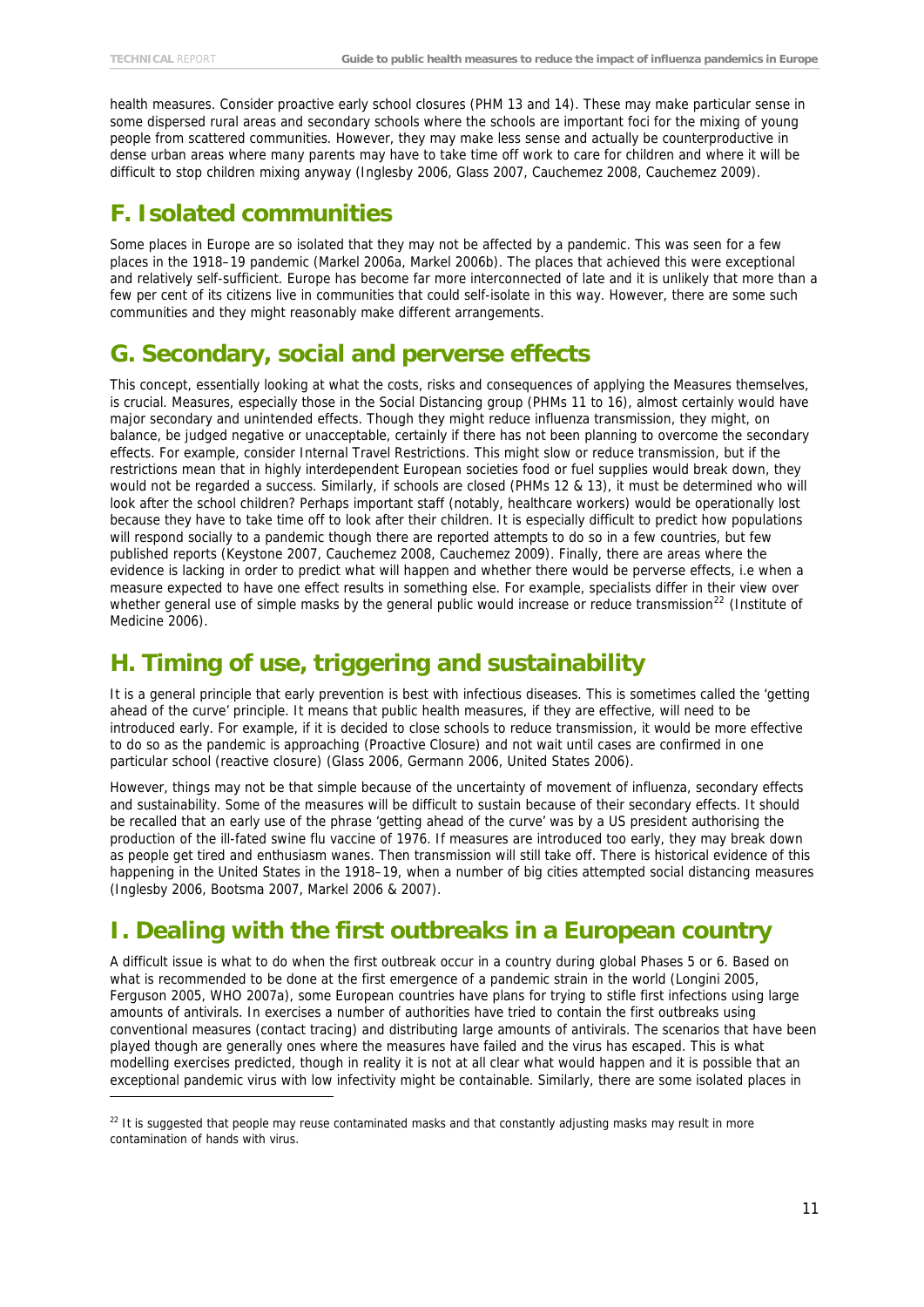Europe that receive few visitors, where even a normal pandemic strain might be containable. However, in the exercises, more normal viruses and usual European settings attempts at containment have resulted in significant human and antiviral resources being expended and public health staff being exhausted before the pandemic has properly started. There have also been difficulties in explaining the switch of antiviral strategy to professionals and the public (ECDC 2009a).

# <span id="page-16-0"></span>**J. Complete or partial protection?**

Many of the measures are not expected or even intended to give complete protection. They will reduce but not eliminate risk. This approach aims at reducing the impact on the population overall. This is especially important with the measures that have significant secondary effects where complete implementation may on balance be unacceptable. That is why some authorities intend to apply not one but a number of measures (see the next item Multiple layered measures – defence in depth) (United States 2006, SGDN France 2007, Department of Health & Cabinet Office UK 2007).

# <span id="page-16-1"></span>**K. Multiple layered measures — 'defence in depth'**

Current thinking is that the impact of any single public health measure will be limited. This is both because they do not work perfectly and because they are hard to enact. The thinking is that, by applying a number of measures simultaneously, there will be a cumulative effect on transmission. Some have argued that given the relatively low infectivity of pandemic influenza it may be possible to prevent transmission chains building up or to interrupt transmission (Figure 3) (United States 2006, German 2006, SGDN France 2007, Department of Health & Cabinet Office UK 2007). However, that is assuming a cumulative effect of the measures which is a reasonable but still theoretical concept. There is some encouragement for this view from the experience when SARS took place in Hong Kong. Multiple measures were enacted by the authorities (closing schools, forbidding public events) or just happened because they made sense to the citizens (staying home and wearing masks when people went out) (Wu). Though this was not thought to be what controlled SARS, there was a coincidental significant impact on influenza incidence as reflected in laboratory reports (Donnelly 2003, WHO 2003). However, there are also important considerations of cumulative costs and secondary effects with multiple measures (Inglesby 2006).

# <span id="page-16-2"></span>**L. The necessity of intersectoral planning and preparation**

Intersectoral planning and preparation is crucial for many of the Public Health Measures. For example, if regular hand-washing (PHM 4) is considered important, facilities in schools, public places, food outlets, etc. to allow this are needed (Figure 4). If it is thought that masks will be needed for some workers (PHM 8), these will need to be ordered by employers. Actions involving schools (PHMs 13 & 14) will need preparation not just by educational authorities, private and public schools, but also other sectors and industry and civil society. Parents will have to seek alternative care for their children if schools are closed, otherwise the effects of the closures will be undermined (Glass 2007). If they have to take time off work, is it agreed that they will be paid? (Cauchemez 2008).

# <span id="page-16-3"></span>**M. Legal issues, liability and ethics**

Enacting some of the public health measures require legal powers and obviously this has to be planned for. There is also the complex area of who is liable for any financial loss that can be said to be due to the measure rather than the pandemic. This is very difficult area where there are varied systems and traditions in different European countries. For example, if its thought that an international or national meeting should be cancelled, should this be a decision by the authorities, who may then be financially liable, or is it better to wait until it is clear that many people are cancelling coming in, in which case the organisers will have to cancel the event themselves? These considerations can prevent early action even when that is desirable. Ethical issues arise whenever it is necessary to ration measures, or with issues like giving treatments or vaccines to children for the benefit of other age groups (PHM 24). WHO has produced a document on this, as have some individual European countries (WHO 2007b). It is advisable for every country to have a mechanism whereby ethical issues arising from pandemic planning can be considered by a independent but pragmatic group. Some countries have simply used existing national ethics committees. Others have established a special group. Both mechanisms can be made to work but it is essential to have them ready to deal with unanticipated issues in the heat of a pandemic (Gostin 2006).

# <span id="page-16-4"></span>**N. General versus selective measures**

General measures (everyone wearing masks, everyone taking antivirals) are simple and fair. However they may not make sense to people who perceive obvious variation in risk and, therefore, they can be less acceptable than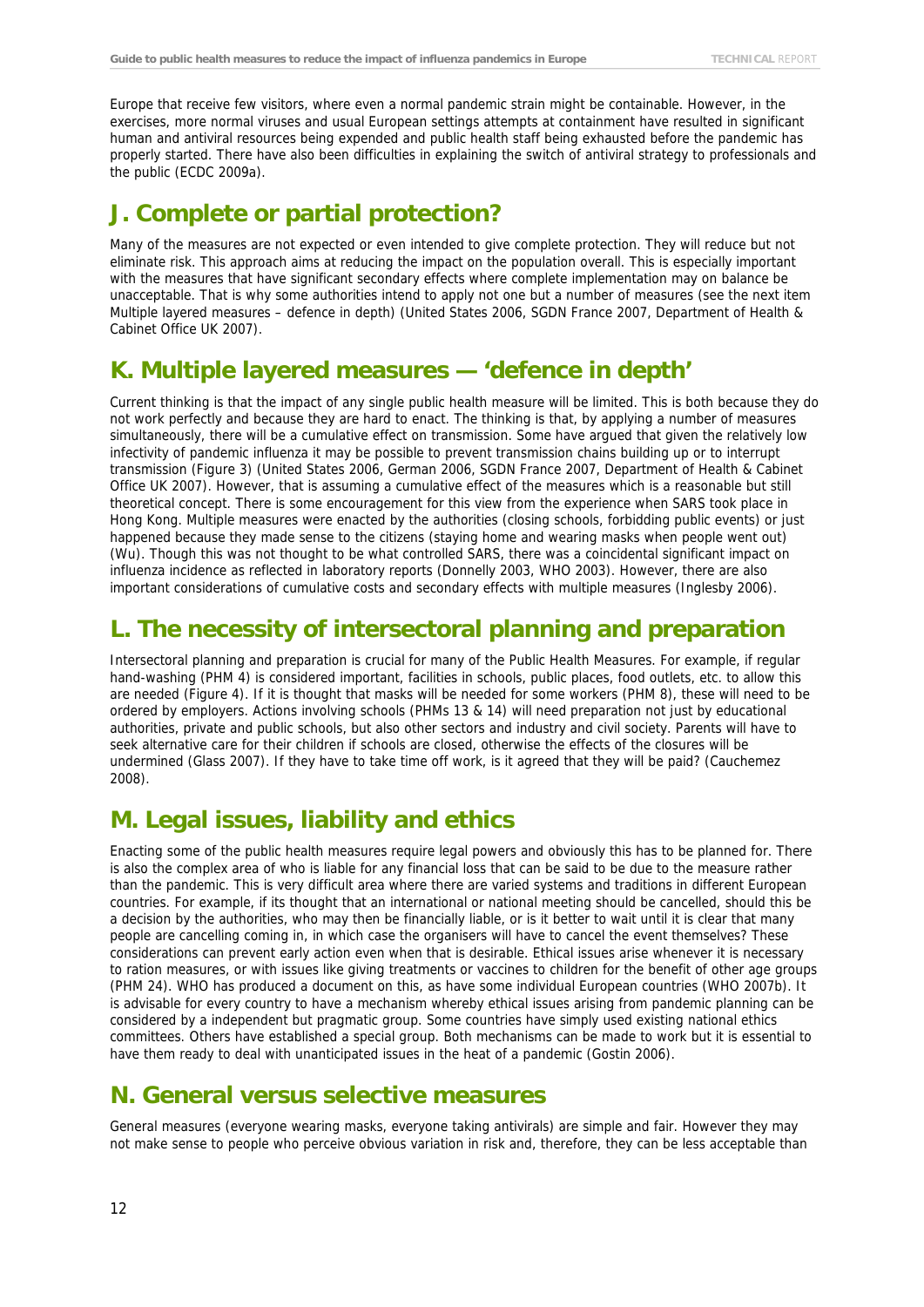selective measures for those at higher risk (e.g. people exposed to the general public wearing masks). Selective measures allow more possibilities for ensuring quality in the application of the measure and can allow more efficient use of supplies. However, the recurrent issues with selective measures are so-called boundaries issues and policing. Deciding, and subsequently communicating, who should practice measures and who should not is challenging and it will be very difficult to prevent people feeling left out of benefiting from measures, or getting anxious and annoyed that some people are perceived to be breaking the rules.

# <span id="page-17-0"></span>**O. Early recognition and diagnosis**

A number of measures (e.g. early use of antivirals) will require early recognition and diagnosis of influenza, as infectivity is considered greatest within a day after onset of symptoms and children and people with disabilities will need special consideration. It must be appreciated that this will not be done by laboratory testing. There will not be enough time, laboratories will be too busy and the point of use (bedside) tests may not work with the new pandemic strain of virus. Hence much of the diagnosis will be presumptive by signs and symptoms alone.

# <span id="page-17-1"></span>**P. Planning, preparation and practice**

General emergency planning, in both general and pandemic planning in particular, consists of the 'Three Ps':

- Planning
- **Preparedness**
- Practice (exercises)

Some of the more difficult public health measures are especially challenging to plan for and plans that look reasonable on paper break down when attempts are made to enact them. For example, early treatment and/or prophylaxis with antivirals (PHM 18 to 23). One of ECDC's most difficult local acid tests is 'Can local services robustly and effectively deliver antivirals to most of those that need them within the time limit of 48 hours since start of symptoms?' (ECDC 2006d). Some European countries have devised plans for the distribution of antivirals, tried it out in desktop or field exercises, and then found that they had to think again. Hence there is no substitute for a programme of small and larger scale exercises to try out the plans, to get familiar with them and see if they are really likely to work. This is an essential step for moving from plans to actual preparedness and there is no room for assuming 'it will be alright on the night'. Some exercises will need to involve decision-makers, including politicians, so that they can understand the issues, make decisions which require resources, get used to the uncertainties and especially appreciate that there are no easy answers.

# <span id="page-17-2"></span>**Q. Communications**

The importance of communications for the public health measures cannot be overemphasised. All the measures require close cooperation with the public, professionals, decision-makers, etc. Communication materials explaining them will need to be prepared ahead of time, pre-tested and probably rewritten. Similarly, there will need to be surge capacity in communication specialists for the pandemic as there is for other key staff. Finally, documents like this need to be disseminated amongst the media and communication specialists.

# <span id="page-17-3"></span>**R. Special groups — special considerations**

There will be a number of groups who will find it especially difficult to comply with measures. In some cases, numbers will be substantial. Planning will need to take this into account. Some candidate groups are listed in Table  $\mathcal{L}$ 

# <span id="page-17-4"></span>**S. Protective sequestration — children and adolescents**

It was suggested by some authorities that early in a pandemic children and adolescents should be prevented from congregating in groups through closing childcare facilities and schools and requiring them to stay at home for the local duration of a pandemic (three months) (Glass 2006). This might be possible in some settings but not in most and after some thought no countries seem to have considered this as a serious option on a mass scale (Institute of Medicine 2006).

# <span id="page-17-5"></span>**T. European interoperability**

This multifaceted term has a number of meanings, both negative and positive (Table 3). It can mean European Member States or regions considering the impact of their enacting public health measures on their neighbours. For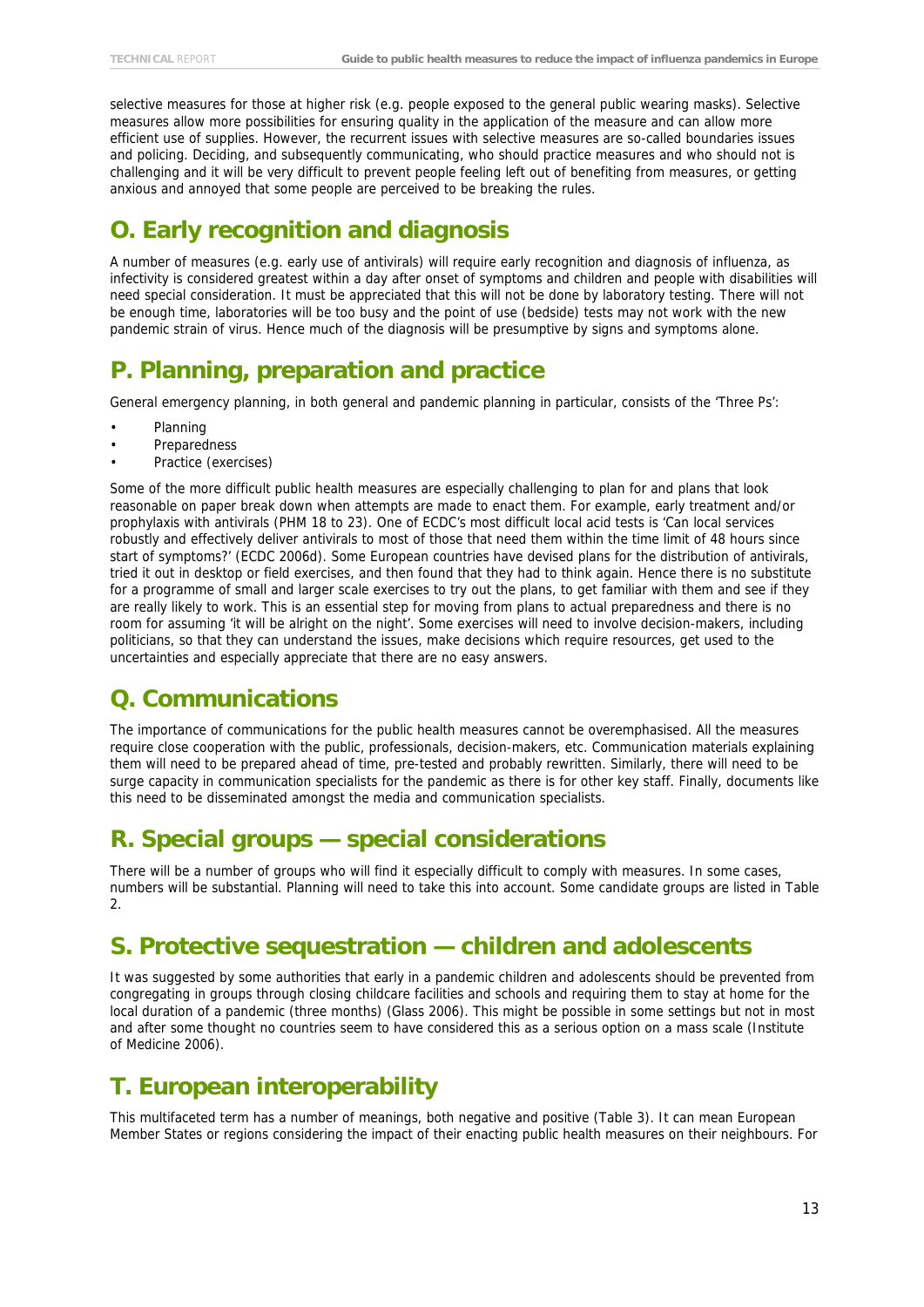example, closing borders (PHM 3) could stop movements of essential workers. Because of modern communications, there can also be indirect effects through the media if one Member State is seen by others unexpectedly enacting certain measures such as screening entrants (PHM 2) or mask-wearing (PHMs 6–9). Even if EU countries undertake the same measures, problems will arise as they do this at different times, if there was no preparation. Hence there are many advantages to EU Member States agreeing beforehand on the same or similar actions, the so called 'planning presumptions', and on enacting these in similar timing, especially as there are a number of potential measures in which pros and cons do not point to clear-cut decisions (e.g. school closures and mask-wearing, but also see D, E and Q).

There are other potentially very positive aspects of European interoperability. For example, if a few work for all. There is a strong tradition of this in the influenza field, with four WHO Collaborating Centres doing specialist virology work for the world. Work such as measuring the likely antiviral resistance, determining case fatality rates, the effectiveness of antivirals, etc., could be efficiently spread around Europe rather than duplicated in all 27 Member States. Also, there has been careful thinking about the Public Health Measures in a number of Member States. If more of this can be done collectively on particular policy areas, knowledge and work can be shared and conclusions can emerge from a common understanding of what is known and not known. Even if Member States eventually come to different decisions (e.g. whether to purchase human H5N1 vaccines (PHM 24–25) and whether and when to close schools proactively (PHM 14)), at least it will be done on a common basis.

# <span id="page-18-0"></span>**U. Research implications**

There is a considerable amount of research on influenza being funded by DG Research at EU level (DG Research 2007). Much of this is 'bottom-up' research suggested by the research communities. However, there is also need for more directed research and specific questions, like it is being done in the United States (ECDC Influenza Team 2007).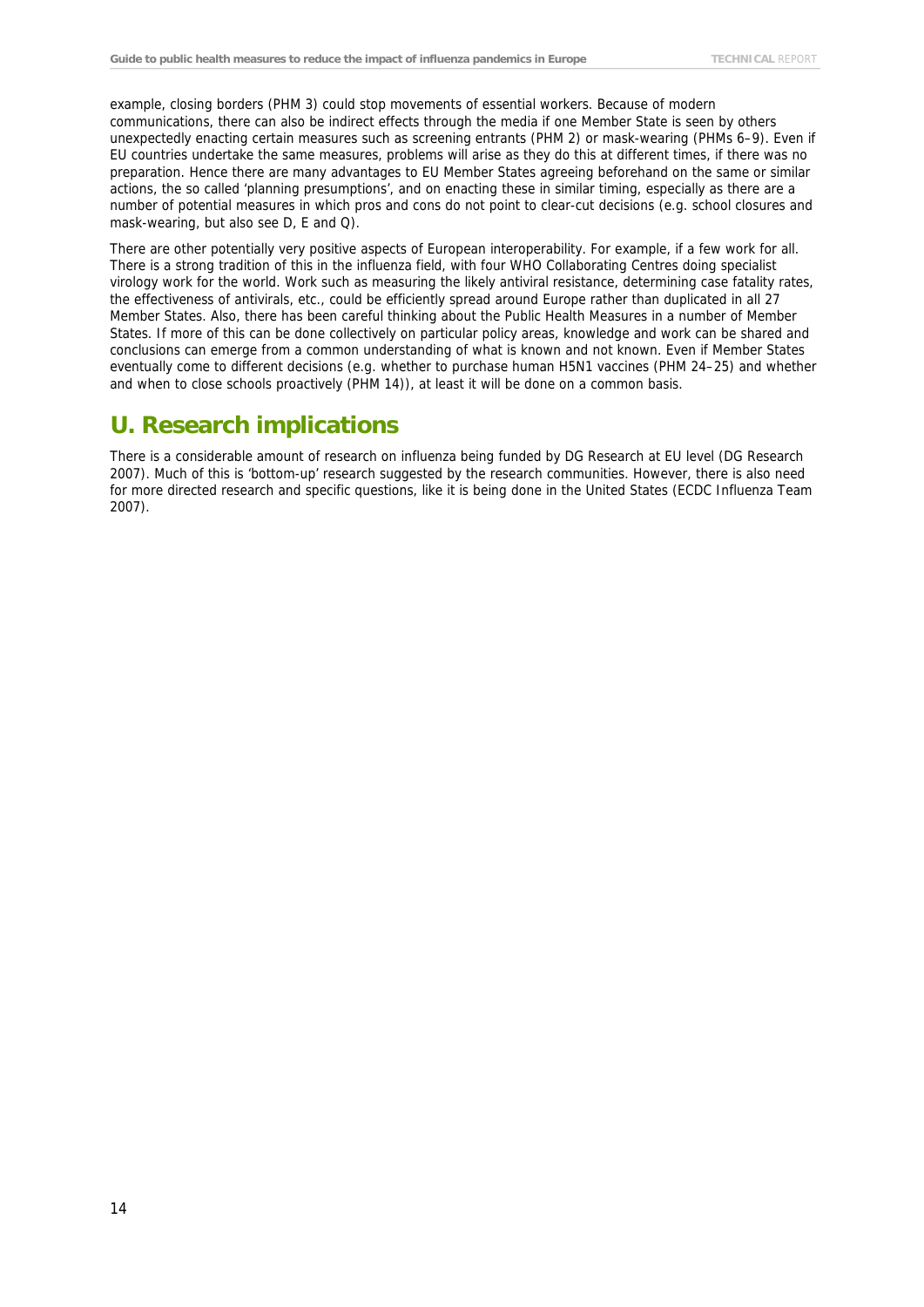# <span id="page-19-0"></span>**The menu of measures**

The following measures are considered.

- Travel measures: restrictions on international travel
- 1 Travel advice
- 2 Entry screening
- 3 Border closures

Personal protective measures

- 4 Regular hand-washing
- 5 Respiratory hygiene
- 6 General mask-wearing outside the home
- 7 Mask-wearing in healthcare settings
- 8 Mask-wearing in high-risk situations
- 9 Mask-wearing by people with respiratory infections
- 10 Early self-isolation of ill people
- 11 Quarantine measures

#### Social distancing measures

- 12 Internal travel restrictions
- 13 Reactive school closures
- 14 Proactive school closures
- 15 Reactive workplace closures
- 16 Home working and reducing meetings
- 17 Cancelling public gatherings, international events, etc.

#### Antivirals: Early treatment

- 18 All those with symptoms
- 19 Healthcare or exposed key workers

#### Antivirals: Prophylaxis following a case

- 20 Family<br>21 Family
- Family and other social contacts
- 22 Family and geographical contacts

Antivirals: Continuous prophylaxis

23 Healthcare and key workers

Vaccines: Human H5 vaccines:

- 24 For the whole population
- 25 For children
- 26 For healthcare workers
- Vaccines: Specific pandemic vaccines
- 27 Specific pandemic vaccines

For each measure the entry considers:

- The objective and rationale
- The evidence of effectiveness or what is considered to be the likely effectiveness and benefits
- The direct costs of the measure
- The secondary effects: indirect costs, risks, and potential adverse effects
- Likely acceptability and expectations in Europe
- Practicalities, experience and other issues
- Standing WHO Policy from Annex One of the 2005 Global Influenza Preparedness Plan (Recommendations for non-pharmaceutical public health measures, pages 42-46) http://www.who.int/csr/resources/publications/influenza/WHO\_CDS\_CSR\_GIP\_2005\_5.pdf

To reduce repetition, please refer back to General Considerations. The information is also summarised in the Summary Tables.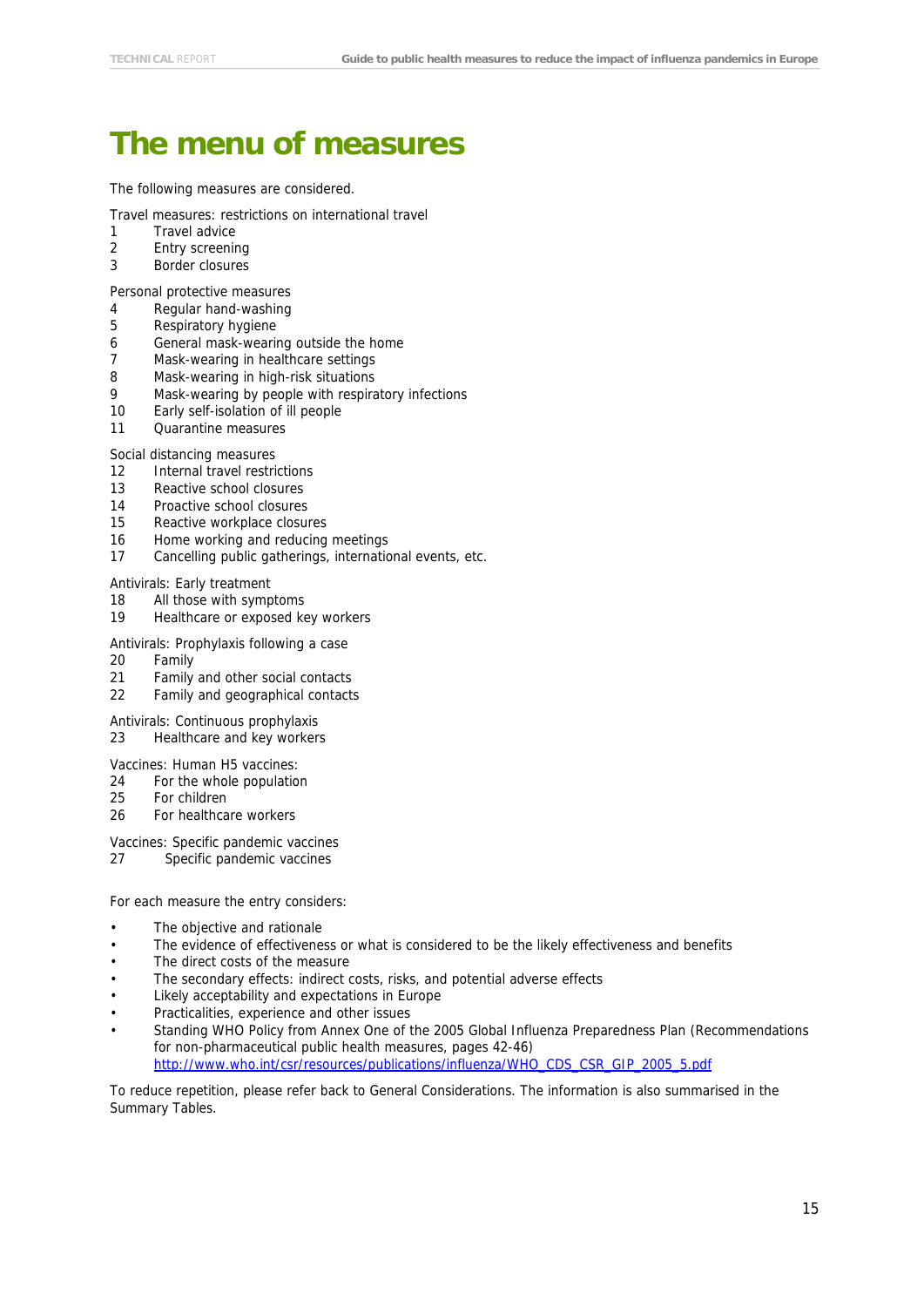# <span id="page-20-0"></span>**Travel measures: Restrictions on international travel**

### <span id="page-20-1"></span>**1. Travel advice**

#### **Objective and rationale:**

To reduce the number of people who are infected during a trip abroad, perhaps to countries where transmission is higher, through advising against international travel during the pandemic, unless travel is essential. A second objective is to reduce transmission among people who are travelling (in airports queues, on planes, etc.) by insisting that people with febrile illnesses should not travel until they have recovered.

#### **Evidence of effectiveness:** Minimal

While there is no objective evidence, it is believed that when people travel they meet more people than usual and are less able to protect themselves from infectious diseases. The role of formal (official) versus informal travel advice (from the media) is not entirely clear-cut. During the SARS crisis of 2003, international travel to affected areas declined steeply well before formal travel advice was issued. However, the net number of influenza infections that are likely to be prevented is small compared to the total of all infections. Modelling studies suggest that the effect on stopping international spread is small unless there is near 100% adherence, though there may be a small delaying effect (Cooper).

#### **Direct costs:** Small

The costs of issuing the advice.

#### **Secondary effects:** Large

There will be considerable impact on the travel industry, though the experience of SARS suggests it will be impossible to determine what was due to the advice versus people applying common sense (WHO 2003). Given this, complex issues of liability may well arise and be costly to resolve, irrespective if costs are borne by individuals, companies, insurance or the public purse.

#### **Likely acceptability and expectations:** Unknown

There are considerable concerns that some European residents abroad will attempt to get home despite the advice and perhaps put themselves at greater risk than if they stayed where they were. Some citizens may also expect to be evacuated from home. Additionally, people may try to leave Member States for other EU countries or non-European countries.

#### **Practicalities and experience:**

It will be important to prepare and test messages ahead of time and to ensure that citizens living abroad make plans for what they would do in a pandemic. Evacuation of apparently healthy or sick citizens in any numbers is unlikely as this will usually be impractical given the number of people with influenza. One difficulty is the diversity of situations that EU residents will face abroad, so advice will not be able to cover all eventualities. A particular difficulty that occurred during the SARS outbreak is to persuade multiple airlines to accept that people who are sick with febrile illness should not lose their tickets if they follow advice not to travel. An additional confusion may be added by Member States issuing conflicting advice, so a citizen will not know whether to follow the advice issued by their own country or the by the country where they are located.

— WHO policy (2005). Global Influenza Preparedness Plan.

### <span id="page-20-2"></span>**2. Entry screening**

#### **Objective and rationale:**

The objective of this intuitive measure is rather unclear. Presumably it is to reduce the number of people entering a country with infection, focusing on those coming from countries that are first experiencing Phases 5 or 6.

#### **Evidence of effectiveness:** Minimal

Experience from the SARS outbreak showed that both entry and exit screening was quite ineffective in preventing spread (WHO 2003). Application of what we know about the natural history of influenza suggests that attempts to screen out infected persons will be equally unsuccessful because many infectious people may be presymptomatic or asymptomatic (see Glossary). That is also the conclusion of modelling exercises (Cooper).

#### **Direct costs:** Large

Based on the SARS experience, the staff costs are considerable as are the opportunity costs in that this ties up healthcare staff who would probably be better employed elsewhere (Health Canada 2003).

#### **Secondary effects:** Moderate

These are considerable, especially the issues over what to do with people who are detected as being febrile on entry, their investigation, diagnosis and care (Health Canada 2003).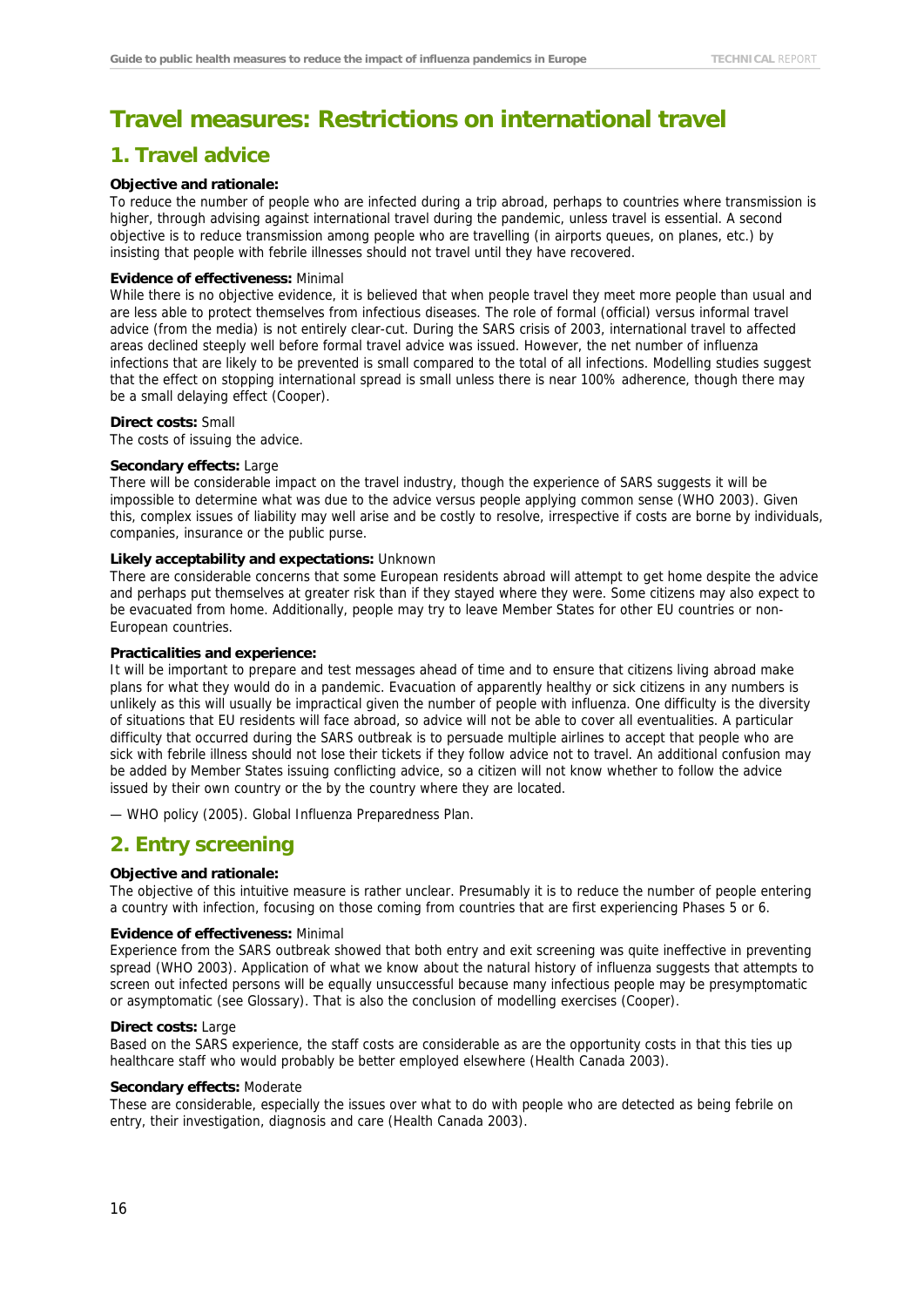#### **Likely acceptability and expectations:**

A difficulty is that, following from the experience of SARS, there is likely to be an expectation among the public, the media and decision-makers that there will be some kind of entry screening. This requires some preparation, perhaps by exercises, to explain to decision-makers as to why this is not desirable and anticipated to be ineffective.

#### **Practicalities and experience:**

It will be important to prepare the ground among the public and decisions-makers and explain why this measure will not be desirable. An important point to make is that the implementation of this measure has major costs. Not only will this measure be ineffective, but it will also probably tie up public health or clinical staff better employed on other tasks. A difficulty during SARS was that a few European countries with small amounts of direct international travel seemingly enacted the measures visibly, but it was not appreciated that many more people will enter those countries via large European hubs and then travel on to the country through internal European flights.

— WHO policy (2005 and 2009) Global Influenza Preparedness Plan.

### <span id="page-21-0"></span>**3. Border closures**

#### **Objective and rationale:**

To prevent influenza coming into the country.

#### **Evidence of effectiveness:** Minimal unless almost complete and rapidly implemented

The experience is that, unless there is little international travel to a country and almost complete cessation of travel, the attempts of border closure will be unsuccessful in preventing entry. That is also the strong suggestion of modelling exercises (Cooper).

#### **Direct costs:** Massive

For most settings in Europe, the direct costs of trying to close borders would be huge.

#### **Secondary effects:** Massive

In Europe there is so much essential day-to-day travel across borders that the idea of closing most borders is inconceivable.

#### **Likely acceptability and expectations:**

Despite the above considerations, there is still likely that the public and some decision-makers may wish to close borders during a pandemic. This requires some preparation, perhaps by exercises, to explain to decision-makers as to why this is not desirable.

#### **Practicalities and experience:**

Usually border closures would be both undesirable and/or impossible. However, there are some circumstances where it would be conceivable, though for public order rather than public health purposes. One example of this is if there is pressure on a country with antivirals or other services from people coming in from a neighbouring country with few antivirals. For these countries, temporary border closures may be considered for public order purposes. This could be especially the case for EU countries with borders on the edges of the EU, thought there may also be some internal EU borders where this applies. Also there are a few settings in Europe which are so isolated that they could cut themselves off (see General Considerations, F. Isolated communities).

— WHO policy (2005). Global Influenza Preparedness Plan.

### <span id="page-21-1"></span>**Personal protective measures**

### <span id="page-21-2"></span>**4. Regular hand-washing**

#### **Objective and rationale:**

To reduce transmission from person to person by indirect contact.

#### **Evidence of effectiveness:**

Though there have been some trials of hand-washing on respiratory infections in general (which have mostly shown a positive impact) and other related research, there has never been a published trial of the effects of handwashing on influenza (Schumann 1983, Roberts 2000, Ryan 2001, WHO 2006a, WHO 2006b, ECDC 2006c). It is also unclear how much transmission of influenza takes place through indirect transmission by hands (Brankston 2007, ECDC 2007b). That said, it is self-evident that there will be benefits that will extend to other infections spread through indirect contact (Ryan 2001, White 2003).

#### **Direct costs:** Moderate

In many settings it is quite difficult to wash hands regularly and to increase the amount of hand-washing would require considerable investment in schools, fast-food settings and public places, notably with dispenser of alcoholbased gels. (Figure 4).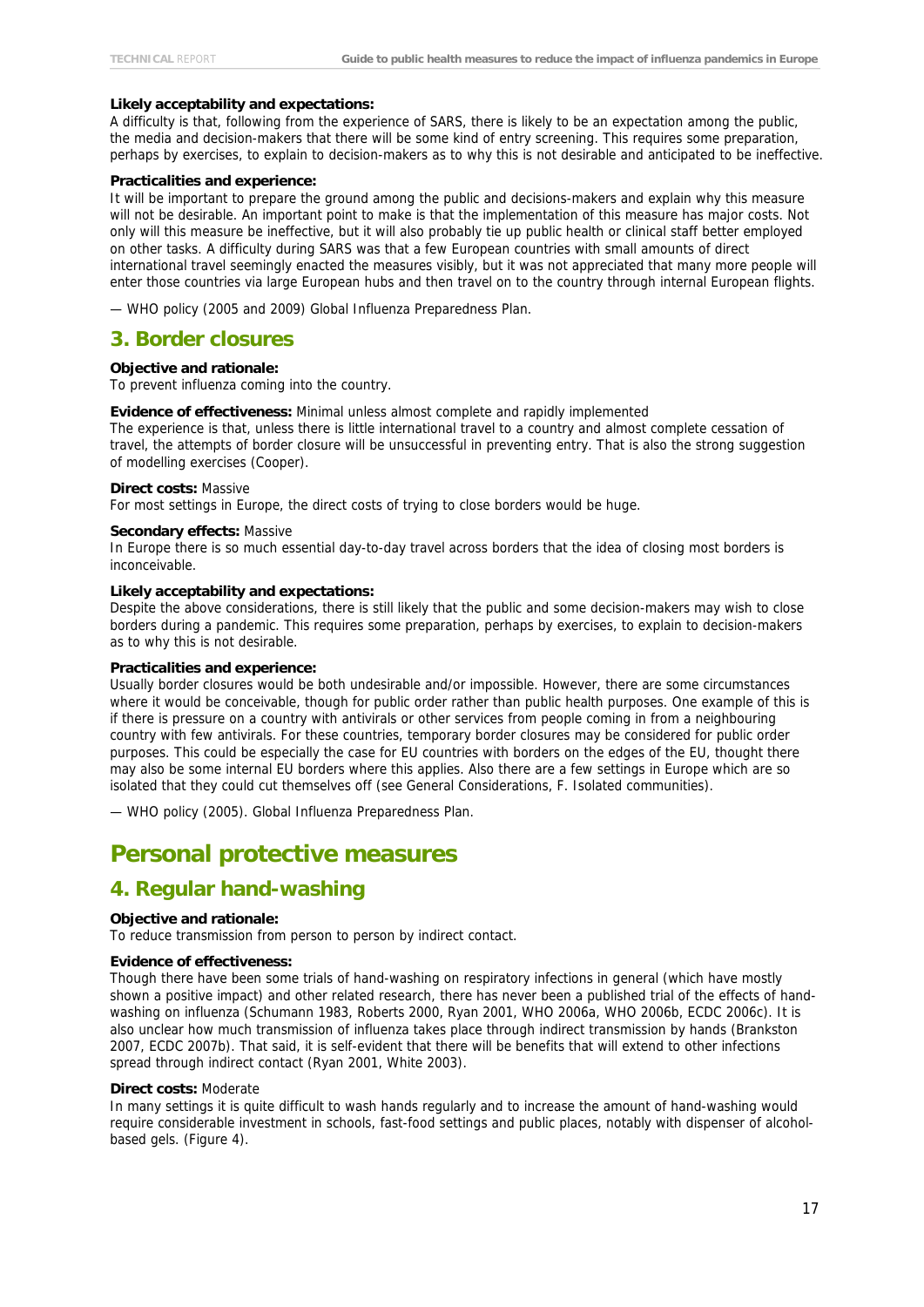#### **Secondary effects:** None

#### **Likely acceptability and expectations:**

The major limiting factor to acceptability is the availability of facilities for hand-washing. If it is easy for people to wash their hands, they will do so.

#### **Practicalities and experience:**

The international experience shows that the level of hand-washing can be increased if the easiness of handwashing is increased. There is no consensus on the duration, frequency or type of hand-washing (soap and water versus alcohol gels) and an evidence-based review concluded both were effective (Grayson 2009). Street dispensers of alcohol gels are effective in inactivating influenza and other respiratory viruses.

— WHO policy (2005). Global Influenza Preparedness Plan.

### <span id="page-22-0"></span>**5. Respiratory hygiene (proper use and disposal of tissues)**

#### **Objective and rationale:**

To reduce transmission from person to person by droplet transmission.

#### **Evidence of effectiveness:**

There have never been trials of respiratory hygiene on either respiratory infections generally or specifically influenza (WHO 2006a, WHO 2006b).

#### **Direct costs:** Small

These are modest.

#### **Secondary effects:** Small

The only major costs are the purchase or tissues and the disposal of significant amounts of contaminated paper.

#### **Likely acceptability and expectations:**

Respiratory hygiene would be expected in a pandemic, and probably well accepted. This also empowers people and gives them a practical measure to enact.

#### **Practicalities and experience:**

Supplies of materials (disposable tissues) are available. Educational programmes may be needed, but these can be implemented during ordinary seasonal influenza seasons.

— WHO policy (2005). Global Influenza Preparedness Plan.

#### **Masks**

There are many issues around masks including the following:

- Types: Range from the simplest or even home-made masks to surgical masks and complex respirators (essentially masks with filters) which need 'fit testing' and are produced in many different sizes to fit all the population. This gives major problems over storage and supplies. There are considerable discussions over the types of masks that are recommended with a few authorities recommending the more demanding and expensive respirators in all circumstances and most others suggesting that simpler masks are sufficient (Tellier 2006, Brankston 2007).
- Training: People cannot simply be supplied with masks. Some training in use and disposal is essential and the evidence is that, though people can be supplied with masks and respirators, they will often not use them correctly, especially the more demanding respirators (Cummings 2007).
- The evidence: There is hardly any experimental or observational evidence for or against the use of masks by the public in relation to influenza or other respiratory infections. There is limited, but controversial, evidence from their use during SARS, which suggests some protection from another rather different virus (Donnelly 2003, WHO 2004). However, there are some anomalies in these data, for example, apparently showing protection from maskwearing in public places when it was not confirmed that there was any transmission. The US CDC is sponsoring some trials that were intended to throw light on this important topic. However, preliminary results have proved frustrating because of poor compliance with the interventions (Cowling 2008a, Macintyre 2009).
- Secondary effects: Some specialists have suggested that there could be perverse effects, with mask-wearing increasing indirect transmission as it would allow those with symptoms to feel they can appear in public places, go to work, etc. Another argument is that the constant touching and adjusting of wet masks with the hands would actually increase direct transmission.

### <span id="page-22-1"></span>**6. General mask-wearing outside the home**

See discussion on masks (page 21) and General considerations N (General versus selective measures).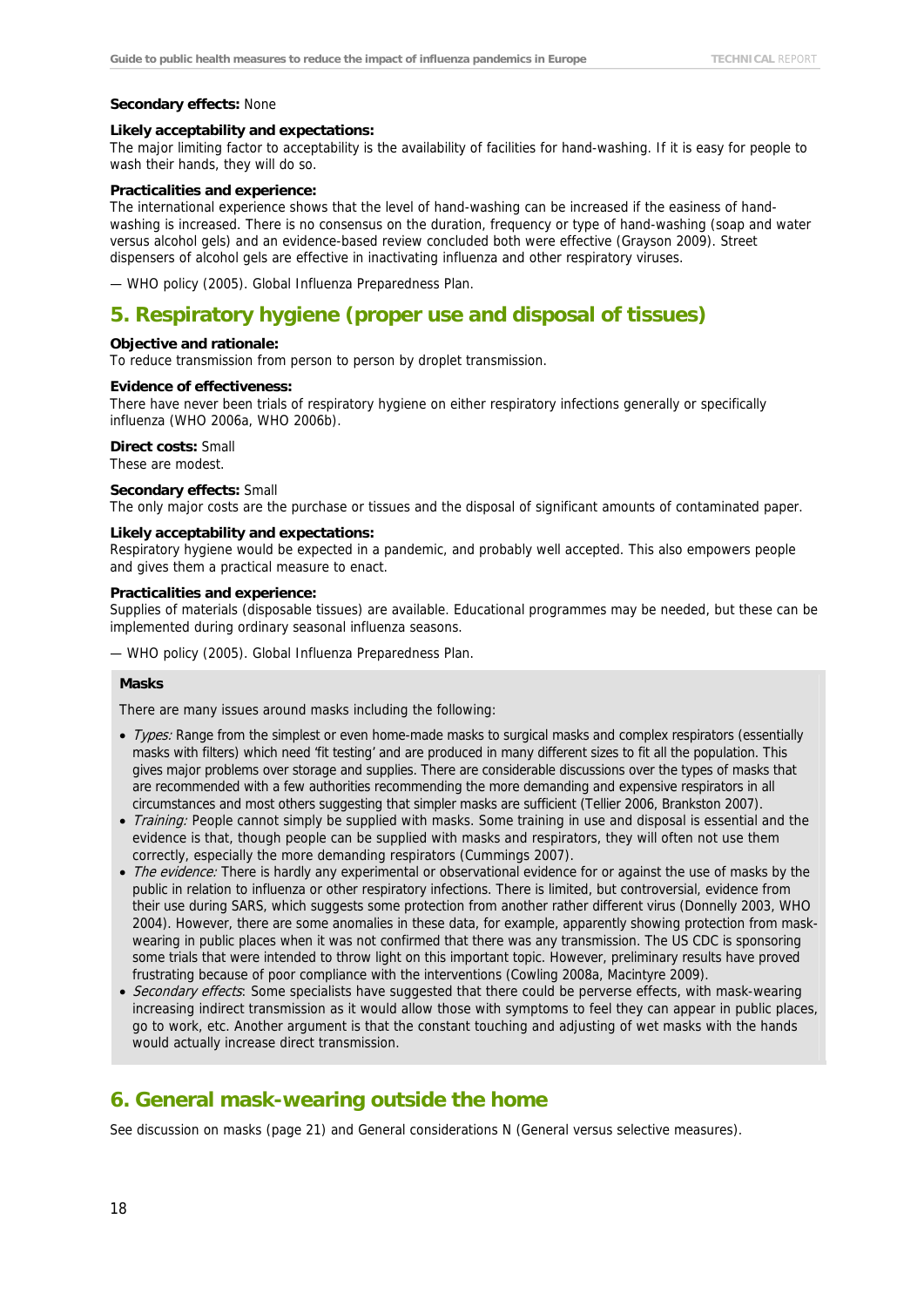#### **Objective and rationale:**

To generally reduce the transmission in public places, workplaces and schools.

#### **Evidence of effectiveness:**

There have been no trials. Mask-wearing in public is common in some societies in Asia. It has not been remarked that infection rates are any lower there. There are some authorities who argue that there could be perverse effects because people may reuse contaminated masks and the constant adjustment of masks may result in more contamination of hands with virus.

#### **Direct costs:** Massive

Even though the unit cost (the cost per mask) is low, considering two or more masks per citizen a day when they are outside home, over the three to five month period of a pandemic the supply costs are huge. There would also need to be considerable planning to ensure supplies.

#### **Secondary effects:** Small

These are few.

#### **Likely acceptability and expectations:**

This is unknown. There is little tradition of mask-wearing in the EU. However, one or two European countries have announced they would purchase masks for their residents, which is likely to be raising expectations.

#### **Practicalities and experience:**

Proper use of masks is not that easy, so there are massive implications for training and communication. It is unclear whether simple masks should be seen as something that the authorities or health providers should supply along with some instructions, or a commodity that residents would purchase commercially. Supply will be a major problem. Early attempts at marketing masks during influenza seasons have not proved easy in Europe. While there is no evidence of effectiveness, it would be fair to point out that there is also no evidence that masks would be ineffective. It is possible to conceive a risk-based approach identifying people at special risk (e.g. workers with high frequency of face-to-face contact with unselected public) or higher risk settings (e.g. public transport). It is hard to declare that masks must not be worn in those circumstances.

— WHO policy (2005). Global Influenza Preparedness Plan. Permitted but not recommended.

### <span id="page-23-0"></span>**7. Mask-wearing in healthcare settings**

See discussion on masks (page 21) and General considerations N (General versus selective measures).

This refers to mask-wearing by people who are at higher risk through possible or probable exposure to infectious persons in healthcare and domestic setting.

#### **Objective and rationale:**

The prime objective is to reduce transmission in higher risk settings, but another is to allow persons in key activities to continue to work while giving them some protection. Respirators would be used in high risk settings when aerosols may be generated.

#### **Evidence of effectiveness:**

There is no trial and few other data. Hence the effectiveness in reducing transmission is unknown, though often presumed in healthcare settings (Brankston 2007, Canada 2006).

#### **Direct costs:** Moderate

The costs of supply and training.

#### **Secondary effects:** Small

#### **Likely acceptability and expectations:**

This is likely to be good as there is a tradition of mask-wearing in healthcare settings in the EU. It is quite likely that representatives (trade unions) could request or insist that their members have higher level of protection in all circumstances.

#### **Practicalities and experience:**

In the healthcare setting there are more high-risk circumstances, and this is where most use of respirators will take place, though a balance will need to be established, as operational studies in the EU have shown that people wearing respirators find it considerably harder to carry our practical tasks (HPA 2007). There will be boundary issues and issues around communication, training and disposal of used masks. There are some suggestions that masks could be cleaned or sterilised and reused.

— WHO policy (2005). Global Influenza Preparedness Plan.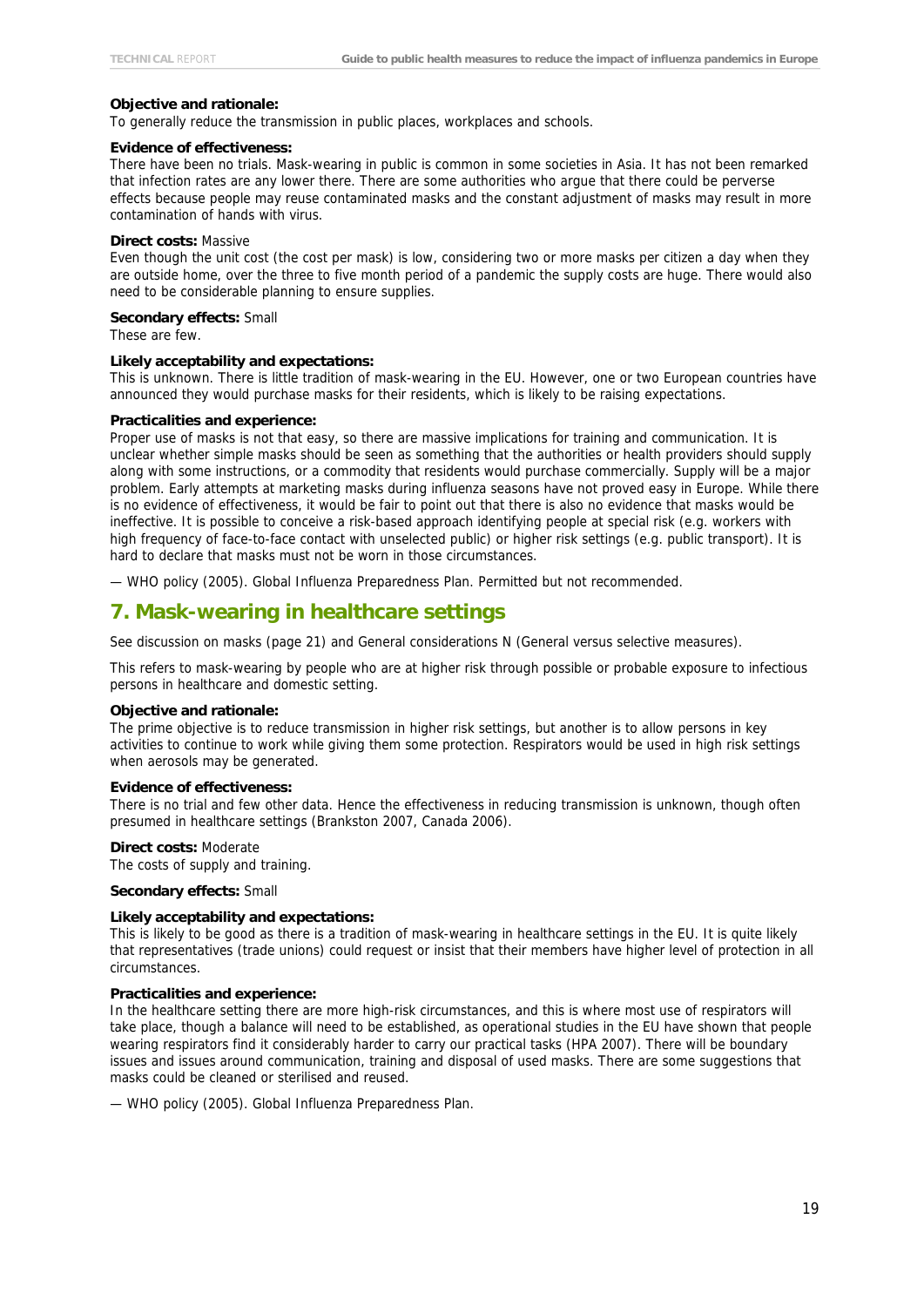### <span id="page-24-0"></span>**8. Mask-wearing in other high-risk situations**

See discussion on masks (page 21) and General considerations N (General versus selective measures).

This refers to mask-wearing by people who are at higher risk through possible or probable exposure to infectious persons. It is helpful to consider three scenarios and groups:

- people providing care for sick people with presumed pandemic influenza in the home;
- crowded public places (internal travel); and
- occupations with face-to-face contact with the public.

#### **Objective and rationale:**

The prime objective is to reduce transmission in higher risk settings, but another is to allow persons in key activities to continue to work while giving them some protection.

#### **Evidence of effectiveness:**

There is no trial and few other data. Hence the effectiveness in reducing transmission is unknown, though often presumed in healthcare settings (Brankston 2007, Canada 2006).

#### **Direct costs:** Moderate

The costs of supply and training.

#### **Secondary effects:** Small

#### **Likely acceptability and expectations:**

This is unknown. There is no tradition of mask-wearing in the EU. However one or two European countries have announced they would purchase masks for their residents. It is quite likely that representatives (trade unions) could request or insist that their members have protection in certain circumstances.

#### **Practicalities and experience:**

Some authorities consider that certain workers, such as First Responders and people working at counters and check-outs, will expect to be supplied with masks if they are to continue working. There will be issues around communication, training and disposal of used masks. There are some suggestions that masks could be cleaned or sterilised and reused. While there is no evidence of effectiveness, it would be fair to point out that there is also no evidence that masks would be ineffective. It is possible to conceive a risk-based approach identifying people at special risk (e.g. workers with high frequency of face-to-face contact with unselected public) or higher risk settings (e.g. public transport). It is hard to declare that masks must not be worn in those circumstances.

— WHO policy (2005). Global Influenza Preparedness Plan. No policy, but UN staff guidance states that staff should to be equipped with a limited supply of simple masks.

### <span id="page-24-1"></span>**9. Mask-wearing by people with respiratory symptoms**

See discussion on masks (page 21) and General considerations N (General versus selective measures). This is an extension of what is now practice in some healthcare setting of insisting that all those people with symptoms wear masks. This may be the best use of limited amounts of masks.

#### **Objective and rationale:**

To reduce transmission from people known or presumed to be infected and infectious.

#### **Evidence of effectiveness:**

There is no trial and few other data. Hence the effectiveness in reducing transmission is unknown, though often presumed in healthcare settings.

#### **Direct costs:** Moderate

The supplies required per person would be considerably more than for other mask-wearing, as the masks would presumably be contaminated very quickly and require changing.

#### **Secondary effects:**

Some authorities have suggested perverse effects could result if mask-wearing was seen as an alternative to Early self-isolation of ill people (PHM 10).

#### **Likely acceptability and expectations:**

This may be better accepted than some mask-wearing as it makes sense and is an extension of practice in some healthcare settings. It may also make Early self-isolation in home settings more acceptable.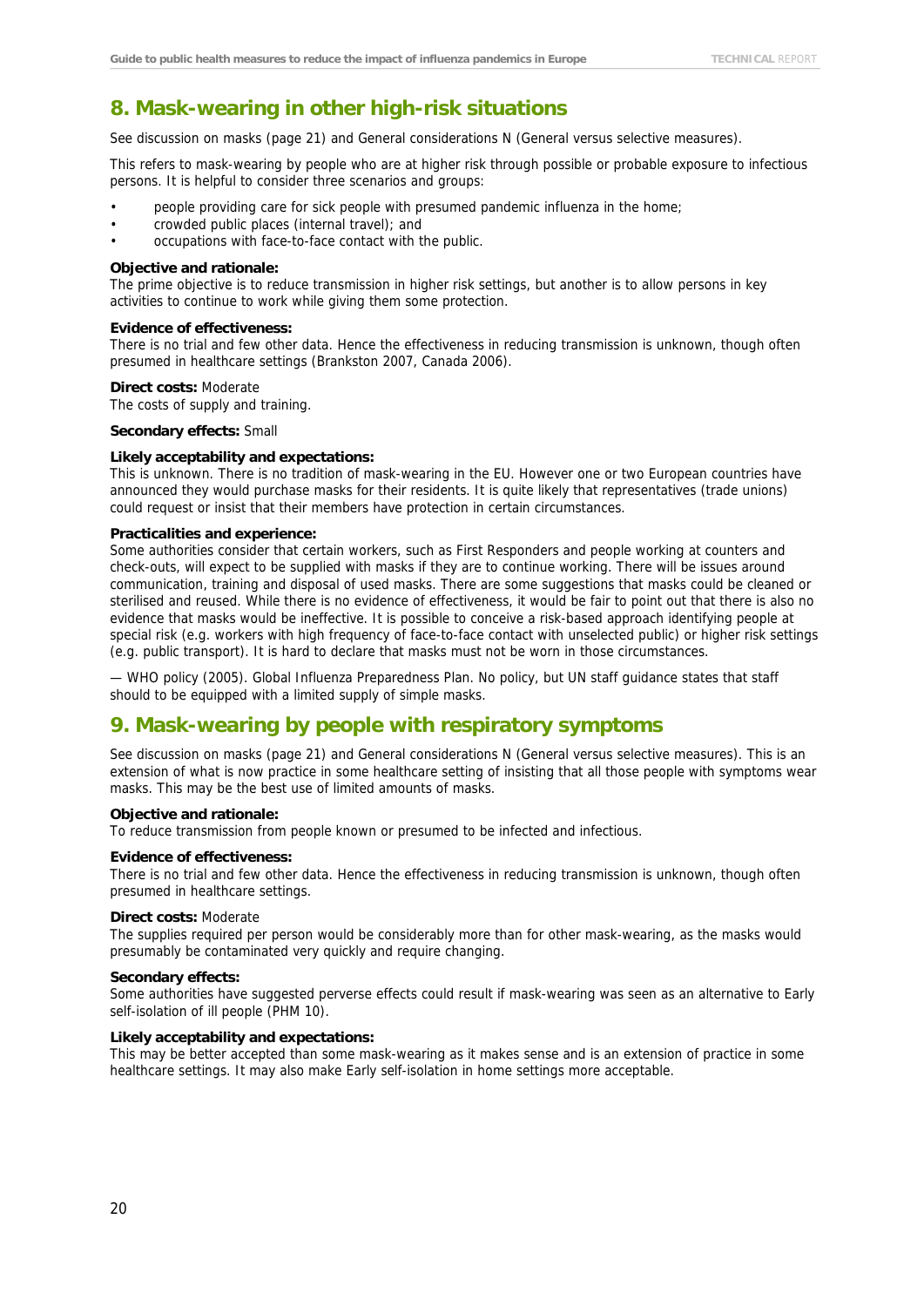#### **Practicalities and experience:**

There is little experience outside of healthcare settings. People who are very ill find it hard to wear masks, which is accepted practice in Asia, but this is less of a problem for people with mild illness. See discussion on masks (page 21) and General considerations N (General versus selective measures).

— WHO policy (2005). Global Influenza Preparedness Plan.

### <span id="page-25-0"></span>**10. Voluntary isolation of cases not requiring hospitalisation**

Ill persons likely to have influenza and not needing hospital care would be requested to voluntarily remain in a single, dedicated room through the duration of symptoms. This would usually be in their own homes, but could be elsewhere.

#### **Objective and rationale:**

To reduce transmission by reducing contact between cases in their most infectious phase and uninfected persons.

#### **Evidence of effectiveness:**

No published evidence from trials (trials have not been attempted) but this measure makes very good sense. Modelling studies have suggested that cumulative attack rates would be reduced somewhat by this measure (Germann 2006, Ferguson 2006).

#### **Direct costs:** Moderate

There can be financial and practical disincentives if the person will lose wages or they are needed to care for others, e.g. children and spouses. There will also need to be many other preparations (see Practicalities and experience).

#### **Secondary effects:** Moderate

People in the home of the person may be put at risk of infection and there are other possible adverse clinical outcomes that may result for persons who do not receive adequate care and support while isolated, especially the elderly or persons who live alone. There would be issues of people not being available for work, including caregivers – although many sick persons and caregivers would be absent from work anyway, even without a specific isolation policy. If case isolation and infection control within homes is not effectively applied, home care may increase transmission and those in homes with sick people will feel put at risk.

#### **Likely acceptability and expectations:**

Acceptability is considered high as this is an extension of advice during seasonal influenza. However acceptability will vary by circumstance (see Practicalities).

#### **Practicalities and experience:**

This is one of the measures where prompt recognition of illness will be important. (See General Considerations O) There will need to be planning concerning support of financial, social, physical, and other needs of the patient and caregivers, e.g. allowing paid time off work for ill persons and caregivers. Training and supplies will be essential for infection control for household members providing care for the ill person. There will be some people for whom this is impossible, including persons in crowded households (who cannot have their own room); people who become ill while travelling, people in institutions, migrants and the homeless. During the SARS outbreaks of 2003, there was a generally good degree of voluntary compliance with this measure in a number of affected centres, though people seemingly not complying did cause problems in one or two countries (Health Canada 2003).

— WHO policy (2005). Global Influenza Preparedness Plan: Recommended at all pandemic phases and for seasonal influenza.

### <span id="page-25-1"></span>**11. Voluntary quarantine of household contacts (including protective sequestration)**

Household contacts of a person with proven or suspected influenza before the sick person was isolated might be asked to remain at home for a defined period (e.g. one incubation period, three days) after the last exposure. If symptoms of illness occur, they would then self-isolate themselves and seek medical advice. This follows the observation that the group at highest risk of acquiring influenza is those who are household contacts of a case. Also, since infectivity is high early in illness, quarantine of household contacts before they became ill may help prevent their infecting others before they can isolate themselves. This measure might be combined with home treatment with antivirals (PHM 20). An extreme variant of this is protective sequestration (see Glossary). Modelling studies have suggested that cumulative attack rates would be reduced somewhat by this measure though less than might be thought intuitively (Germann 2006, Ferguson 2006). Another more feasible variant is work quarantine (see Glossary for different definitions), in which quarantine is only observed in those working in settings where there is high risk of chains of transmission or there are people at high risk of disease (e.g. nursing staff).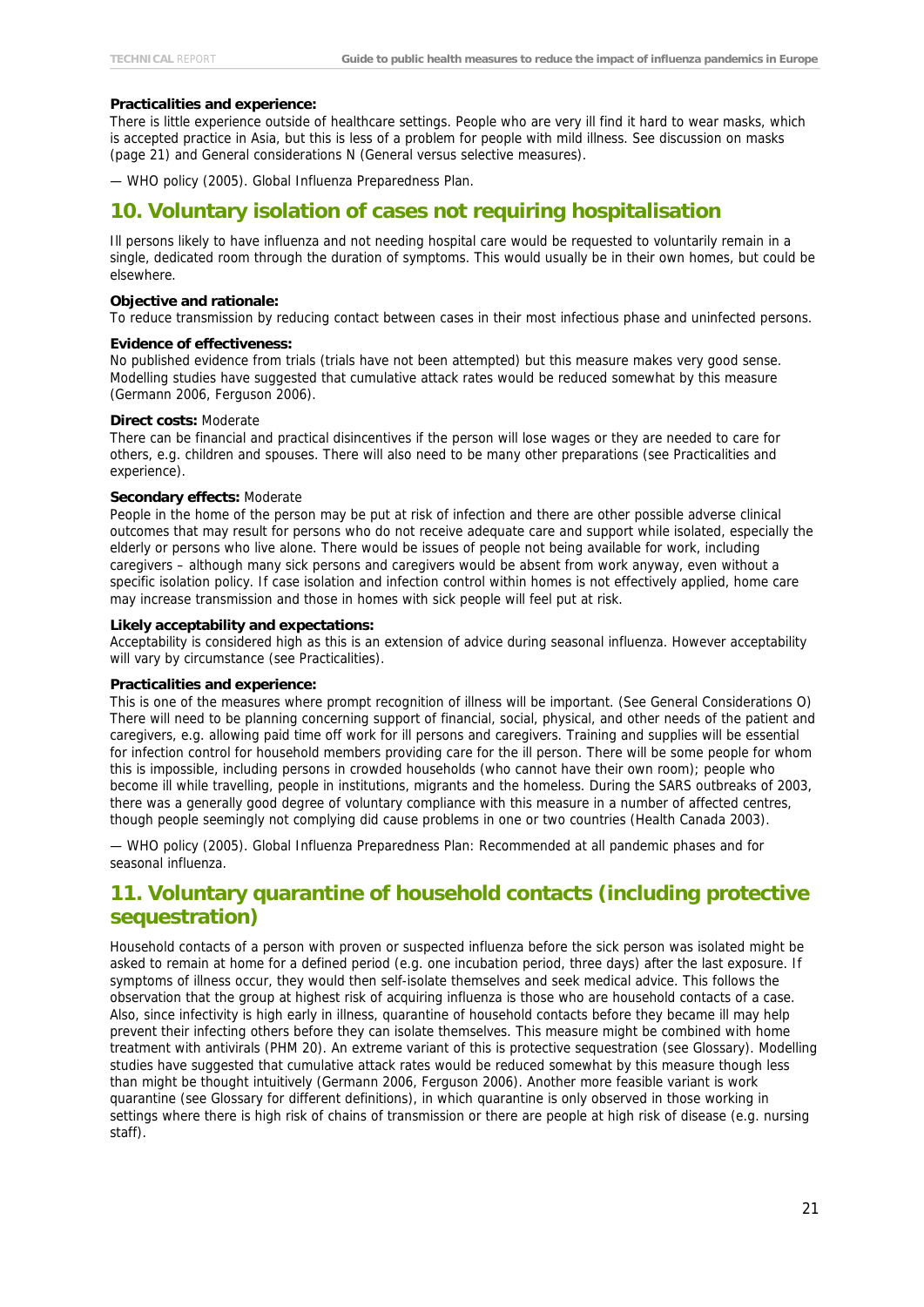#### **Objective and rationale:**

To reduce transmission by attempting to prevent the escape of the influenza virus from household settings.

#### **Evidence of effectiveness:**

No published evidence from trials (trials have not been attempted). However, this measure makes sense for application of infectious disease control.

#### **Direct costs:** Massive

This will result in a significant number of people being off work.

#### **Secondary effects:**

With a large number of people staying at home, the costs and adverse effects will be similar to those of early selfisolation only in a greater scale. There is likely to be particular legal problems of paying wages or compensation to apparently healthy people.

#### **Likely acceptability in Europe:**

This is unknown, but probably low and compliance might be especially difficult with a measure for which no personal benefit is perceived and the community benefit is unclear.

#### **Practicalities and experience:**

This needs rapid and effective identification of cases in the household and then voluntary compliance by household contacts and an ability to provide support to households that are under quarantine plus information on infection control in the home. Otherwise, the practicalities are similar to isolation of ill persons (see PHM 10). Sequential illnesses among people in the same household would result in contacts remaining in quarantine for considerable time. Experience from previous pandemics and the SARS episodes is variable but often negative in communities with cultural similarities to Europe (Canada and in the 1918–19 pandemic) (WHO 2006a, WHO 2006b, Digiovanni 2004). Lack of compliance or abuse (real or perceived) by some people undermined confidence in the measure and there would be particular problems with special groups (Table 2).

— WHO policy: Not recommended in Phase  $6^{23}$  $6^{23}$  $6^{23}$ .

# <span id="page-26-0"></span>**Social distancing measures**

This term should be used cautiously. It is a collective term covering a number of quite distinct and different measures that are best considered individually on their merits. Vague policy recommendations, such as increase social distancing, are not recommended.

### <span id="page-26-1"></span>**12. Internal travel restrictions**

#### **Objective and rationale:**

To prevent or slow extension of the transmission.

#### **Evidence of effectiveness:** Minor delaying effect

This makes theoretical sense and there are some observations that this measure was successful in a few settings during previous pandemics. However, these were unusual and rather isolated settings in which there was very limited travel anyway (Markel 2006a, Markel 2006b).

#### **Direct costs:** Major

The costs to the transport system through loss of revenue are considerable though internal travel is likely to decline anyway. Other direct costs are on travel-dependent industry and trade.

#### **Secondary effects:** Massive

In most European settings this measure would result in huge social costs as many functions, like food distribution and fuel supply, break down.

#### **Likely acceptability and expectations:**

Acceptability is unknown in Europe though reduction in non-essential travel is likely to be good.

#### **Practicalities and experience:**

During the 1918–19 pandemic, in places where travel was frequent, these measures proved to be ineffective and quickly broke down when put in practice (2006a, 2006b).

— WHO policy (2005). Global Influenza Preparedness Plan: Not recommended in Phase  $6^{24}$  $6^{24}$  $6^{24}$ .

<span id="page-26-2"></span> $23$  It is recommended in Phase 4, when dealing with a small and manageable number of localised cases.

<span id="page-26-3"></span><sup>&</sup>lt;sup>24</sup> This is recommended to an extent in the very different circumstance of the very first emergence of a pandemic strain anywhere in the world – the Rapid Containment Strategy (WHO 2007).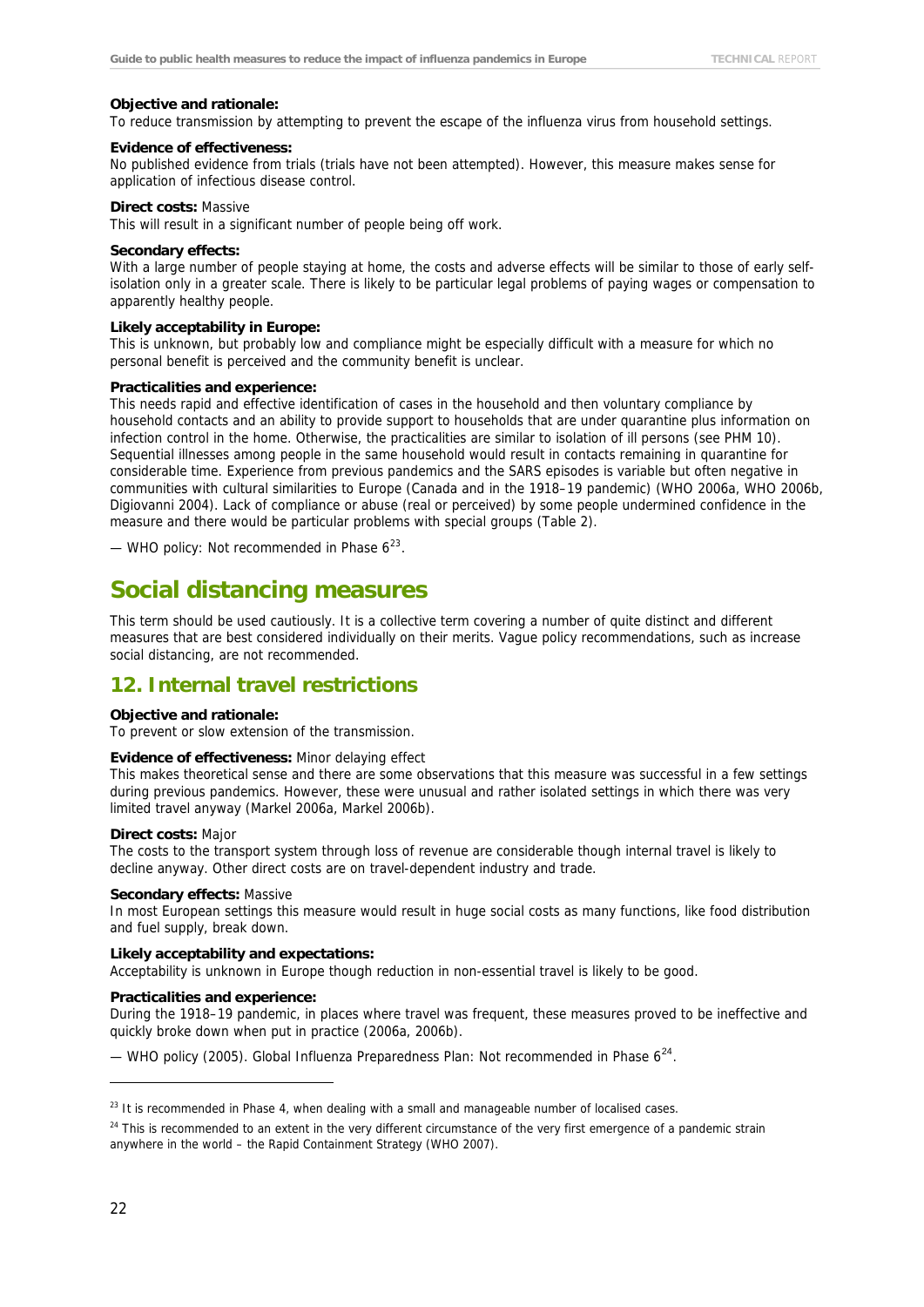# <span id="page-27-0"></span>**Educational setting and day care-based interventions**

These are felt by some authorities to be especially important for two reasons. Firstly, respiratory infections are always observed to spread easily in day care and school settings, and secondly, one of the three pandemics of the 20th century (that of 1957) showed a particular focus of transmission in children (see General Considerations B and Fig 3). Also, during some pandemics schools have closed 'naturally' and it is felt that it may be better to do so in a controlled and planned way. Certainly all schools and day care institutions should have a plan for how they could close in a crisis, and parents and carers would need to be involved in this planning so they can make their own arrangements. Schools and educational authorities would also need to agree on plans for reopening.

At least three major difficulties arise: 1) the need to define and measure during a crisis what is the level of severity and the focus of transmission in children to justify closures; 2) the secondary effects will probably be massive as the children have to be cared for, especially if they are not to simply mix and transmit virus outside school; 3) in many settings, schools perform special social functions providing social care, meals and pastoral care, as well as education (Cauchemez 2009).

### <span id="page-27-1"></span>**13. Reactive school and day care closures**

This is the planned closure of schools when it is seen that there is transmission taking place in a school.

#### **Objective and rationale:**

To reduce the anticipated amplification of influenza transmission in schools.

#### **Evidence of effectiveness:**

There are some observational analyses that suggest some positive effect when seasonal influenza outbreaks or pandemics coincide with school holidays or unrelated school closures (WHO 2006a, WHO 2006b). However, the effects are smaller than it might be predicted by modelling studies, perhaps because children also mix outside schools (Inglesby 2006, Cauchemez 2009 Cowling 2008b). Another model is what happens when school-age children are immunised (Jordan 2006). A major concern is that if there is any delay in appreciating that transmission has started in children, then there may be little effect, as the damage will already have been done. Hence the preference stated by some for proactive closures.

#### **Direct costs:** Moderate

The costs of the planning and logistics of school closures (Table 4) are considerable.

#### **Secondary effects:** Massive

The costs and disruption of school closures are considerable, especially for European societies that have no tradition of school closures outside holiday seasons. In some European countries, a significant proportion of healthcare workers has school-age children and so would need to have time off work to supervise or care for their children (Cauchemez 2009). This raises issues similar to those that arise under voluntary quarantine (PHM 10).

#### **Likely acceptability and expectations:**

This is not well known since there is limited tradition of school closures in Europe. However, some EU countries are planning such closures, especially in more severe pandemics.

#### **Practicalities and experience:**

There are huge practicalities but one that would need to be faced is the likelihood that, during any pandemic, schools will close anyway (Table 5). Major difficulties can be experienced and some countries will be seen to be closing schools while others will not, or will close schools at a later stage. This will require preparation of communication strategies. Some authorities make a distinction between school closures and class dismissal (meaning a school stays open but the pupils are sent home). The latter is preferable, as it makes re-opening and support of vulnerable children and families easier (Cauchemez 2009).

— WHO policy (2005). Global Influenza Preparedness Plan: Consider school closures.

### <span id="page-27-2"></span>**14. Proactive school and day care closures**

This means the early planned closure of schools when it is judged that influenza transmission is approaching a school but before it starts in the school itself.

#### **Objective and rationale:**

To prevent the amplification of influenza transmission in schools.

#### **Evidence of effectiveness:**

See last item, Reactive school closures. The advantage of proactive closures is that they can be done before any transmission has taken place in schools. The disadvantage is the difficulty of timing it and the intervention may be implemented too early, then becoming exceptionally costly and difficult to sustain.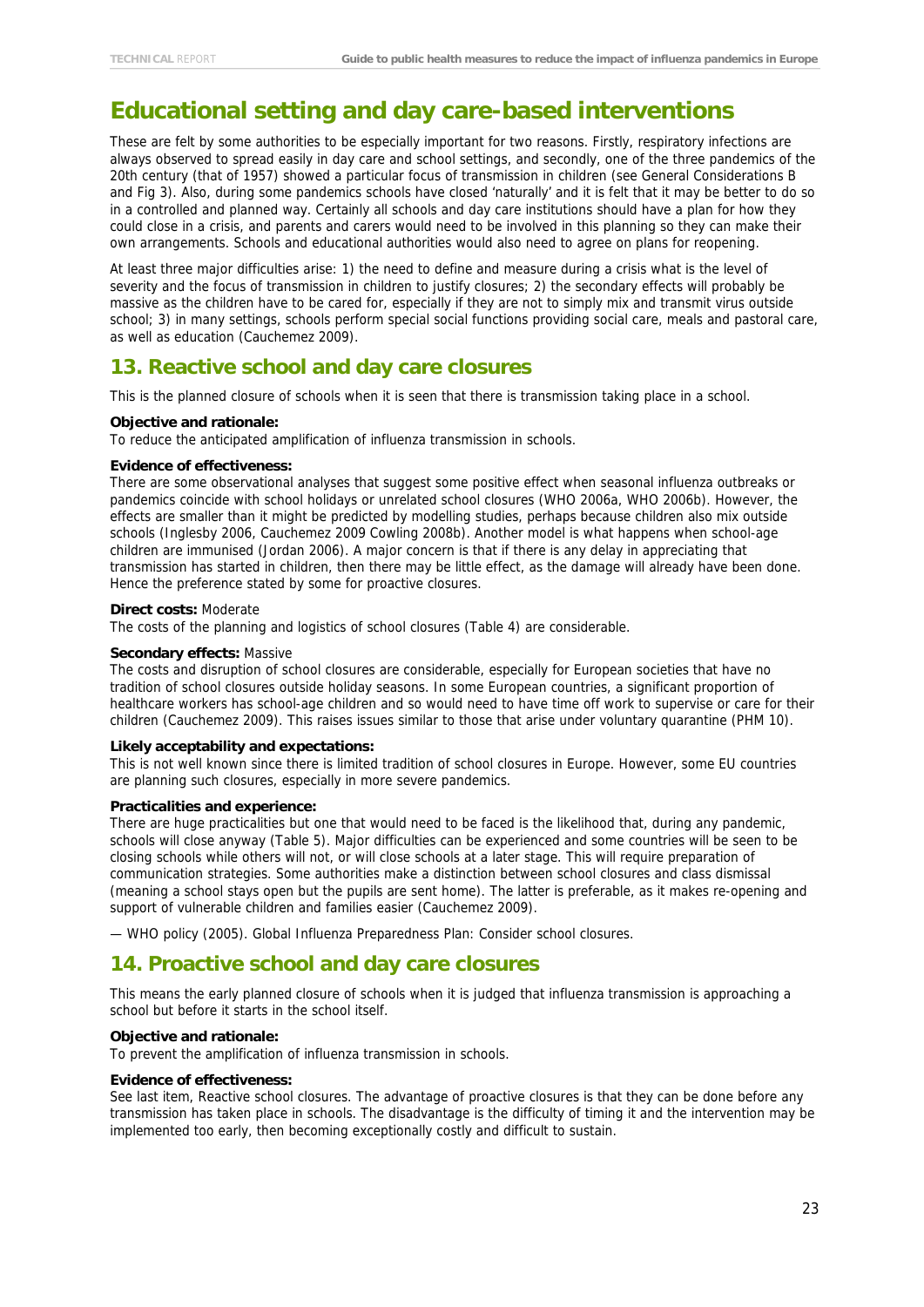#### **Direct costs:** Moderate

The costs of the planning and logistics of school closures (Table 4) are considerable.

#### **Secondary effects:** Massive

The costs and disruption of school closures are immense, especially for European societies that have no tradition of school closures outside holiday seasons. See PHM 13.

**Likely acceptability and expectations:**  See PHM 13.

**Practicalities and experience:** 

See PHM 13 and Table 4.

— WHO policy (2005). Global Influenza Preparedness Plan: Consider school closures in Phase 6.

# <span id="page-28-0"></span>**Measures in the workplace and public places**

These are measures that attempt to reduce transmission. Decisions are often made difficult due to the lack of objective information on the level of influenza transmission that takes place in the workplace, on transport going to and from work and in other public places. Modelling studies sometimes make assumptions on the proportion of transmission in workplace and public settings, however, there are few, if any, empirical data underpinning these assumptions and the published figures should be approached with caution (German 2006, Ferguson 2006). Generally there have been no plans for proactive workplace closures because of the lack of certainty that there are large amounts of transmission in workplaces, therefore that is not considered as a measure.

### <span id="page-28-1"></span>**15. Reactive workplace closures**

#### **Objective and rationale:**

To reduce workplace transmission.

#### **Evidence of effectiveness:**

There is hardly any information on this and no studies. It is noticeable that there are few, if any, reports of influenza transmission and outbreaks in workplace settings.

#### **Direct costs:** Major

These depend on the workplace, however since most work is productive there would be some significant costs of closure for any period of time, especially if it is considered necessary to close for much of the three months that a pandemic would affect a local area.

#### **Secondary effects:** Massive

As for the direct costs, there would be major economic costs. In addition, in the highly interdependent societies of Europe there would be very significant effects in organisations dependent on the organisation that was closing. For example, the closure of a factory would affect both its suppliers and those that receive its output.

#### **Likely acceptability and expectations:**

Some organisations are used to closing, or at least scaling activities down, during holiday seasons but not for extended periods. There would be major anxieties by staff about security of wages and employment.

#### **Practicalities and experience:**

Though some organisations close or scale down in holiday seasons, they do not close for this period of time. The practicalities would be major and it is doubtful that planning for this eventually would have any priority compared to PHM 15 changing patterns of work and a business continuity planning (coping with 30% of staff being off for extended periods). Some businesses will need to increase operations in a pandemic (e.g. healthcare supplies).

— WHO policy (2005). Global Influenza Preparedness Plan: Not mentioned.

### <span id="page-28-2"></span>**16. Home working, reducing meetings, safety in the workplace**

This could be part of a package of measures to reduce risk in the workplace, on the way to and from work and in public places. There would be many advantages to all organisations and businesses having a programme of education and some potential components are shown in Table 5.

#### **Objective and rationale:**

To reduce transmission outside home and educational settings.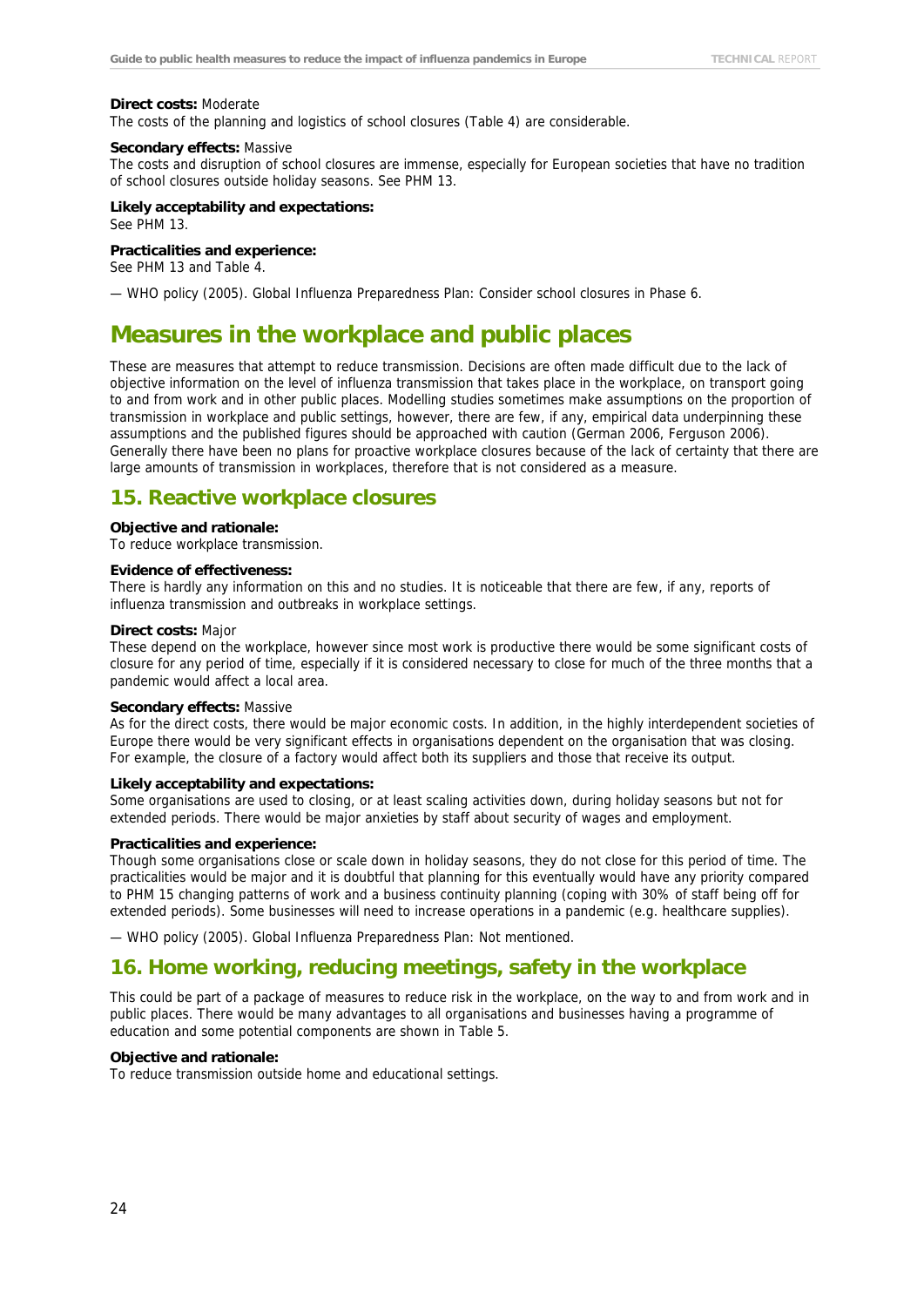#### **Evidence of effectiveness:**

There is hardly any information on this and no studies. It is noticeable that there are few, if any, reports of influenza transmission or outbreaks in workplace settings.

#### **Direct costs:** Variable to moderate These depend on the extent of the measures (see Table 5).

**Secondary effects:** Variable to moderate These depend on the extent of the measures.

#### **Likely acceptability and expectations:**

Some companies have already started on this planning with a business continuity planning.

#### **Practicalities and experience:**

A candidate package of measures is suggested in Table 5. The selection from this will depend on the company and the type of work.

— WHO policy (2005). Global Influenza Preparedness Plan: No mention.

### <span id="page-29-0"></span>**17. Cancelling public gathering, international events, etc.**

Decisions are made difficult because of the lack of objective information on the level of influenza transmission that takes place in the workplace, on transport going to and from work and in other public places. Modelling studies make assumptions on the proportion of transmission in workplace and public settings however there are few if any empirical data underpinning these assumptions and they should be recognised as such.(WHO 2006a, WHO 2006b)

#### **Objectives and rationale:**

To reduce transmission and dissemination of influenza through large gathering. To reduce the risk to people travelling to events and becoming sick away from home.

#### **Evidence of effectiveness:**

Common sense would suggest that large meetings, conferences and international events could be important in spreading infectious diseases. However, there are actually few reports of this. This is in contrast to other infections, for example, gastrointestinal illnesses, of which explosive spread following small or large gatherings are reported quite commonly. SARS provides an interesting model: the international dissemination from one hotel in Hong Kong, but dissemination was not related to any specific meeting.

#### **Direct costs:** Major

Any decision to cancel all events over a period would be controversial and costly. The issue of financial liability and meetings insurance would be crucial.

#### **Secondary effects:** Major

Similarly to direct costs, there would be many secondary effects on those who service meeting and events.

#### **Likely acceptability and expectations:**

The public may expect this to happen.

#### **Practicalities and experience:**

Meetings and events are often cancelled and most large organisers will have procedures for this. The issue of who is liable is crucial – although there is insurance for this, the insurance policy frequently states that it does not apply when the cancellation is due to another body's action. There will be boundary issues over what is a large enough public gathering to warrant cancelling.

— WHO policy (2005). Global Influenza Preparedness Plan: No mention.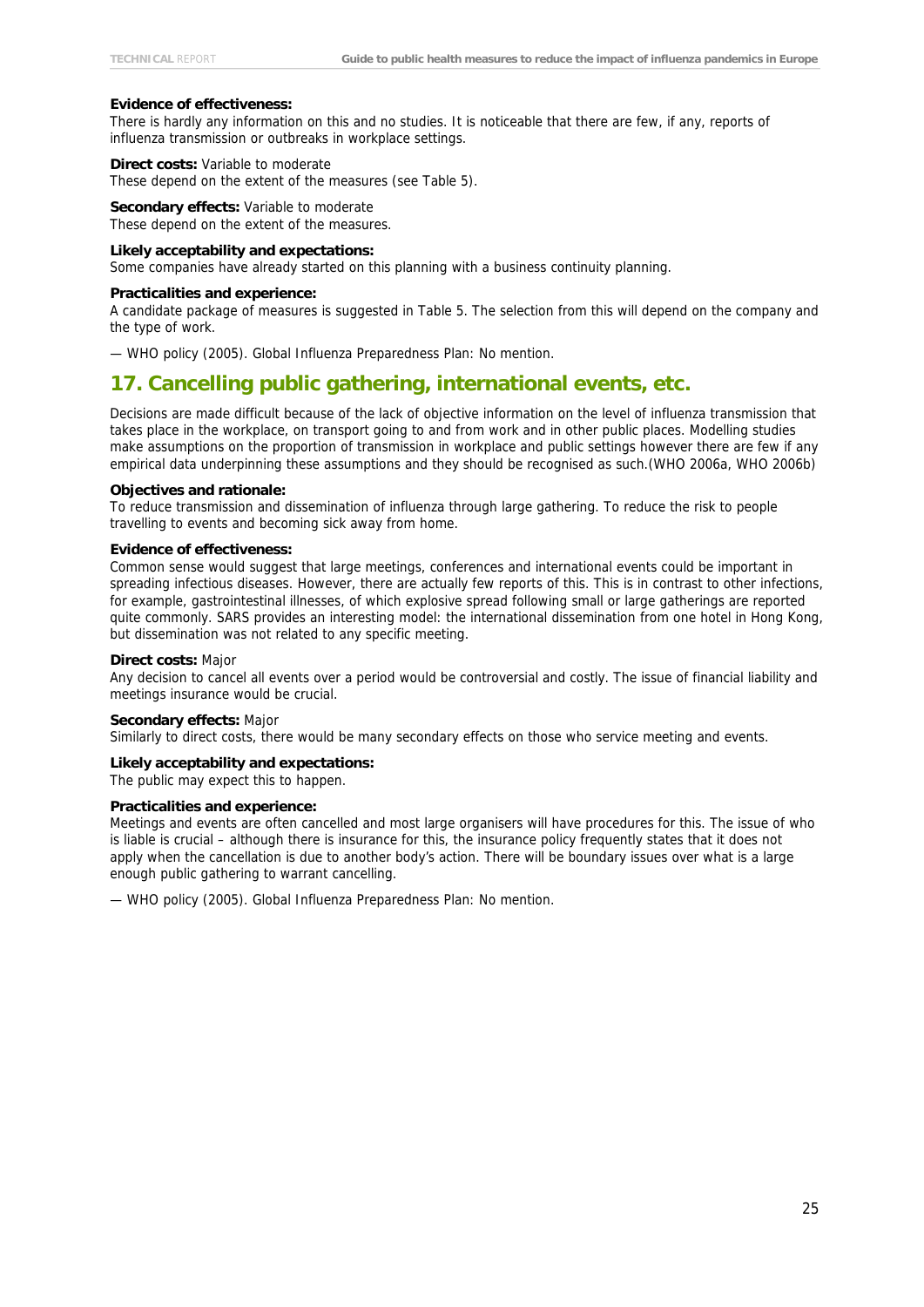#### **Antivirals and other medications**

Much reliance is being put on the use of antivirals (mostly oseltamivir) in Europe for prophylaxis or early treatment for the pandemic influenza strain. The evidence base for use as prophylaxis in reducing transmission is limited but the results are good if medicines are given early enough following exposure or development of symptoms (Hayden 1996, Hayden 2004, Halloran 2007). Essentially, a seminal re-analysis of four randomised placebo-controlled trials of oseltamivir and zanamavir found that both were effective in preventing infection and disease in low-risk (young adults without symptoms) contacts of low-risk cases with laboratory-confirmed infections with human seasonal influenza. Similarly for early treatment, both drugs were effective in reducing but not eliminating the experience of symptoms (Halloran 2007, Jefferson 2006). While there was a significant reduction in the proportion of subjects experiencing symptoms, in absolute terms the symptoms experienced were mild and the reduction in duration of those treated was only of one or two days.

#### Effect on severe disease and death?

There is as yet only limited information about the effect of early treatment with oseltamivir on reducing the risk of severe disease and death. Trial data are unlikely to be helpful, as trials are always too small to investigate what are usually rare events. Also, there is the problem that the observed effects to date can only be on seasonal influenza. The evidence is of some benefit from early treatment against H5N1 (WHO 2007). The existing observational data suggests some benefit, though it is not clear if the benefit is as great as some of the assumptions that have been made (for example, that early treatment will reduce hospitalisations by 50%) (Gani 2005). The limited work to date is summarised in a separate paper by ECDC (other references are Kaiser 2003, McGeer 2006, Nordstrom 2005). Antivirals are little used in Europe for influenza and the experience of Japan, the one country that has used oseltamivir extensively against seasonal influenza, requires further analysis (Kawai 2005). Finally, all that experience may or may not apply against the novel pandemic strain. It is, however, possible to say with more certainty that early treatment is essential in any influenza. There is no firm 'cut-off' (though it is common to read a time of 48 hours since the start of symptoms), but trial data demonstrate that 24 hours are better than 48 hours (Moscona 2006a).

#### Adverse effects

It is known, by experience with older antivirals, that severe side effects are rare. However, it is not clear if oseltamivir and zamanivir have rare and severe side effects because they have not been used much in Europe. Reports of an association with rare neuropsychiatric events in Japan may be the results of coincidence but are the subject of investigations at present.

#### Logistical difficulties

In applying the ECDC Acid Tests on early antiviral treatment

[\(http://ecdc.europa.eu/en/healthtopics/pages/pandemic\\_influenza\\_acid\\_tests.aspx\)](http://ecdc.europa.eu/en/healthtopics/pages/pandemic_influenza_acid_tests.aspx), there are substantial logistic difficulties in delivering large quantities of antivirals to many people, when and where they need them, within 24 or 48 hours (ECDC 2006d). The experience of operational modelling and some exercises has also revealed considerable difficulties in handling the antivirals in a pandemic. Some countries that have devised systems for delivery have had to redesign their systems as a consequence. The simplest solution of allowing or encouraging home stocks is undesirable on a number of grounds (Table 5) (Brett 2005). The same is true for dispersal of stockpiles to local healthcare providers because of the probable uneven need in a pandemic. Antivirals will need to be distributed through conventional primary care or parallel systems. Therefore, practicalities will revolve around the pre-existing systems or alternatives that are being devised. Storing stocks as powder is now considered to be inconvenient and many of those stocks are being converted to more manageable capsules.

#### Presumptive treatment

Most of the treatment will need to be done without confirmation of a diagnosis. There will not be human or laboratory resources and there will certainly not be time before treatment must start. Depending on the level of other circulating viruses, it is possible that a great deal of antivirals will be used for other, perhaps trivial, infections, seasonal influenza, respiratory synctial virus, etc. Hence there may be considerable 'wastage' in the use of antivirals.

#### Use of antibiotics

It is appreciated that treatment with antibiotics may improve the prognosis of infected persons whose condition is deteriorating and may have significant impact on influenza-related mortality and morbidity due to secondary infections. While this will do nothing for reducing transmission, it could reduce pressure on hospitals. However, this means that stockpiles of antibiotics will also need to be developed.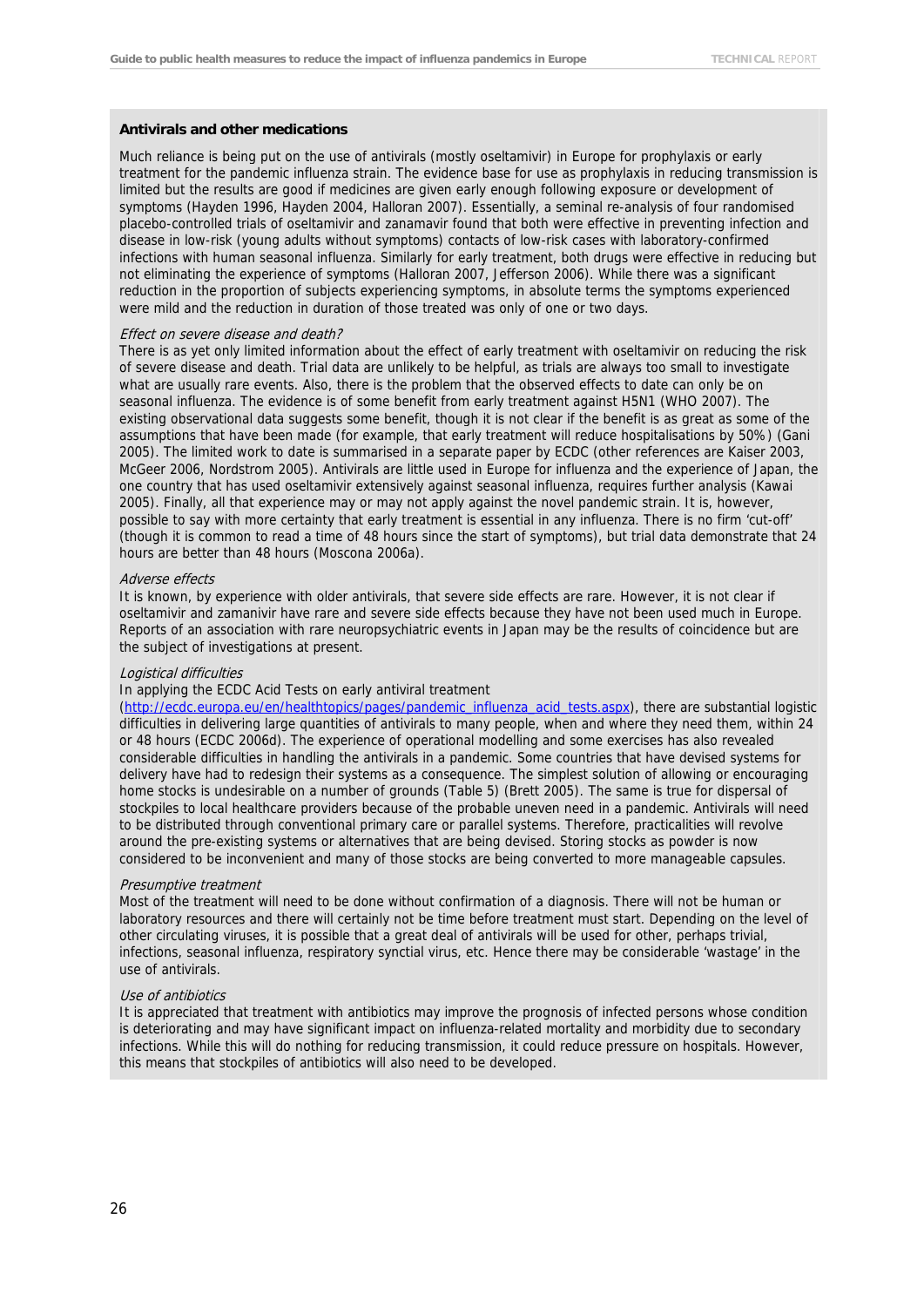# <span id="page-31-0"></span>**Early treatment with antivirals**

### <span id="page-31-1"></span>**18. Early treatment of all those with symptoms**

See general antivirals discussion above.

#### **Objective and rationale:**

To reduce the risk that people infected will progress to severe disease or death.

#### **Evidence of effectiveness:**

No direct evidence. Small effect inferred from trials against seasonal influenza.

#### **Direct costs:** Massive

With countries acquiring large national stockpile, investments are considerable.

#### **Secondary effects:**

Aside from the competing costs (monies spent on antivirals cannot be used for other things), there is the unclear risk of possible rare but severe side effects.

#### **Likely acceptability and expectations:**

It is thought that acceptability by professionals and patients will be high and the expectations are beyond what some countries can deliver. It is a common belief that having an antiviral stockpile is a solution in itself. Antivirals are an essential tool but not sufficient.

#### **Practicalities and experience:**

Major logistical difficulties discussed above. Additionally, the proportion of stockpiles like oseltamivir and M2 inhibitors, the amounts in capsules versus in powder and paediatric suspensions.

WHO Policy: No policy on antivirals.

### <span id="page-31-2"></span>**19. Healthcare or other exposed key workers**

See general antivirals discussion above. Some countries are considering it important to protect healthcare workers and perhaps others who may be put in danger through their work and to ensure they have early treatment if develop symptoms.

#### **Objective and rationale:**

To protect persons whose work makes them exposed to influenza in a pandemic.

#### **Evidence of effectiveness:**

No direct evidence. Small effect inferred from trials against seasonal influenza.

#### **Direct costs:** Major

Because there is a substantial number of healthcare workers, the costs of having treatment for all of them through a pandemic is substantial. Only those that become ill will need to be treated, though there will be a case for testing to see if the person has influenza. There are also some concerns about the safety and acceptability concerning long term prophylaxis (see PHM 23).

#### **Secondary effects:**

Unclear risk of possible rare but severe side effects.

### **Likely acceptability and expectations:**

Acceptability by professionals is expected to be high.

#### **Practicalities and experience:**

Major logistical issues discussed above.

WHO Policy: No policy on antivirals.

### <span id="page-31-3"></span>**Antiviral prophylaxis following a single case**

### <span id="page-31-4"></span>**20. Given to family (household) members of influenza cases**

See general antivirals discussion above. This is based on the observation of the high risk of transmission in households.

#### **Objective and rationale:**

To prevent secondary and subsequent cases.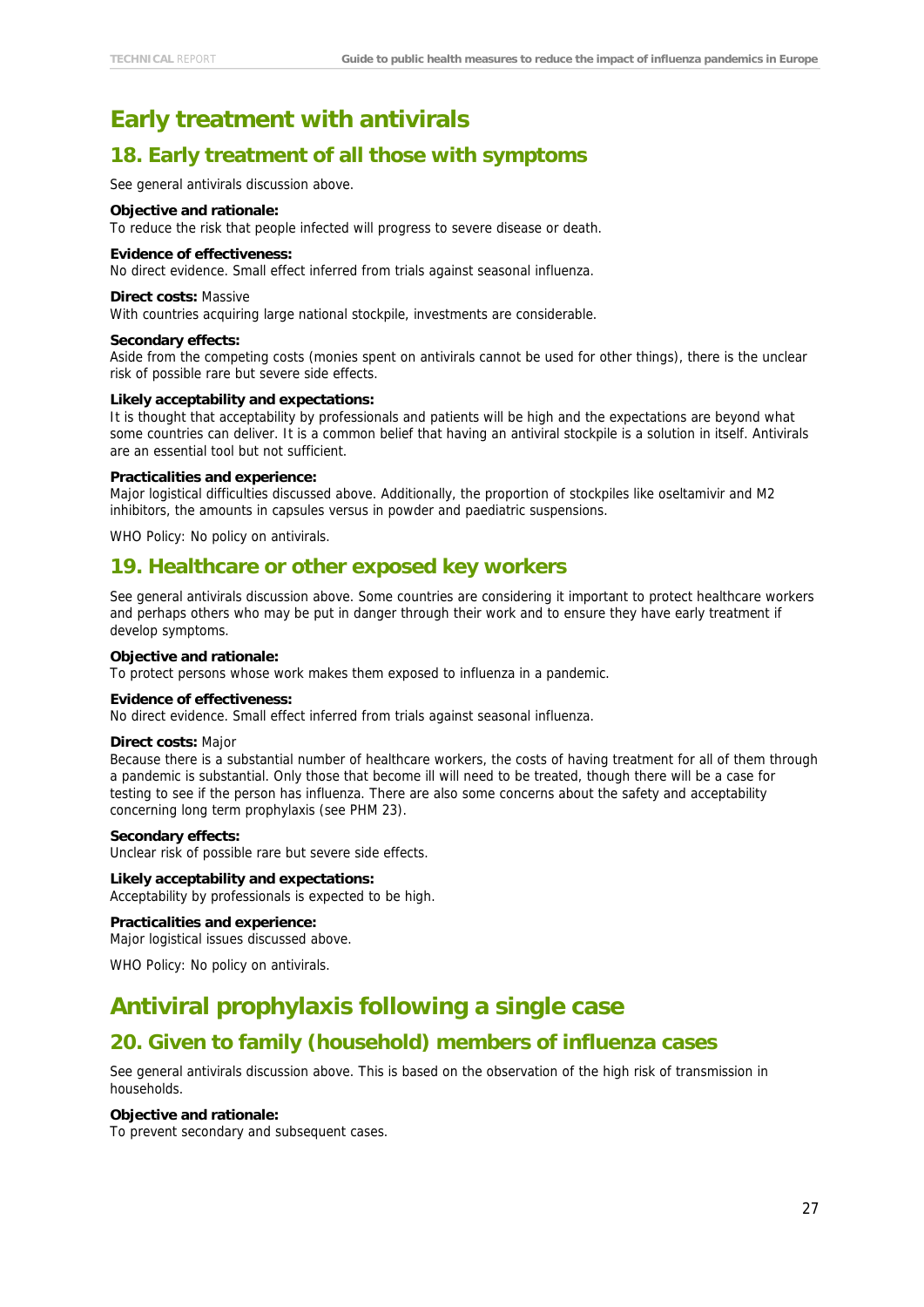#### **Evidence of effectiveness:**

No direct evidence. Moderate effect inferred from trials against seasonal influenza.

#### **Direct costs:** Massive

These could be massive. One calculation has suggested that stockpiles for at least 100% of the population (one course per person) would potentially be required, in case the drugs are not highly successful initially and/or there are repeated introductions of the pandemic strain (Wu 2007).

#### **Secondary effects:** Moderate

Unclear risk of possible rare but severe side effects. Development of antiviral resistance may be sped up.

#### **Likely acceptability and expectations:**

It is thought that there could be significant abuse if this measure is perceived as a way of obtaining family stocks of antivirals.

#### **Practicalities and experience:**

Major logistical issues discussed above. Giving prophylaxis for the family when starting early treatment of a case would be logistically attractive, if it was not for the very large stockpiles that might be needed. Another difficulty will be boundary issues, deciding who is in a household. Prophylactic antivirals are only effective as long as they are being taken; therefore, once the prophylaxis is completed, a second member of the household could become ill with influenza from a different external source, thus counteracting the rationale for the previous prophylaxis.

— WHO policy (2005): No policy on antivirals.

### <span id="page-32-0"></span>**21. Family and social contacts**

See general antivirals discussion. This is an extension beyond PHM 20 to include other social contacts.

#### **Objective and rationale:**

To prevent secondary and subsequent cases.

#### **Evidence of effectiveness:**

No direct evidence. Moderate effect inferred from trials against seasonal influenza.

**Direct costs:** Massive These could be huge.

#### **Secondary effects:** Moderate

Unclear risk of possible rare but severe side effects. Spread of antiviral resistance may be accelerated.

#### **Likely acceptability and expectations:**

It is thought that there could be significant abuse if this measure is perceived as a way of obtaining family stocks of antivirals.

#### **Practicalities and experience:**

Major logistical issues discussed above. Giving prophylaxis for the family when starting early treatment of a case would be logistically attractive, if it was not for the very large stockpiles that might be needed. Another difficulty will be 'boundary issues' (who is and is not in the family).

— WHO policy (2005): No antiviral policy.

### <span id="page-32-1"></span>**22. Family and geographical contacts**

See general antivirals discussion. This means prophylactic use in the workplace or classroom once a case has been diagnosed.

### **Objective and rationale:**

To prevent secondary and subsequent cases.

#### **Evidence of effectiveness:**

No direct evidence. Moderate effect inferred from trials against seasonal influenza.

### **Direct costs:** Massive

These could be huge.

#### **Secondary effects:** Moderate

Unclear risk of possible rare but severe side effects. Development of antiviral resistance may be sped up.

#### **Likely acceptability and expectations:**

It is thought that there could be significant abuse if this measure is perceived as a way of obtaining family stocks of antivirals.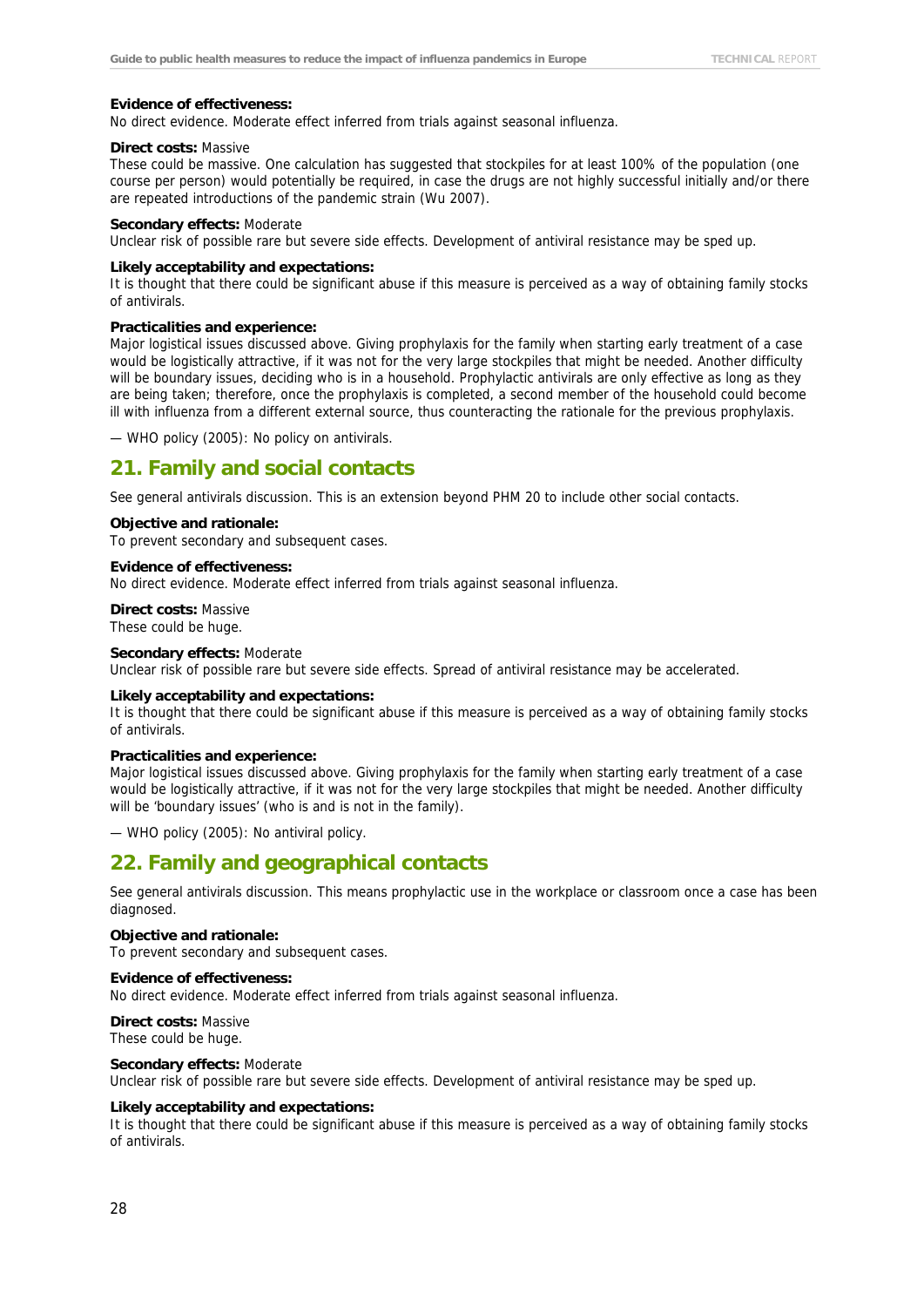#### **Practicalities and experience:**

Major logistical issues discussed above. Giving prophylaxis for the family when starting early treatment of a case would be logistically attractive, if it was not for the very large stockpiles that might be needed. Another difficulty will be boundary issues.

— WHO policy (2005): No antiviral policy.

# <span id="page-33-0"></span>**Continuous prophylaxis**

See general antivirals discussion.

### <span id="page-33-1"></span>**23. Healthcare workers or other key workers**

#### **Objective and rationale:**

There are two possible objectives: 1) to protect healthcare workers who are likely to be exposed (a variant of PHM 19); 2) there are benefits in keeping some particular key workers healthy through the pandemic until a pandemic vaccine is produced and available.

#### **Evidence of effectiveness:**

No direct evidence. Moderate effect inferred from trials against seasonal influenza.

#### **Direct costs:** Massive

This depends on the objective. The costs would be massive for all healthcare workers given the size of this workforce. For the key workers, it depends on the size of the population.

#### **Secondary effects:** Moderate

Unclear risk of possible rare but severe side effects. Development of antiviral resistance may be sped up.

#### **Likely acceptability and expectations:**

It is not entirely clear that continuous medication will be well accepted in the face of real or suspected side effects. It also depends on the perceived risk. Experience with other prophylactic treatments shows that a significant proportion of those who start long courses come off them after a while.

#### **Practicalities and experience:**

Presently, the time period for which antivirals are allowed to be given is limited. There could be stockpile difficulties if there were delays in a pandemic vaccine becoming available and, of course, the protective effect will stop as soon as treatment ceases. There are expected 'boundary issues', namely who is and is not a healthcare worker.

— WHO policy (2005): No policy on antivirals.

# <span id="page-33-2"></span>**Vaccines – Human avian influenza vaccines (pre-pandemic vaccines)**

See also ECDC Guidance on the human H5N1 vaccines (two separate documents) – answering [scientific questions](http://ecdc.europa.eu/documents/pdf/Sci%20Questions%20final.pdf) and [public health and operational](http://ecdc.europa.eu/documents/pdf/PH%20Questions%20final.pdf) questions.

### <span id="page-33-3"></span>**24. Whole population**

#### **Objective and rationale:**

If available and stockpiled in advance, to lessen the impact of the pandemic while waiting for a specific pandemic vaccine to become available.

#### **Evidence of effectiveness:**

No direct evidence is available as it is not possible to determine in advance what influenza virus will cause the next pandemic. In addition, the evidence available so far refers to the effectiveness of vaccines in determining an immunological response against the currently circulating strains of influenza A(H5N1) viruses, while an hypothetic H5 pandemic virus would more likely be an evolved strain. However, detailed scientific studies suggest that there would [possibly be some protective effect against an H5-based pandemic even if the pandemic strain had changed](http://ecdc.europa.eu/documents/pdf/Sci%20Questions%20final.pdf)  [somewhat from the current H5N1 viruses circulating in birds](http://ecdc.europa.eu/documents/pdf/Sci%20Questions%20final.pdf). Modelling work have suggested that the strategy of having a stockpiled vaccine (and possibly deploying it in advance), even if incompletely matched to the pandemic virus, may prevent more infections and deaths than waiting for specific 'true' pandemic vaccines (Ferguson 2006, Germann 2006). In this perspective, the evidence available on effectiveness, level of cross-reactivity and safety of H5N1-based vaccines become more relevant. For a comprehensive literature review and answers to some of the most important questions regarding the possible use of such vaccines, see the two ECDC technical reports on human H5N1 vaccines available online [\(Report 1: Scientific Questions](http://www.ecdc.europa.eu/pdf/Sci%20Questions%20final.pdf); [Report 2: Public Health and Operational Questions\)](http://www.ecdc.europa.eu/pdf/PH%20Questions%20final.pdf).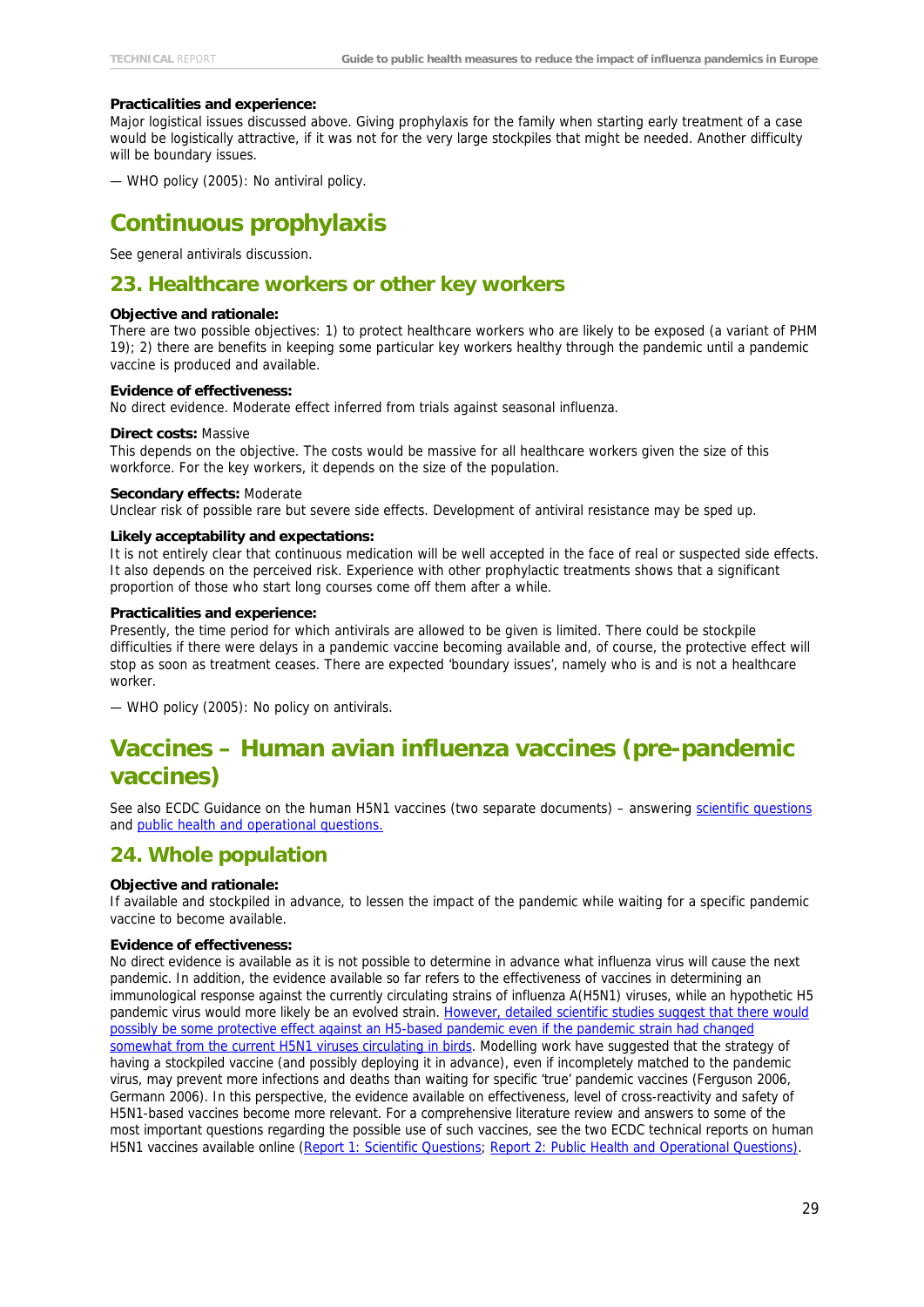#### **Direct costs:**

Massive if Member States plan to stockpile an H5N1 vaccine to cover the entire population and if the shelf life of the stockpiled vaccine is short. Costs would also depend on the immunisation strategy used (i.e. two doses versus one dose, or just priming part of the population). Details on these issues are given in the ECDC technical report on human H5N1 vaccines [\(Report 1; Scientific Questions,](http://www.ecdc.europa.eu/pdf/Sci%20Questions%20final.pdf) pages 14-15).

#### **Secondary effects:**

In principle similar to those reported for seasonal vaccines. However, there is a possible increased risk of adverse events due to the likely presence of adjuvants (see ECDC technical report on human H5N1 vaccines Report 1: Scientific Questions, pages 17–18). Additional theoretical concerns rise from the risk of immunological malreaction or 'dengue effect'. This issue is specifically addressed by the ECDC technical report on human H5N1 vaccines [Report 1: Scientific Questions](http://ecdc.europa.eu/documents/pdf/Sci%20Questions%20final.pdf), pages 15–16.

#### **Likely acceptability and expectations:**

Variable according to the public perception of the imminence of a pandemic. Acceptability is likely to be low until Phase 6 of the pandemic is declared by WHO or until the pandemic reaches Europe. Issues such as the detection and management of adverse events following immunisation and subsequently reports of vaccine failures need to be accurately dealt with in order to avoid them affecting acceptability of vaccination in later stages, when a specific pandemic vaccine becomes available.

#### **Practicalities and experience:**

There are studies on different animal models and initial results from phase I trials on healthy volunteers. Practical issues to support Member States in deciding whether, when and how to stockpile and administer H5N1 vaccines are addressed in the ECDC technical report on human H5N1 vaccines previously mentioned.

— WHO policy (2005). Global Influenza Preparedness Plan: no definite guidance on the use of H5N1 vaccines is given. However, strong advocacy to increase vaccine production capacity has been provided through the [WHO –](http://whqlibdoc.who.int/hq/2006/WHO_IVB_06.13_eng.pdf) [Global Pandemic Influenza Action Plan to Increase Vaccine Supply](http://whqlibdoc.who.int/hq/2006/WHO_IVB_06.13_eng.pdf).

### <span id="page-34-0"></span>**25. Health or social care workers or key workers**

#### **Objective and rationale:**

To offer initial protection to categories of workers at higher risk of professional exposure to the pandemic virus. To reduce the impact of the pandemic on key workers so as to limit disruption of essential services.

#### **Evidence of effectiveness:**

Same as described in PHM 24 (Whole population).

#### **Direct costs:**

Lower than vaccinating the whole population, but still massive.

#### **Secondary effects:**

Same as described in PHM 24 (Whole population).

#### **Likely acceptability and expectations:**

Probably higher than the general population because of higher awareness of the risks and likelihood of professional exposure.

#### **Practicalities and experience:**

Same as described in PHM 24. Particular difficulties arise from the need to define who are healthcare workers and/or key workers.

— WHO policy: This is under development (Summer 2009).

### <span id="page-34-1"></span>**26. Children vaccinated first**

#### **Objective and rationale:**

To reduce the impact of the pandemic on children. Hypothetically, this could reduce the transmission to other population groups.

#### **Evidence of effectiveness:**

Same as described in PHM 24, but fewer studies are conducted in children.

#### **Direct costs:** Massive

Same as described in PHM 24.

#### **Secondary effects:**

Same as described in PHM 24.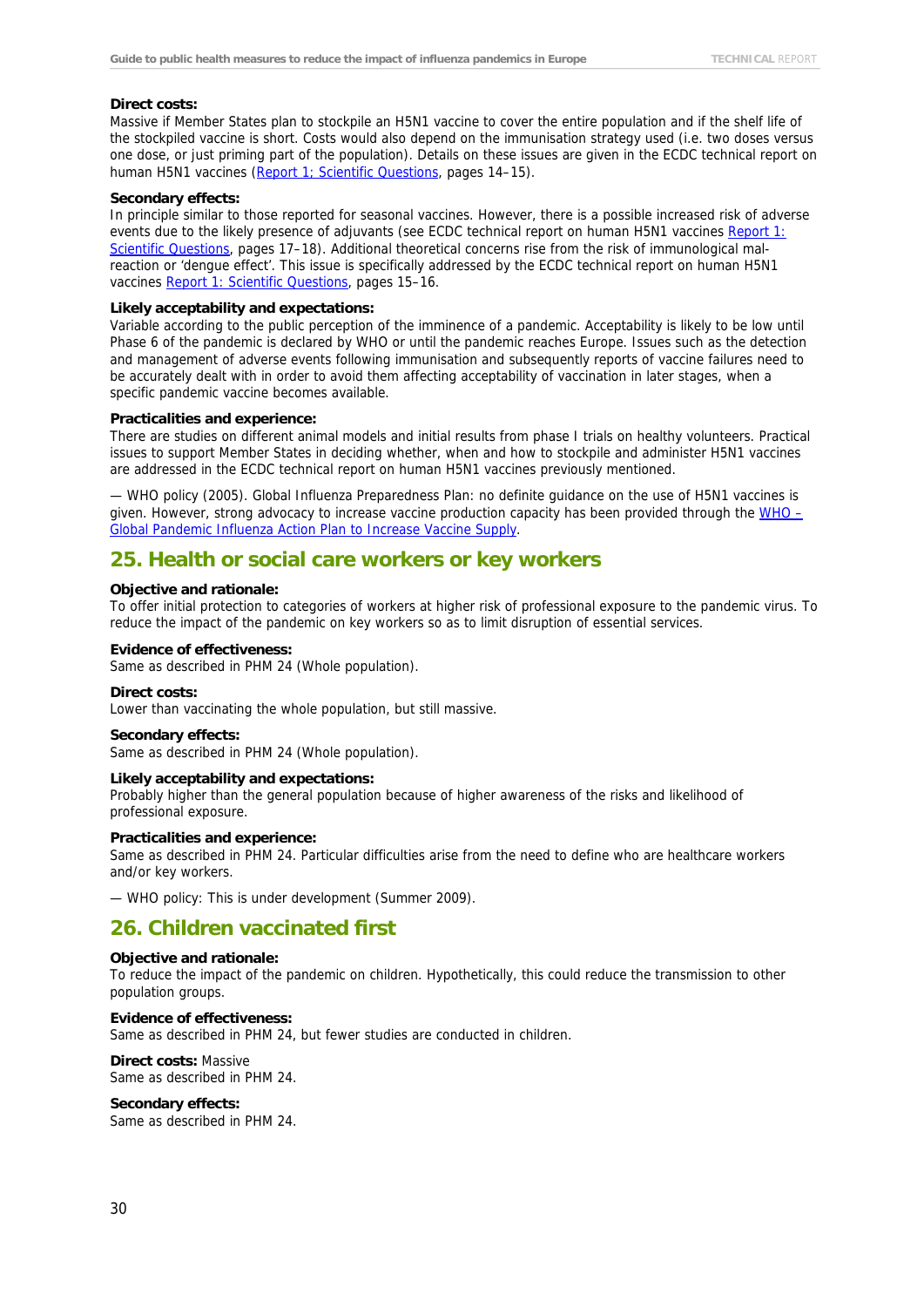#### **Likely acceptability and expectations:**

Unclear whether parents would accept vaccinating their children if the disease is milder in children and benefit is for others, and safety profile is not well established.

#### **Practicalities and experience:**

Same as described in PHM 24, needs pre-planning.

— WHO policy (2005): This is under development (Summer 2009).

### <span id="page-35-0"></span>**27. Pandemic vaccine**

#### **Objective and rationale:**

To reduce pandemic-associated morbidity and mortality (the vaccine will probably only be available during any second or subsequent wave).

#### **Evidence of effectiveness:**

No direct evidence can be available ahead of the pandemic though it is likely that a vaccine developed from the pandemic strain will be effective. Availability will be minimal during the first pandemic wave as it can take months to develop a vaccine. Effectiveness will be similar to that of seasonal vaccines although two doses might be needed due to the immunological naivety of the population.

#### **Direct costs:**

Massive and requires previous investment.

#### **Secondary effects:**

Same as described in PHM 24.

Likely acceptability and expectations: Same as described in PHM 24.

#### **Practicalities and experience:**

There are major issues in deciding who should receive the first supplies of this vaccine as it becomes available. This should be decided ahead of any pandemic (Staetemans 2007). Other issue is how to rapidly deploy the vaccine. It also needs to be considered that demand will massively exceed supply and that, as in any applied biological process, there are considerable uncertainties and some risks. For example, a viral strain that grows well will need to be found and any adverse effects will need to be watched for carefully as there will be no time for ordinary trials.

— WHO policy (2005): Rapid development and deployment of specific pandemic vaccines is inherent to WHO's pandemic strategy.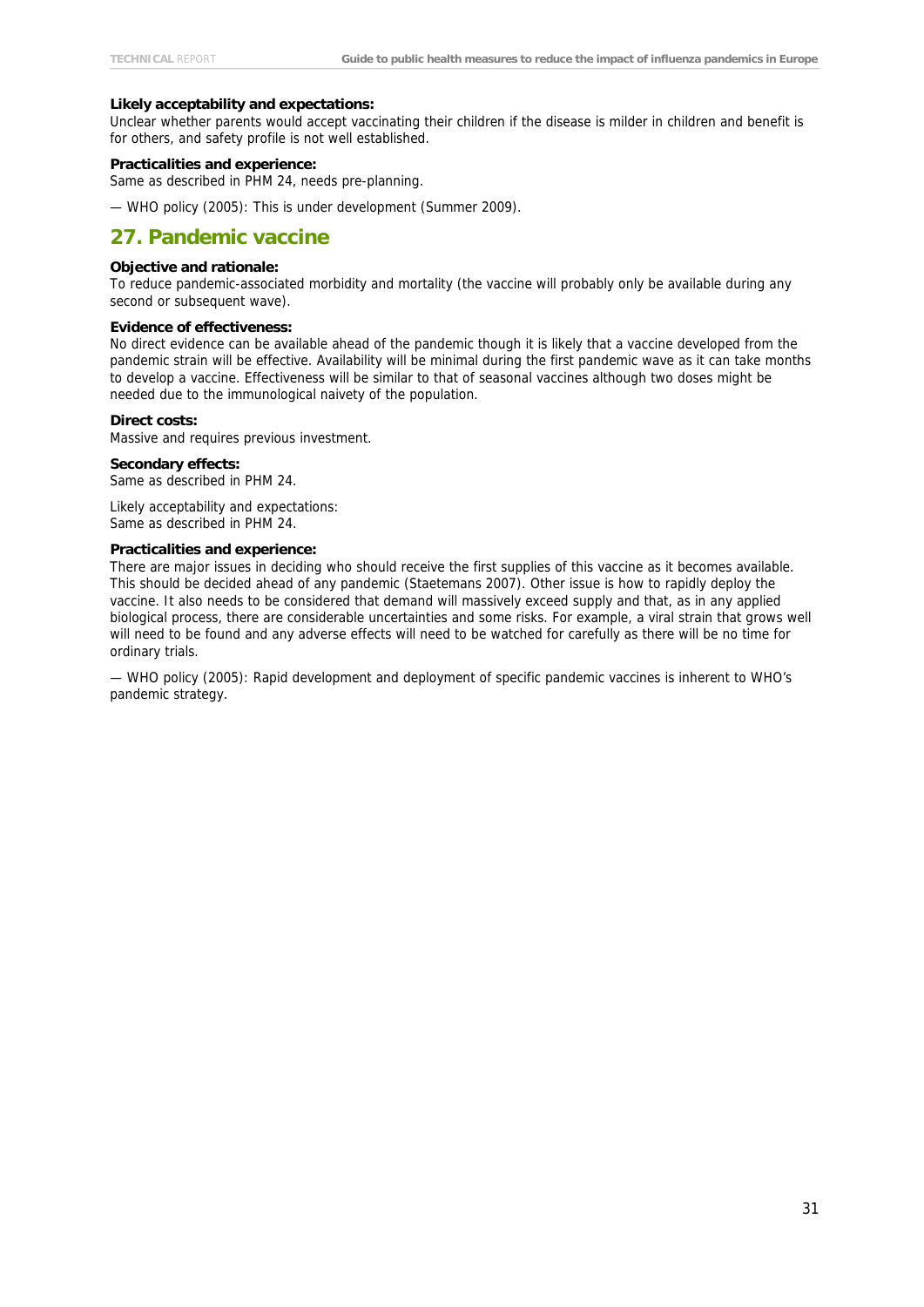# <span id="page-36-0"></span>**Tables**

#### **Table 1: Human influenza: characteristics for the transmission and control**

The following parameters are known to apply to seasonal influenza. It is often assumed that they would apply to a new pandemic strain and they are reasonable default positions. However, it needs to be appreciated that the parameters could be very different and need to be rapidly investigated early in a pandemic.

| Person-to-person transmission  | Primarily by the respiratory route through large droplets over short distances (beyond one metre risk falls<br>considerably) with some transmission also by contact with respiratory secretions such as on hands and<br>surfaces <sup>25</sup> (Brankston 2007). |
|--------------------------------|------------------------------------------------------------------------------------------------------------------------------------------------------------------------------------------------------------------------------------------------------------------|
| Aerosol transmission           | Occurs but seems to be uncommon under usual circumstances; it may be made more likely by some medical<br>procedures (e.g. intubation, bronchial lavage) (Tellier 2006, Brankston 2007).                                                                          |
| <b>Incubation period</b>       | The period between infection and onset of symptoms is a mean of $2-3$ days (range $1-4$ days)                                                                                                                                                                    |
| Peak infectivity               | Early in illness, with infectivity directly correlated with the severity of fever and symptoms <sup>26</sup> (Foy 2005).                                                                                                                                         |
| Period of communicability      | Typically up to five days after symptom onset in adults and seven days in children <sup>27</sup> .                                                                                                                                                               |
| <b>Infectivity</b>             | Each case will infect on average between 1.4 and 1.9 other people in the absence of interventions (i.e. $R_0$<br>$=1.4$ to 1.9) (Hall 2007).                                                                                                                     |
| Prevention                     | Influenza viruses are easily made inactive by washing with soap, alcohol-based hand sanitisers, and cleaning<br>with normal household detergents and cleaners (Bean 1982, Shurmann 1983).                                                                        |
| Methods to reduce transmission | Barrier methods such as proper use of tissues and simple masks are thought to reduce transmission from<br>infected persons but the evidence base for this is weak (see<br>http://www.eurosurveillance.org/ew/2007/070510.asp#1).                                 |
| Children                       | In seasonal influenza and some pandemics children seem to account for a disproportionately large number of<br>transmissions.                                                                                                                                     |

Important variations:

There are some important parameters that are known to have varied significantly in the three pandemics that have been well studied (see [http://ecdc.europa.eu/en/Health\\_Topics/Pandemic\\_Influenza/stats.aspx](http://ecdc.europa.eu/en/Health_Topics/Pandemic_Influenza/stats.aspx)). These are:

- Severity of disease the case fatality rate.
- Age groups most affected and where transmission has been concentrated.

In addition, the severity of disease will change over time so that the case fatality rate needs to be monitored.

<span id="page-36-1"></span><sup>&</sup>lt;sup>25</sup> Human influenza viruses can survive on environmental surfaces, especially on hard non-porous materials (up to 48h).

<span id="page-36-2"></span><sup>&</sup>lt;sup>26</sup> The virus may be detected in secretions of infected but pre-symptomatic persons, but there is only limited evidence of transmission from pre-symptomatic individuals. Transmission can take place from persons without symptoms, but this seems to be unusual.

<span id="page-36-3"></span> $27$  Virus excretion may be more prolonged in immunocompromised patients.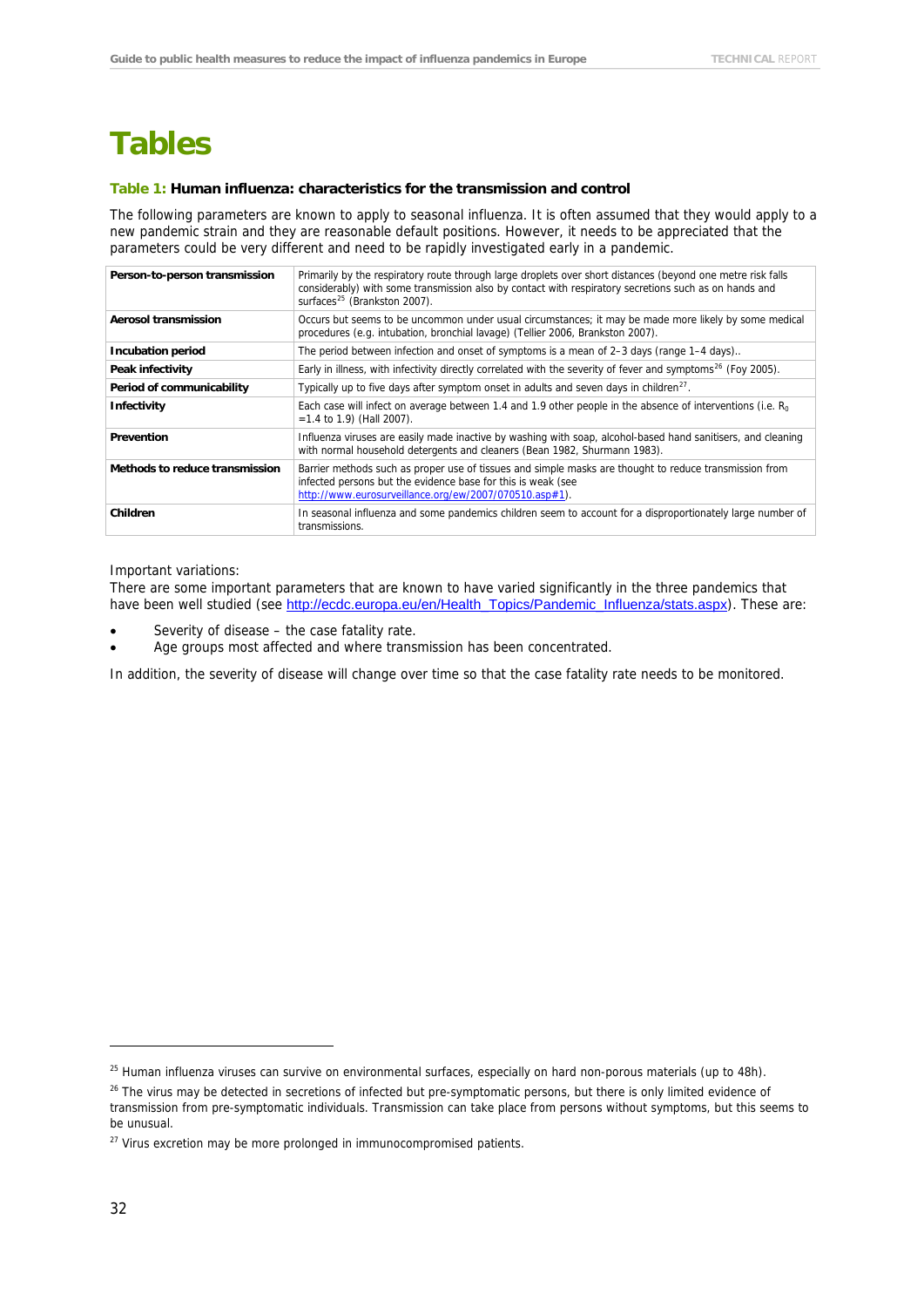### **Table 2: Some groups requiring special planning**

| Group                                                 | <b>Special difficulties</b>                                                                                                                                                                                             |
|-------------------------------------------------------|-------------------------------------------------------------------------------------------------------------------------------------------------------------------------------------------------------------------------|
| The elderly, especially those living alone            | Will be less able to care for themselves at home, but may not need hospitalisation when ill.                                                                                                                            |
| Children                                              | May not readily know what to do if they develop symptoms and may be less likely to comply<br>with measures.                                                                                                             |
| Homeless people                                       | Will be unable to care for themselves, but will not need hospitalisation when ill.                                                                                                                                      |
| Recent immigrants legal and illegal                   | Are much less likely to have good access to services, relevant literature and the media. Often<br>language issues. Illegal immigrants may not be acknowledged as a responsibility for the health<br>and social services |
| Special minority groups e.g. Roma, Sami               | May not have good access to services, relevant literature and the media. May have language<br>issues. May not be acknowledged as a responsibility for the health and social services                                    |
| People travelling, 'caught' in a European country     | Will be unfamiliar with the country, systems and language.                                                                                                                                                              |
| Physically handicapped people                         | May be less able to care for themselves at home, but may not need hospitalisation when ill.                                                                                                                             |
| People with learning difficulties                     | May not readily know what to do if they develop symptoms and may be less likely to comply<br>with measures.                                                                                                             |
| People with special communication needs <sup>28</sup> | Will not receive information or will not understand.                                                                                                                                                                    |
| People in institutions including prisons              | More likely to be in crowded circumstances where infection control will be difficult.                                                                                                                                   |
| People living in poverty                              | More likely to be in crowded circumstances and more limited access to healthcare.                                                                                                                                       |

#### **Table 3: European interoperability and pandemic planning**

| Negative                                                                                                                                                                            | <b>Positive</b>                                                                                                                                                                                                                                                                        |
|-------------------------------------------------------------------------------------------------------------------------------------------------------------------------------------|----------------------------------------------------------------------------------------------------------------------------------------------------------------------------------------------------------------------------------------------------------------------------------------|
| 1. I do something in my State that impacts negatively directly on your<br>State E.g. closing borders, if that stops daily commuting for work.                                       | 3. A few of us work for all. Actions that can be undertaken most efficiently<br>in a few Member States rather than in all, but for the benefit of all. E.g.<br>monitoring the development of antiviral resistance.                                                                     |
| 2. I do something in my State that raises questions in another State -<br>especially if it is done without warning. E.g. starting public screening of<br>people coming off flights. | 4. All of us share thinking and analyses on particular policy areas so that<br>conclusions emerge from a common understanding of what is known and<br>not known. E.g. whether and when to close schools proactively.                                                                   |
|                                                                                                                                                                                     | 5. Some of us move from actions described in 4 above to agreeing on<br>certain joint measures.                                                                                                                                                                                         |
|                                                                                                                                                                                     | 6. We share our experience and development while recognising the<br>diversity across Europe (one size will not fit all), i.e. a Member-State-to-<br>Member-State approach on measures enacted in one State that will<br>potentially cause some confusion in others. E.g. mask-wearing. |
|                                                                                                                                                                                     | 7. I talk specifically with my neighbours in relation to all the above.                                                                                                                                                                                                                |
|                                                                                                                                                                                     | 8. I warn all others as to what we plan to do in our Member State in a<br>pandemic (Pandemic Presumptions).                                                                                                                                                                            |
|                                                                                                                                                                                     | 9. ECDC and WHO develop common mechanisms and tools for preparing<br>and dealing with pandemics. E.g. the assessment tool.                                                                                                                                                             |

<span id="page-37-0"></span><sup>&</sup>lt;sup>28</sup> Those with hearing difficulties, visually impaired, or not speaking the national languages.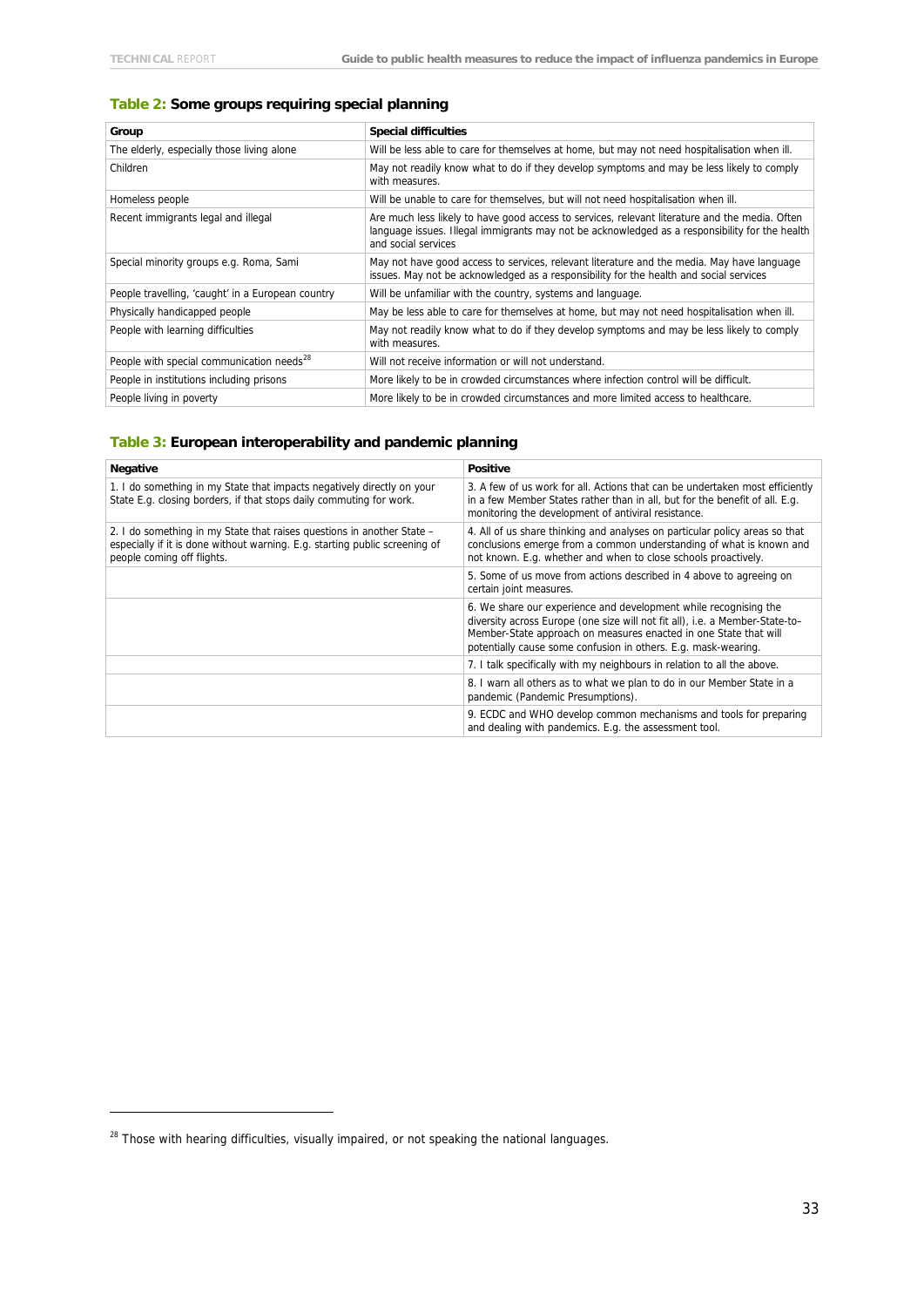#### **Table 4: Some practicalities arising from school closures**

1. Educating, supervising and entertaining the children out of day care and school.

2. Negotiating leave (preferably paid) for parents/carers to enable them to be off work in order to care for children who are not sick.

3. Additional stress on those having to cover the work of those who are staying home with children.

- 4. Continuity of pastoral care and social programmes administered through schools.
- 5. The complexity of schools and school systems (public and private, State and religious-based).

6. Defining the trigger points and timing for closure and re-opening of schools and geographic areas that would be involved given that a national system may not be desirable (see General considerations C, Diversity in the pandemic).

7. Defining practices for tertiary (University sector) education institutions with halls of residence, students whose homes are elsewhere in the country or even abroad, and who may be 'trapped' at their college setting.

8. Communication with the staff, student body and families.

9. Meeting the needs of special groups (see Table 2)

#### **Table 5: A candidate package of measures for workplace and public settings**

| <b>Staff protection</b>                | Educating staff on personal protective measures;<br>٠<br>Ensuring early exclusion of sick workers, especially those developing illness in working hours with masks for their<br>safe travel home:<br>Promotion and support of hygiene measures in the workplace;<br>٠<br>Planning no-cost or low-cost flu leave policies to allow employees to stay at home in isolation or caring for ill family<br>members:<br>Shift working to reduce overlap at work and reduce crowding on transport;<br>٠<br>Where permitted, specific social distancing measures will differ by industry. For example, telecommuting may be<br>٠<br>more difficult for production than service sectors. Some measures may interact with community social distancing<br>measures, such as staggering shifts to reduce social contact while commuting. Such interventions, and the altered<br>business operations to facilitate them, would be one of many components in business continuity of operations<br>planning. |
|----------------------------------------|----------------------------------------------------------------------------------------------------------------------------------------------------------------------------------------------------------------------------------------------------------------------------------------------------------------------------------------------------------------------------------------------------------------------------------------------------------------------------------------------------------------------------------------------------------------------------------------------------------------------------------------------------------------------------------------------------------------------------------------------------------------------------------------------------------------------------------------------------------------------------------------------------------------------------------------------------------------------------------------------|
| <b>Business continuity</b><br>planning | Planning for loss of up to 30% of staff for an extended period.                                                                                                                                                                                                                                                                                                                                                                                                                                                                                                                                                                                                                                                                                                                                                                                                                                                                                                                              |
| Goals                                  | Reduce workplace contacts by 50%;<br>٠<br>Promote a safe environment and promote confidence in the workplace;<br>Maintain business continuity, especially for critical infrastructure.                                                                                                                                                                                                                                                                                                                                                                                                                                                                                                                                                                                                                                                                                                                                                                                                       |

#### **Table 6: Some operational disadvantages arising from home stockpiles of antivirals (Brett 2005)**

| National stockpiles automatically have to be more than 100% of populations on equity grounds. |
|-----------------------------------------------------------------------------------------------|
| Stocks cannot be moved around the country to where they are most needed.                      |
| There is likely to be early use and exhaustion of stocks.                                     |
| The likelihood of early development of antiviral resistance increases.                        |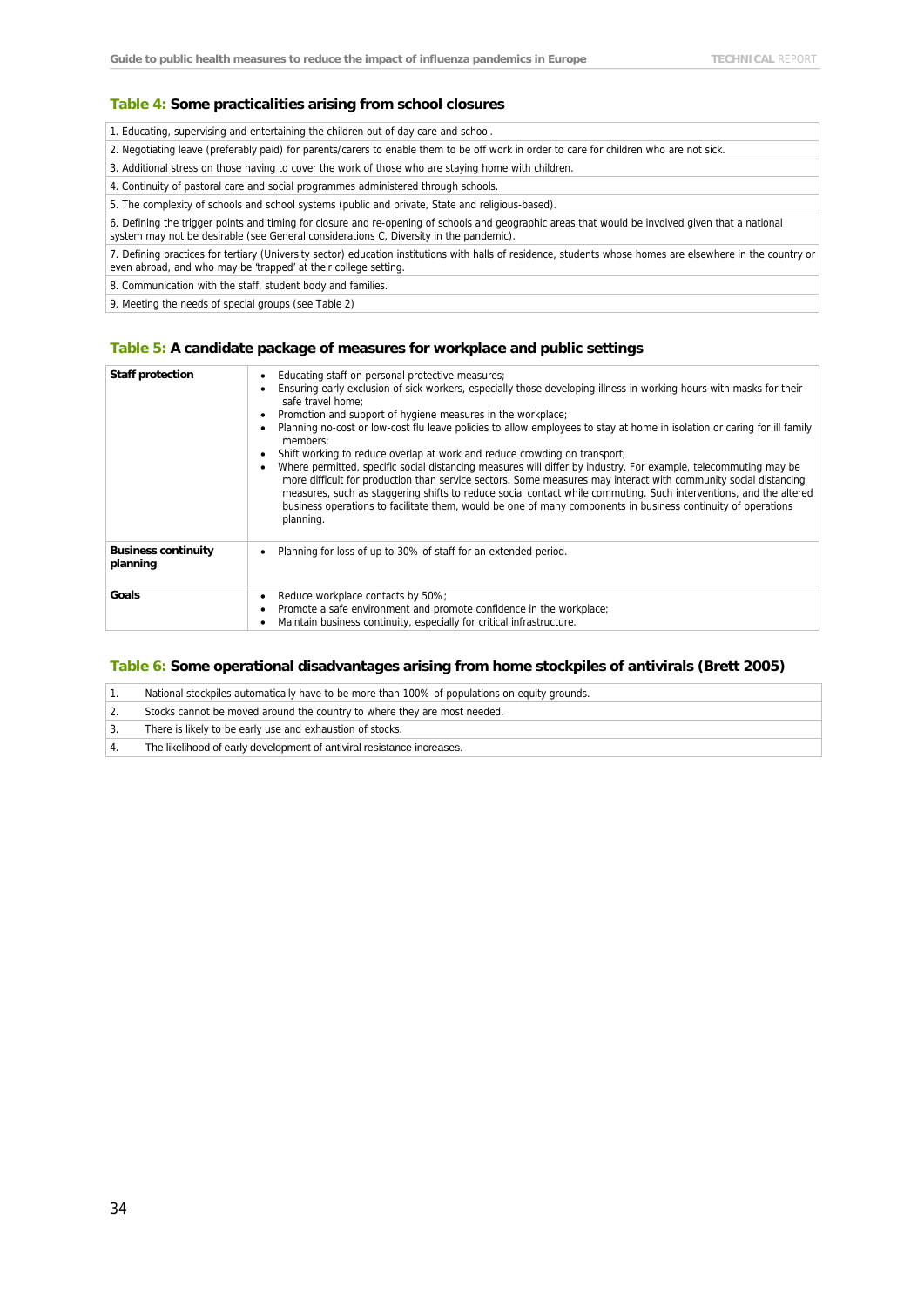# <span id="page-39-0"></span>**Figures**

**Figure 1: Objectives of applying public health measures during a pandemic** 

- Delay and flatten epidemic peak
- Reduce peak burden on healthcare systems and threat to other essential systems through high levels of absenteeism
- **Somewhat reduce total number of cases**
- Buy a little time



Source: Based on an original graph developed by the US CDC, Atlanta



#### **Figure 2: Estimated age-specific transmission ratios of the previous pandemics**

With thanks to Peter Grove, Department of Health, London, UK, and the Health Protection Agency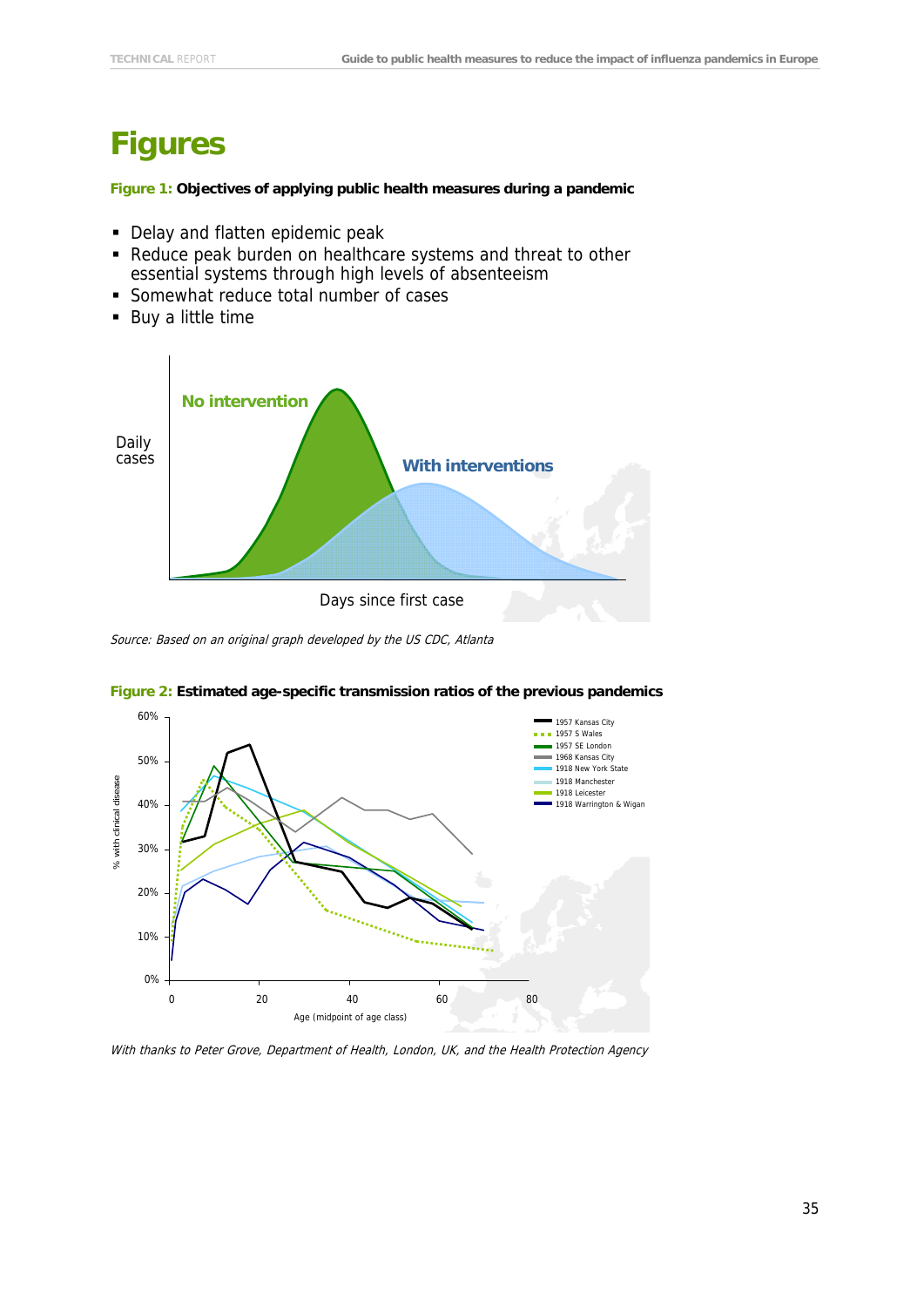#### **Figure 3: Multiple measures diagram**



Source: Grove P: Antivirals – the impact of combined strategies. Available from: [http://www.dh.gov.uk/en/PandemicFlu/DH\\_076566](http://www.dh.gov.uk/en/PandemicFlu/DH_076566)



**Figure 4: Public hand-washing facility in a shopping area (Hong Kong, China)**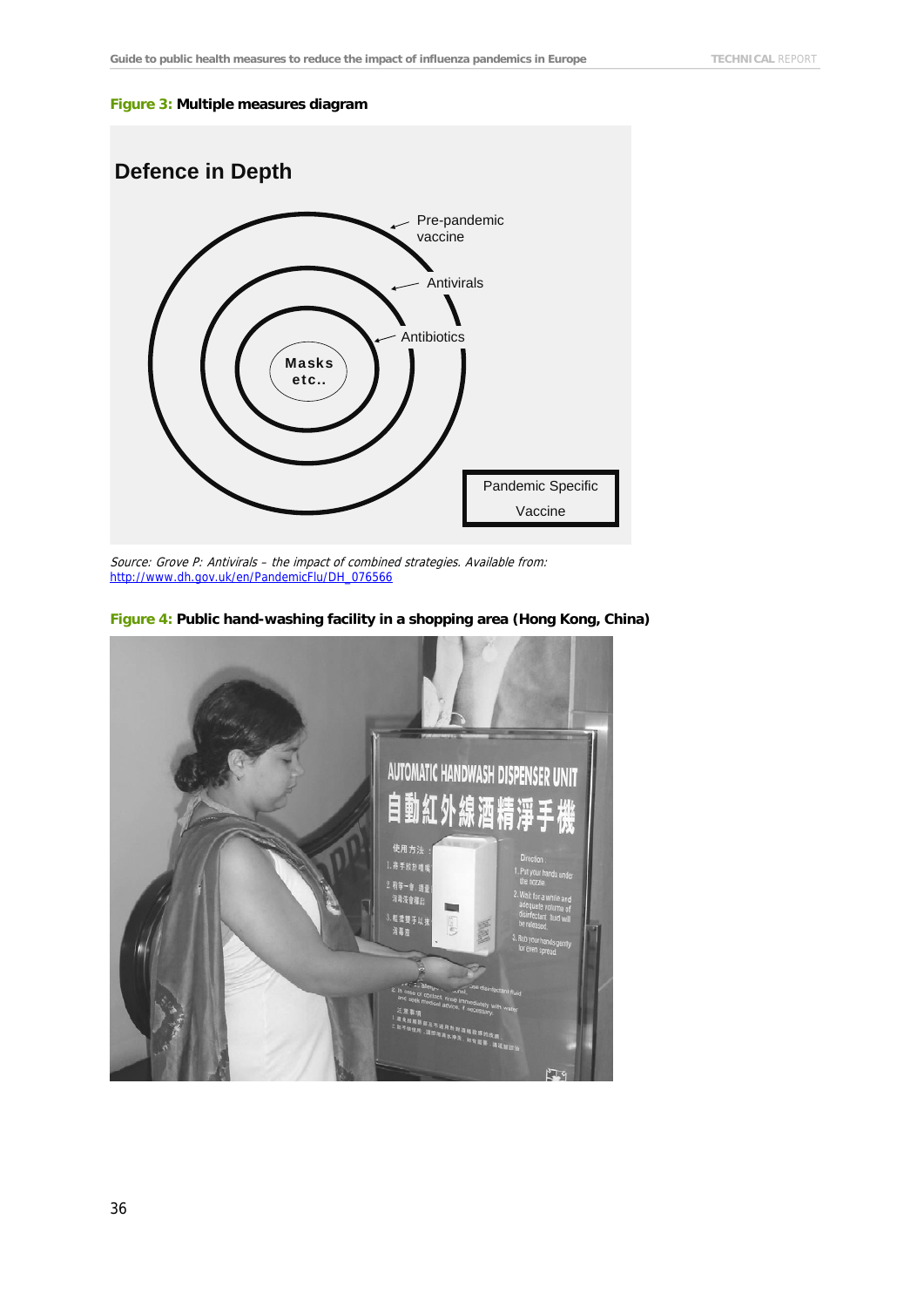# <span id="page-41-0"></span>**References**

Aledort JE, Lurie N, Wasserman J, Bozzette SA. Non-pharmaceutical public health interventions for pandemic influenza: an evaluation of the evidence base. Bmc Public Health 2007;7.

Bean B, Moore BM, Sterner B, Peterson LR, Gerding DN, Balfour HH. Survival of influenza viruses on environmental surfaces. J Infect Dis 1982;146:47-51.

Bell D, Nicoll A, Fukuda K, Horby P, Monto A, World Hlth Org Writing G. Nonpharmaceutical interventions for pandemic influenza, national and community measures. Emerg Infec Dis 2006;12(1):88-94.

Berkman BE. Mitigating pandemic influenza: The ethics of implementing a school closure policy. J Public Health Manag and Pract 2008;14(4):372-378.

Blendon RJ, Koonin LM, Benson JM, et al. Public response to community mitigation measures for pandemic influenza. Emerg Infect Dis 2008;14(5):778-786.

Bootsma MC, Ferguson NM. The effect of public health measures on the 1918 influenza pandemic in US cities. Proc Natl Acad Sci U S A, published online Apr 6 2007. Available from: <http://www.ncbi.nlm.nih.gov/pubmed/17416677>

Brankston G, Gitterman G, Hirji J, Lemieux C, Gardam M. Transmission of influenza A in human beings. Lancet Infect Dis 2007;7(4):257-265.

Brett AS, Zuger A. The run on Tamiflu – should physicians prescribe on demand? NEJM 2005:353:2636-7.

Canadian Pandemic Plan, 2006 Guidance. Infection control and occupational health guidelines during pandemic influenza in traditional and non-traditional health care settings. Available from: [http://www.phac-aspc.gc.ca/cpip](http://www.phac-aspc.gc.ca/cpip-pclcpi/pdf-e/annex_f-eng.pdf)[pclcpi/pdf-e/annex\\_f-eng.pdf](http://www.phac-aspc.gc.ca/cpip-pclcpi/pdf-e/annex_f-eng.pdf)

Cooper BS, Pitman RJ, Edmunds WJ, Gay NJ. Delaying the international spread of pandemic influenza. PLoS Med 3(6):212. doi: 10.1371/journal.pmed.0030212

Cauchemez S (2008), Valleron AJ, Boelle PY, Flahault A, Ferguson NM. Estimating the impact of school closure on influenza transmission from Sentinel data. Nature 2008;452(7188):750-U6.

Cauchemez S (2009), Ferguson NM, Tegnell A, Saour G, Duncan B, Nicoll A. Closing schools during a pandemic – a review. Lancet Infect Dis 2009 (in press)

Caley P, Philp DJ, McCracken K. Quantifying social distancing arising from pandemic influenza. J R Soc Interface 2008;5(23):631-639.

Cowling B (2008a), Fung RO, Cheng CK et al. Preliminary findings of a randomized trial of non-pharmaceutical interventions to prevent influenza transmission in households. Plos One 2008 May 7;3(5):e2101.

Cowling (2008b) BJ, Lau EHY, Lam CLH, et al. Effects of school closures, 2008 winter influenza season, Hong Kong. Emerg Infec Dis 2008;14(10):1660-1662.

Cummings KJ, Cox-Ganser J, Riggs MA, Edwards N, Kreiss K. Respirator donning in post-hurricane New Orleans. Emerg Infect Dis 2007 May. Available from:<http://www.cdc.gov/EID/content/13/5/700.htm>

Dalton CB, Durrheim DN, Conroy MA. Likely impact of school and childcare closures on public health workforce during an influenza pandemic: a survey. Commun Dis Intell 2008;32(2):261-2.

Department of Health and Cabinet Office, UK 2007. Pandemic flu draft framework and guidance. Available from: [http://www.dh.gov.uk/en/Publicationsandstatistics/Publications/PublicationsPolicyAndGuidance/DH\\_073185](http://www.dh.gov.uk/en/Publicationsandstatistics/Publications/PublicationsPolicyAndGuidance/DH_073185)

DG Research 2007. Influenza Research EU Funded Projects 2001-2007. Available from: [http://ec.europa.eu/research/health/poverty-diseases/doc/influenza-research\\_en.pdf](http://ec.europa.eu/research/health/poverty-diseases/doc/influenza-research_en.pdf)

Digiovanni C, Conley J, Chiu D, Zaborski J. Factors influencing compliance with quarantine in Toronto during the 2003 SARS outbreak. Biosecur Bioterror 2004;2:265-272.

Donnelly CA, Ghani AC, Leung GM, Hedley AJ, Fraser C, Riley S, et al. Epidemiological determinants of spread of causal agent of severe acute respiratory syndrome in Hong Kong. Lancet. Published online 7 May 2003.

ECDC Influenza team. Influenza transmission: research needs for informing infection control policies and practice. Euro Surveill. 2007;12(19):pii=3189. Available from:

<http://www.eurosurveillance.org/ViewArticle.aspx?ArticleId=3189>

ECDC (2006a). Oseltamivir prophylaxis following suspected exposure to H5N1 influenza. April 2006. Available from: [http://ecdc.europa.eu/en/publications/Publications/Forms/ECDC\\_DispForm.aspx?ID=297](http://ecdc.europa.eu/en/publications/Publications/Forms/ECDC_DispForm.aspx?ID=297)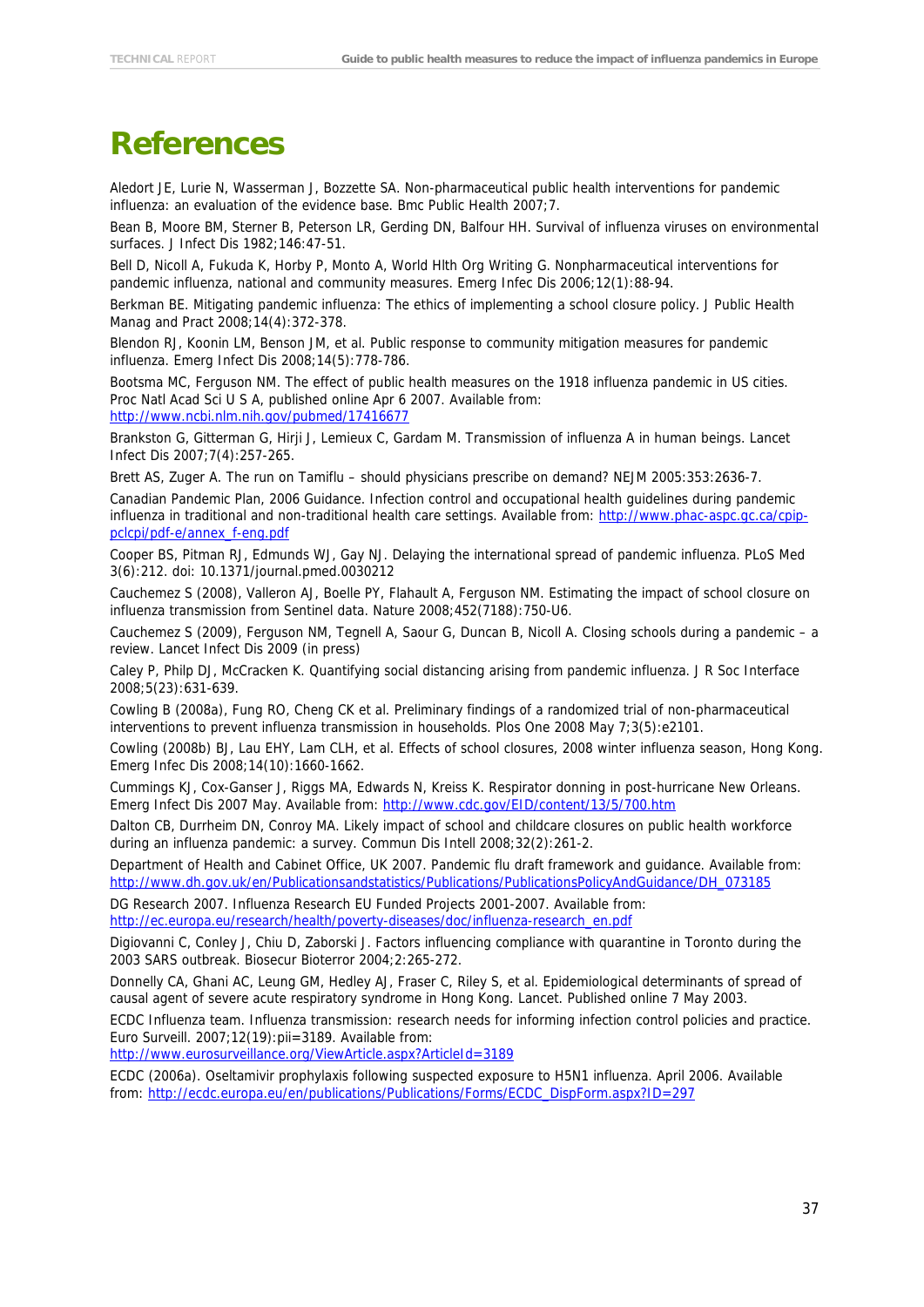ECDC (2006b). Interim Recommendations – Personal (non-pharmaceutical) protective measures for reducing transmission of human influenza. October 2006. Available from:

[http://www.ecdc.europa.eu/en/healthtopics/Documents/0610\\_Influenza\\_Recommendations.pdf](http://www.ecdc.europa.eu/en/healthtopics/Documents/0610_Influenza_Recommendations.pdf)

ECDC (2006c). The Acid Tests. Available from:

[http://ecdc.europa.eu/en/healthtopics/pages/pandemic\\_influenza\\_acid\\_tests.aspx](http://ecdc.europa.eu/en/healthtopics/pages/pandemic_influenza_acid_tests.aspx)

ECDC (2009a). ECDC Interim Guidance. Mitigation and delaying (or 'containment') strategies as the new influenza A(H1N1) virus comes into Europe. 6 June 2009. Available from:

[http://ecdc.europa.eu/en/publications/Publications/0906\\_GUI\\_Influenza\\_AH1N1\\_Mitigation\\_and\\_Delaying\\_Strategi](http://ecdc.europa.eu/en/publications/Publications/0906_GUI_Influenza_AH1N1_Mitigation_and_Delaying_Strategies_for_the_Influenza_in_Europe.pdf) es for the Influenza in Europe.pdf

ECDC (2009b). ECDC Health Information. Personal protective measures for reducing the risk of acquiring or transmitting human influenza. 19 May 2009. Available from:

[http://ecdc.europa.eu/en/healthtopics/Documents/0905\\_InfluenzaAH1N1\\_Personal\\_protective\\_measures.pdf](http://ecdc.europa.eu/en/healthtopics/Documents/0905_InfluenzaAH1N1_Personal_protective_measures.pdf)

ECDC. Pandemic influenza preparedness in the European Union – Status report as of Autumn 2007. ECDC, December 2007. Available from:

[http://ecdc.europa.eu/en/publications/Publications/Forms/ECDC\\_DispForm.aspx?ID=302](http://ecdc.europa.eu/en/publications/Publications/Forms/ECDC_DispForm.aspx?ID=302)

European Influenza Surveillance Network (EISN).

<http://ecdc.europa.eu/en/Activities/Surveillance/EISN/Pages/home.aspx>

European Commission (2005a). Communication from the Commission to the Council, the European Parliament, the European Economic and Social Committee and the Committee of the Regions on pandemic influenza preparedness and response planning in the European Community, available from: [http://eur](http://eur-lex.europa.eu/LexUriServ/site/en/com/2005/com2005_0607en01.pdf)[lex.europa.eu/LexUriServ/site/en/com/2005/com2005\\_0607en01.pdf](http://eur-lex.europa.eu/LexUriServ/site/en/com/2005/com2005_0607en01.pdf)

European Commission (2005b). Communication from the Commission to the Council, the European Parliament, the European Economic and Social Committee and the Committee of the Regions on strengthening coordination on generic preparedness planning for public health emergencies at EU level. 28 November 2005. Com(2005) 605. Available from: [http://eur-lex.europa.eu/LexUriServ/site/en/com/2005/com2005\\_0605en01.pdf](http://eur-lex.europa.eu/LexUriServ/site/en/com/2005/com2005_0605en01.pdf)

Ferguson NM, Mallett S, Jackson H, Roberts N, Ward P. A population-dynamic model for evaluating the potential spread of drug-resistant influenza virus infections during community-based use of antivirals. J Antimicrob Chemother. 2003;51:977-990.

Ferguson NM, Cummings DAT, Fraser C, Cajka JC, Cooley PC, Burke DS. Strategies for mitigating an influenza pandemic. Nature. 2006;442(7101):448-452.

Ferguson NM (2005), Cummings DA, Cauchemez S, Fraser C, Riley S, Meeyai A, Iamsirithaworn S, Burke DS. Strategies for containing an emerging influenza pandemic in Southeast Asia. Nature. 2005 Sep 8;437(7056):209- 14. Epub 2005 Aug 3.

Ferguson NM (2006), Cummings DA, Fraser C, Cajka JC, Cooley PC, Burke DS. Strategies for mitigating an influenza pandemic. Nature. 2006 Jul 27;442(7101):448-52. Epub 2006 Apr 26; doi:10.1038/nature04795 Ferguson NM (2006), Cummings DA, Fraser C, Cajka JC, Cooley PC, Burke DS. Supplementary material and downloadable movie presentation. Nature. 2006 Jul 27;442(7101):448-52

Foy HM, Cooney MK, Allan ID, Albrecht JK. Influenza B in households: virus shedding without symptoms or antibody response. Am J Epidemiol. 1987 Sep;126(3):506-15.

Gani R, Hughes H, Fleming D, Griffin T, Medlock J, Leach S. Potential impact of antiviral drug use during influenza pandemic. Emerg Infect Dis. 2005 Sept. Available from <http://www.cdc.gov/ncidod/EID/vol11no09/04-1344.htm>

Germann TC, Kadau K, Longini IM, Macken CA. Mitigation strategies for pandemic influenza in the United States. Proc Natl Acad Sci U S A. 2006;103:5935-40. Available from: [www.pnas.org/cgi/doi/10.1073/pnas.0601266103](http://www.pnas.org/cgi/doi/10.1073/pnas.0601266103)

Germann TC, Kadau K, Longini IM, Macken CA. Mitigation strategies for pandemic influenza in the United States. Proc Natl Acad Sci U S A. 2006; 103: 5935-40. Supporting information

Geweke J. Evaluating the accuracy of sampling-based approaches to calculating posterior moments. In: Bernardo JM, Smith AFM, Dawid AP, Berger JO, eds. Bayesian Statistics 4. New York: Oxford University Press, 1992:169-193. Glass K, Barnes B. How much would closing schools reduce transmission during an influenza pandemic? [Epidemiology 2007 18 \(5\), 623-628](http://www.ncbi.nlm.nih.gov/sites/entrez?Db=pubmed&Cmd=ShowDetailView&TermToSearch=17700251&ordinalpos=1&itool=EntrezSystem2.PEntrez.Pubmed.Pubmed_ResultsPanel.Pubmed_RVDocSum)

Glass RJ, Glass LM, Beyeler WE, Min HJ. Targeted social distancing design for pandemic influenza. Emerg Infect Dis. 2006;12(11):1671-1681. Available from <http://www.cdc.gov/ncidod/EID/vol12no11/06-0255.htm>

Glezen WP. Emerging infections: pandemic influenza. Epidemiol Rev. 1996;18:64-76

Grayson ML, Melvani S, Druce J, Barr IG, Ballard SA, Johnson PDR et al. Efficacy of soap and water and alcoholbased hand-rub preparations against live H1N1 influenza virus on the hands of human volunteers. CID 2009;48:285–91.

Gostin L. Public health strategies for pandemic influenza. Ethics and the law. JAMA 2006; 295:1700-1704.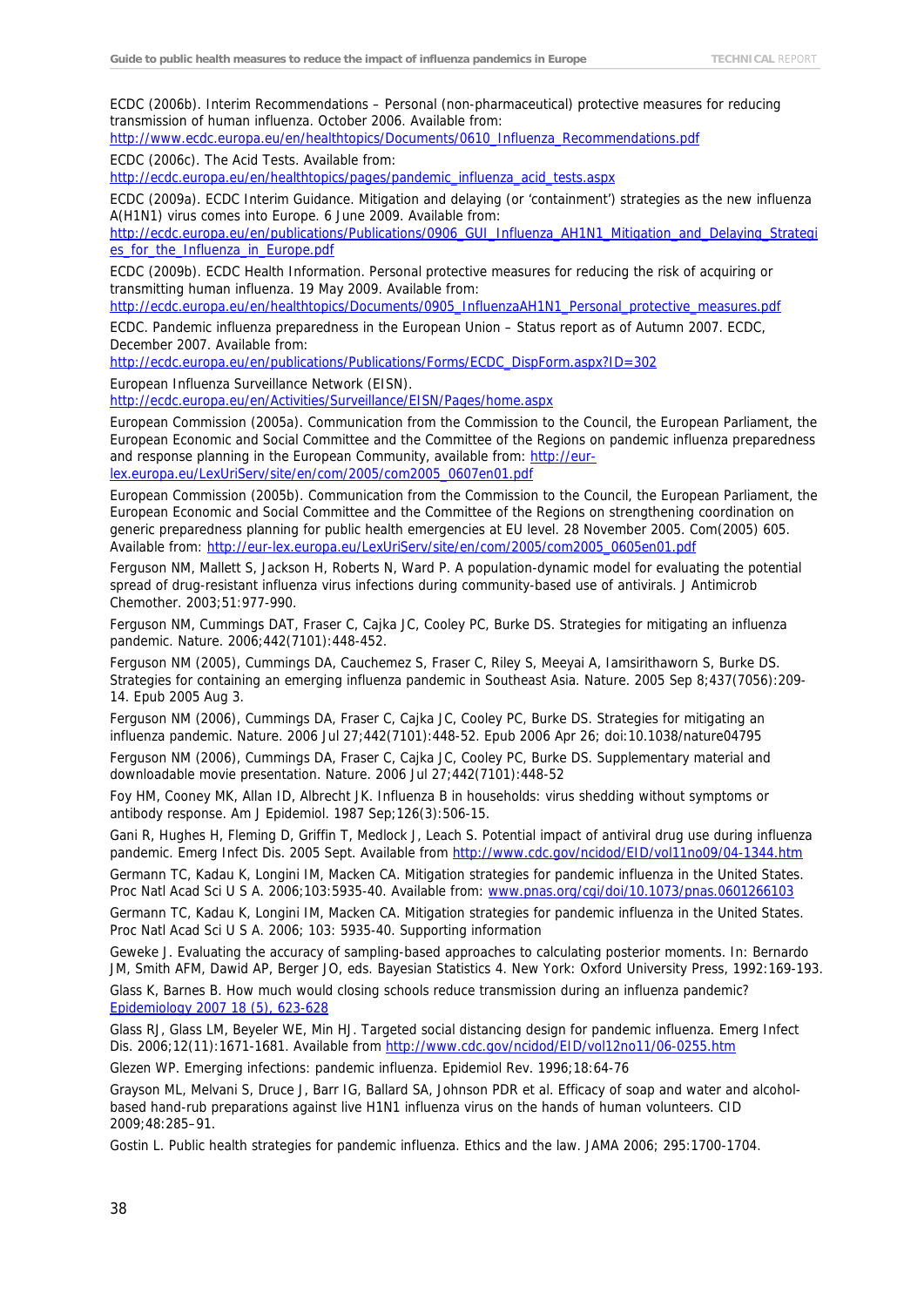Hall IM, Gani R, Hughes HE, Leach S. Real-time epidemic forecasting for pandemic influenza. Epidemiol Inf. 2007 Apr;135(3):372-85. Epub 2006 Aug 24

Halloran ME, Ferguson NM, Eubank S, et al. Modeling targeted layered containment of an influenza pandemic in the United States. Proc Natl Acad Sci U S A. 2008;105(12):4639-4644.

Halloran ME, Haydn FG, Yang Y, Longini IM, Monto AS. Antiviral effects on influenza viral transmission and pathogenicity: observations from household-based trials. Am J Epidemiol. 2007 Jan 15;165(2):212-21. Epub 2006 Nov 6.

Hatchett RJ, Mecher CE, Lipsitch M. Public health interventions and epidemic intensity during the 1918 influenza pandemic. Proc Natl Acad Sci U S A 2007;104(18):7582-7. Available from: <http://www.ncbi.nlm.nih.gov/pubmed/17416679?dopt=AbstractPlus>

Hayden FG (1996). Osterhaus ADME, Treanor JJ, Fleming DM, Aoki FY, Nicholson KG, et al. Efficacy and safety of the neuraminidase inhibitor zanamivir in the treatment of influenza virus infections. N Engl J Med 1996;332;874-80.

Hayden FG (2004). Pandemic influenza: is an antiviral response realistic? Paed Inf Dis J 2004;23:(Suppl 11)S262- 269.

Health Canada. Learning from SARS. Renewal of public health in Canada. A report of the National Advisory Committee on SARS and Public Health, October 2003. Available from: [http://www.phac-aspc.gc.ca/publicat/sars](http://www.phac-aspc.gc.ca/publicat/sars-sras/pdf/sars-e.pdf)[sras/pdf/sars-e.pdf](http://www.phac-aspc.gc.ca/publicat/sars-sras/pdf/sars-e.pdf).

Health Protection Agency 2007. The use of facemasks during an influenza pandemic. Available from: http://www.dh.gov.uk/prod\_consum\_dh/groups/dh\_digitalassets/documents/digitalasset/dh\_077781.pdf

Heymann A, Chodick G, Reichman B, Kokia E, Laufer J. Influence of school closure on the incidence of viral respiratory diseases among children and on health care utilization. Pediat Infect Dis J. 2004;23(7):675-677.

Inglesby TV, Nuzzo JB, O'Toole T, Henderson DA. Disease mitigation measures in the control of pandemic influenza. Biosecur Bioterror. 2006;4(4):1-10.

Institute of Medicine 2006. Modeling Community Containment Washington DC 2006. Available from: <http://www.iom.edu/CMS/3793/37624/37630/38059.aspx>

Jefferson T, Demicheli V, Rivetti D, Jones M, Di Pietrantonj C, Rivetti A. Antivirals for influenza in healthy adults: systematic review. Lancet 2006 Jan 28;367(9507):303-13.

Jefferson T, Foxlee R, Del Mar C, et al. Physical interventions to interrupt or reduce the spread of respiratory viruses: systematic review. BMJ 2008;336(7635):77-80.

Johnson AJ, Moore ZS, Edelson PJ, et al. Household responses to school closure resulting from outbreak of influenza B, North Carolina. Emerg Infect Dis. 2008;14(7):1024-1030.

The Keystone Centre Public Engagement Project on Community Control Measures for Pandemic Influenza October 2006-December 2006. USA May 2007. Available from: http://www.keystone.org/about-us/publications

Kilbourne ED. Influenza pandemics of the 20th century. Emerg Infect Dis. 2006 Jan. Available from <http://www.cdc.gov/ncidod/EID/vol12no01/05-1254.htm>

Joint WHO/ECDC Writing Committee. Public Health Implications of Oseltamivir Resistance Emergence in Influenza A(H1N1) Viruses during the 2007–2009 Seasons. Influenza and other respiratory viruses 2009 (in press)

Jordan R, Connock M, Albon E, Fry-Smith A, Olowokure B, Hawker J, Burls A. Universal vaccination of children against influenza: Are there indirect benefits to the community? A systematic review of the evidence. Vaccine;2006:24:1047-1062.

Kaiser L et al. Impact of oseltamivir on influenza-related lower respiratory tract complications and hospitalizations. Arch Int Med 2003;167:1667-72.

Kahn LH. Pandemic influenza school closure policies. Emerg Infect Dis. 2007;13(2):344-345.

Kawai N, Ikematsu H, Iwaki N, et al. Factors influencing the effectiveness of oseltamivir and amantadine for the treatment of influenza: a multicenter study from Japan of the 2002-2003 influenza season. Clin Infect Dis. 2005;40:1309-1316.

Leroux-Roels I, Borkowski A, Vanwolleghem T, Drame M, Clement F, Hons E, et al. Antigen sparing and crossreactive immunity with an adjuvanted rH5N1 prototype pandemic influenza vaccine: a randomised controlled trial. Lancet. 2007; 370:580-9.

Lim WS. Pandemic flu: clinical management of patients with an influenza-like illness during an influenza pandemic. Thorax 2007;62;1-46.

Lipsitch M, Cohen T, Murray M, Levin BR. Antiviral resistance and the control of pandemic influenza. PLoS Med. 2007;4:e15.

Lo JYC, Tsang THF, Leung Y-H, Yeung EYH, Wu T, Lim WWL. Respiratory infections during SARS outbreak, Hong Kong, 2003. Emerg Infect Dis. 2005 Nov. Available from <http://www.cdc.gov/ncidod/EID/vol11no11/05-0729.htm>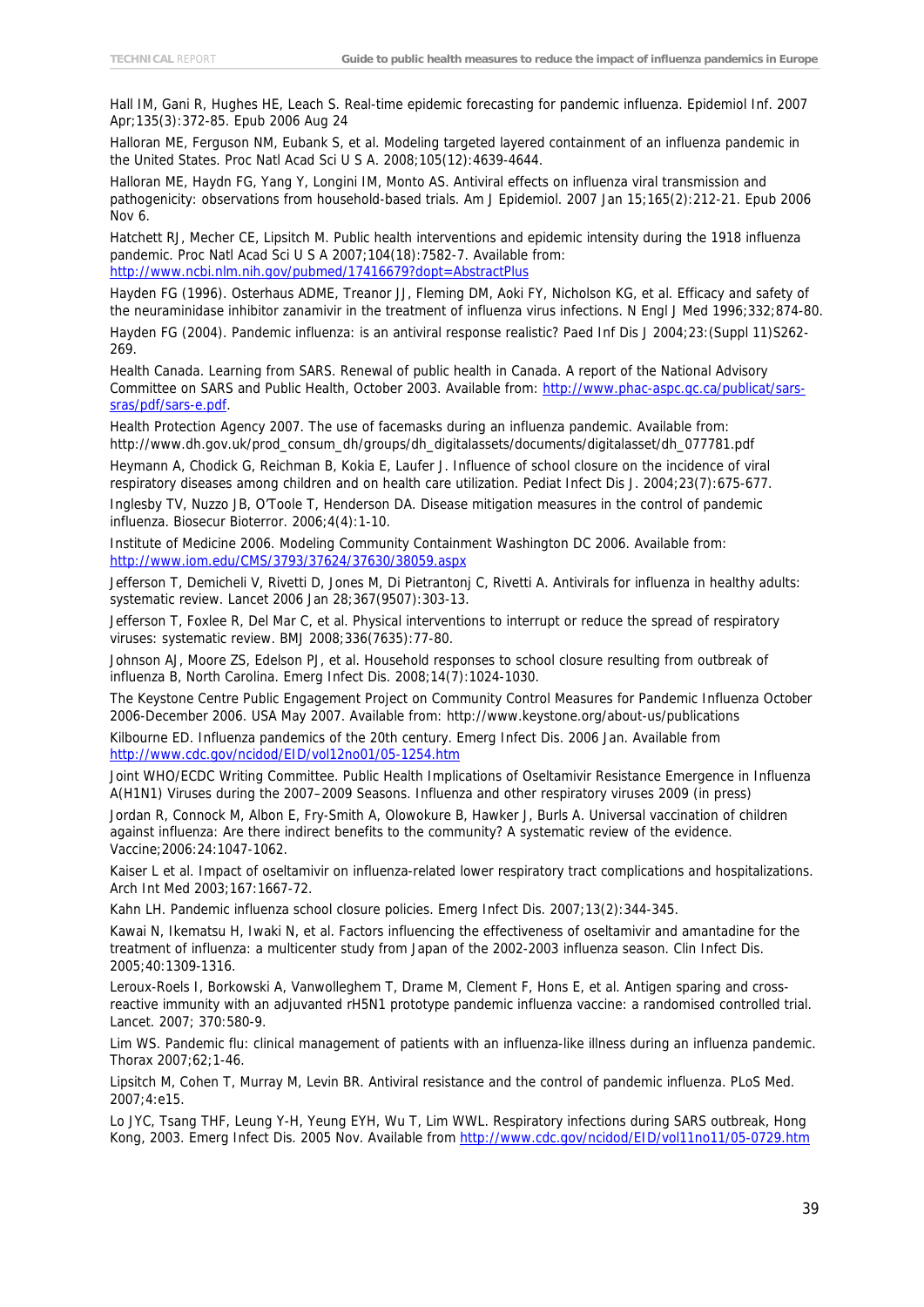Longini IM Jr, Koopman JS, Monto AS, Fox JP. Estimating household and community transmission parameters for influenza. Am J Epidemiol. 1982 May;115(5):736-51. Available from: <http://www.ncbi.nlm.nih.gov/pubmed/7081204?dopt=Abstract>

Longini IM, Nizam A, Xu S, Ungchusak K, Hanshaoworakul W, Cummings DA, et al. Containing pandemic influenza at the source. Science. 2005 Aug 12;309(5737):1083-7. Epub 2005 Aug 3.

MacIntyre CR, Epid MA, Cauchemez S, Dwyer DE, Seale H, Cheung P, et al. Face mask use and control of respiratory virus transmission in households. Emerg Infect Dis. 2009 Feb. Available from: <http://www.cdc.gov/EID/content/15/2/233.htm>

Markel H (2007), Lipman HB, Navarro JA, et al. Nonpharmaceutical interventions implemented by US cities during the 1918-1919 influenza pandemic. JAMA. 2007;298(6):644-654. Available from: [JAMA 2007 298\(6\):644-54](http://www.ncbi.nlm.nih.gov/sites/entrez?Db=pubmed&Cmd=ShowDetailView&TermToSearch=17684187&ordinalpos=3&itool=EntrezSystem2.PEntrez.Pubmed.Pubmed_ResultsPanel.Pubmed_RVDocSum)

Markel H (2006a), Stern A, Navarro JA, Michalsen JR. A historical assessment of non-pharmaceutical disease mitigation measures employed by selected communities during the second wave of the 1918–1920 Influenza Pandemic. Fort Belvoir, Va: Defense Threat Reduction Agency; 2006. Accessed October 10 2006. Available from: [http://www.med.umich.edu/medschool/chm/influenza/assets/dtra\\_final\\_influenza\\_report.pdf](http://www.med.umich.edu/medschool/chm/influenza/assets/dtra_final_influenza_report.pdf) 

Markel H (2006b), Stern AM, Navarro JA, Michalsen JR, Monto AS, DiGiovanni C. Nonpharmaceutical influenza mitigation strategies, US communities, 1918–1920 pandemic. Emerg Infect Dis 2006;12(12):1961-1964. Available from:<http://www.cdc.gov/ncidod/EID/vol12no12/06-0506.htm>

Meijer A, Lackenby A, Hungnes O, Lina B, van der Werf S, Schweiger B, et al. Oseltamivir-resistant influenza A (H1N1) virus, Europe, 2007–08 season. Emerg Infect Dis. 2009 April. Available from: <http://www.cdc.gov/eid/content/15/4/552.htm>

Monto AS (2006a). Vaccines and antiviral drugs in pandemic preparedness. Emerg Infect Dis. 2006 Jan. Available from<http://www.cdc.gov/ncidod/EID/vol12no01/05-1068.htm>

Monto AS (2006b), McKimm-Breschkin JL, Macken C, et al. Detection of influenza viruses resistant to neuraminidase inhibitors in global surveillance during the first 3 years of their use. Antimicrob Agents Chemother. 2006;50:2395-2402.

Moscona (2005a) Neuraminidase Inhibitors for Influenza. N Engl J Med. 2005;353:1363-1373. Available from: <http://content.nejm.org/cgi/reprint/353/13/1363.pdf>

Moscona (2005b) A. Oseltamivir resistance — disabling our influenza defenses. N Engl J Med. 2005;353:2633-2636.

Nordstrom BL et al. Risk of influenza and other complications of influenza-like illness in patients treated with oseltamivir. Curr Med Res and Opinion. 2005;21:761-68.

Potter CW. Chronicle of influenza pandemics. In Nicholson KG, Webster RG, Hay AJ , eds. Textbook of influenza. London: Blackwell Scientific Publications; 1998, p3-18.

Roberts L, Smith W, Jorm L, Patel M, Douglas RM, McGilchrist C. Effect of infection control measures on the frequency of upper respiratory infection in child care: a randomized, controlled trial. Pediatrics. 2000 Apr;105(4 Pt 1):738-42.

Ryan MAK, Christian RS, Wohlrabe BS. Handwashing and respiratory illness among young adults in military training. Am J Preventative Medicine. 2001;21(2):79-83.

Sander B, Nizam A, Garrison Jr LP, Postma MJ, Halloran ME, Longini Jr IM. Economic Evaluation of Influenza Pandemic Mitigation Strategies in the United States Using a Stochastic Microsimulation Transmission Model. Value Health 2008.

Sadique MZ, Adams EJ, Edmunds WJ. Estimating the costs of school closure for mitigating an influenza pandemic. Bmc Public Health 2008;8.

SGDN. France Plan Pandemie Grippale January 2007.

Shurmann W, Eggers HJ. Antiviral activity of an alcoholic hand disinfectant. Comparison of the in vitro suspension test with in vivo experiments on hands, and on individual fingertips. Antiviral research. 1983;(3):25-41.

Smith GCS, Pell JP. Parachute use to prevent death and major trauma related to gravitational challenge: systematic review of randomised controlled trials. BMJ. 2003;327:1459-61.

Straetemans M, Buchholz U, Reiter S, Haas W, Krause G. Prioritization strategies for pandemic influenza vaccine in 27 countries of the European Union and the Global Health Security Action Group: a review. BMC Public Health. 2007 Sep 7;7:236. Available from: **BMC Public Health.** 2007;7:236 [Epub ahead of print]

Sullivan KM, Monto A, Longini I. Estimates of the US health impact of influenza. Am J Pub Health. 1993;83:1712- 16.

Tellier R. Review of aerosol transmission of influenza A virus. [Emerg Infect Dis. 2006;12:1657-62.](http://www.ncbi.nlm.nih.gov/entrez/query.fcgi?db=pubmed&cmd=Retrieve&dopt=AbstractPlus&list_uids=17283614&query_hl=7&itool=pubmed_docsum)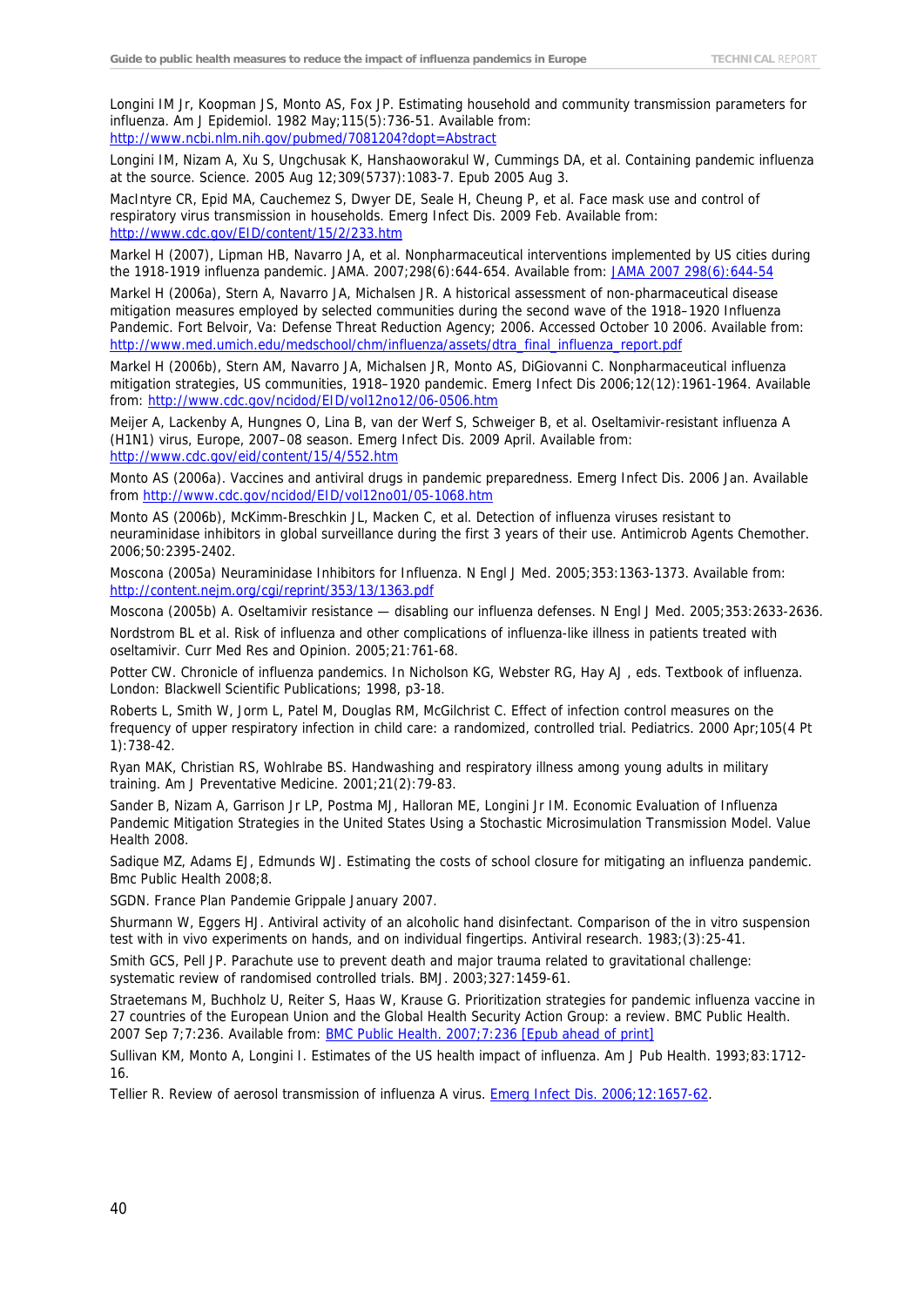United States Department of Health and Human Services and Centers for Disease Prevention and Control. Interim pre-pandemic planning guidance: Community strategy for pandemic influenza mitigation in the United States. Dec 2006. Available from: [http://www.pandemicflu.gov/plan/community/community\\_mitigation.pdf](http://www.pandemicflu.gov/plan/community/community_mitigation.pdf)

US Interim Public Health Guidance for the Use of Facemasks and Respirators in Non-Occupational Community Settings during an Influenza Pandemic. HHS USA, May 2007a. Available from: <http://www.pandemicflu.gov/vaccine/maskguidance.html>

US Interim Guidance on Planning for the Use of Surgical Masks and Respirators in Health Care Settings during an Influenza Pandemic. Oct 2006. Available from:<http://www.pandemicflu.gov/plan/healthcare/maskguidancehc.html>

White C, Kolble R, Carlson R et al. The effect of hand hygiene on illness rate among students in university residence halls. Am J Infection Control. 2003;31:364-70.

WHO (2003) Working Group on Prevention of International and Community Transmission of SARS. Public health interventions and SARS spread, 2003. Emerg Infect Dis 2004;10:1900-1906. Accessed October 10. Available from: <http://www.cdc.gov/ncidod/EiD/vol10no11/04-0729.htm>

WHO (2004b). Consultation on priority public health interventions before and during an influenza pandemic. Geneva: World Health Organization, 2004 (WHO/CDS/CSR/RMD/2004.9). Available from: [http:www.who.int/csr/disease/avian\\_influenza/consultation/en/](http://www.who.int/csr/disease/avian_influenza/consultation/en/) 

WHO (2005a). WHO Global Influenza Preparedness Plan 2005. Available from: [http://www.who.int/csr/resources/publications/influenza/WHO\\_CDS\\_CSR\\_GIP\\_2005\\_5.pdf](http://www.who.int/csr/resources/publications/influenza/WHO_CDS_CSR_GIP_2005_5.pdf)

WHO (2005b). WHO Global Influenza Preparedness Plan. 2005 Annex One Recommendations for nonpharmaceutical public health measures (p42-46). Available from: [http://www.who.int/csr/resources/publications/influenza/WHO\\_CDS\\_CSR\\_GIP\\_2005\\_5.pdf](http://www.who.int/csr/resources/publications/influenza/WHO_CDS_CSR_GIP_2005_5.pdf)

WHO (2006a). Nonpharmaceutical interventions for pandemic influenza, international measures. Emerg Infect Dis. 2006 Jan [cited Oct 10 2006]. Available from <http://www.cdc.gov/ncidod/EID/vol12no01/05-1370.htm>

WHO (2006b). Nonpharmaceutical interventions for pandemic influenza, national and community measures. Emerg Infect Dis. 2006 Jan [cited Oct 10 2006]. Available from <http://www.cdc.gov/ncidod/EID/vol12no01/05-1371.htm>

WHO (2006c). Antigenic and genetic characteristics of H5N1 viruses and candidate vaccine viruses developed for potential use as pre-pandemic vaccines. WHO 18 August 2006. Available from:

[http://www.who.int/csr/disease/avian\\_influenza/guidelines/summaryH520070403.pdf](http://www.who.int/csr/disease/avian_influenza/guidelines/summaryH520070403.pdf)

WHO (2007a) Interim Protocol: Rapid operations to contain the initial emergence of pandemic influenza. WHO Updated May 2007. Available:

[http://www.who.int/csr/disease/avian\\_influenza/guidelines/draftprotocol/en/index.html](http://www.who.int/csr/disease/avian_influenza/guidelines/draftprotocol/en/index.html)

WHO (2007b). Addressing Ethical Issues in Pandemic Influenza Planning: Examining the wide range of issues raised by a potential influenza pandemic. Report of a Technical Meeting (October 2006). WHO: Geneva. May 2007. Available from: [http://www.who.int/ethics/influenza\\_project/en/index.html](http://www.who.int/ethics/influenza_project/en/index.html)

WHO (2009a). Pandemic influenza preparedness and response. WHO guidance document April 2009. Availablr from:<http://www.who.int/csr/disease/influenza/pipguidance2009/en/index.html>

WHO(2009b). Global surveillance during an influenza pandemic, April 2009. Available from: <http://www.who.int/csr/resources/publications/swineflu/surveillance/en/index.html>

Wu JT, Riley S, Fraser C, Leung GM. Reducing the impact of the next influenza pandemic using household-based public health interventions. PLoS Med 3(9):e361. doi: 10.1371/journal.pmed.0030361.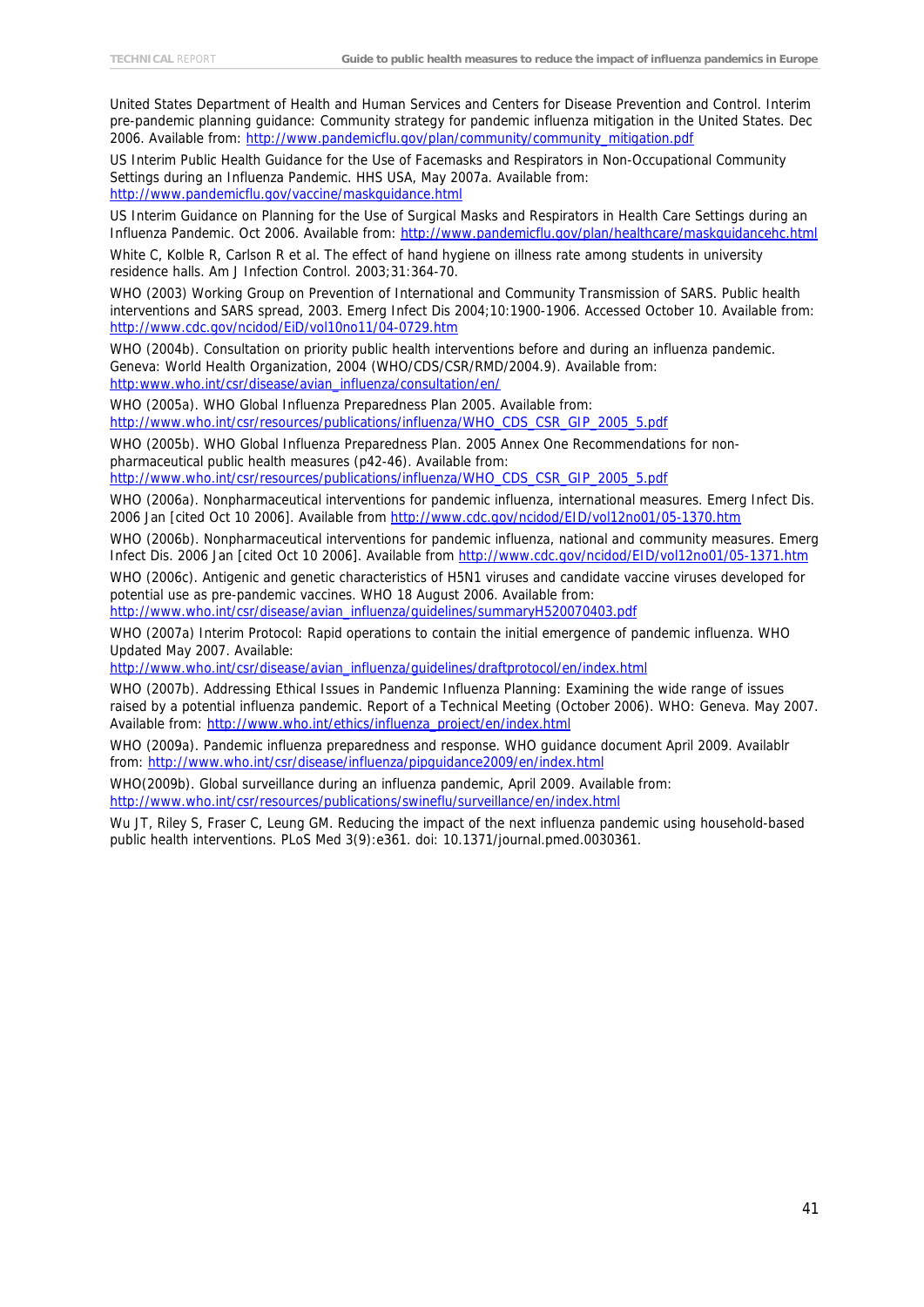# <span id="page-46-0"></span>**Annex**

# **WHO global influenza preparedness plan: The role of WHO and recommendations for national measures before and during pandemics**

[Extract from WHO Global Preparedness Plan; recommendations for non-pharmaceutical public health interventions (Annex 1 of original document). Reproduced with kind permission of the world health organization]

WHO/CDS/CSR/GIP/2005.5 Department of Communicable Disease Surveillance and Response Global Influenza Programme

### **Recommendations for non-pharmaceutical public health interventions**

### **Measures at the national level**<sup>29</sup> **[\(for](#page-46-1) [persons](#page-46-1) [living](#page-46-1) [or](#page-46-1) [travelling](#page-46-1) [within](#page-46-1) [an](#page-46-1) [affected](#page-46-1) [country\)](#page-46-1)**

|                                                                                                                                                                    |                                                       | Pandemic alert period <sup>a</sup> |              |                                                          |  |  |  |  |
|--------------------------------------------------------------------------------------------------------------------------------------------------------------------|-------------------------------------------------------|------------------------------------|--------------|----------------------------------------------------------|--|--|--|--|
|                                                                                                                                                                    | Phase                                                 | Phases                             | Phase        |                                                          |  |  |  |  |
| <b>Measures</b>                                                                                                                                                    | 3                                                     | 4 and 5                            | 6            | <b>Comments</b>                                          |  |  |  |  |
| Public health information, communication                                                                                                                           |                                                       |                                    |              |                                                          |  |  |  |  |
| Information for public on risks and risk avoidance<br>(tailored to target population)                                                                              | Y                                                     | Y                                  | Υ            |                                                          |  |  |  |  |
| Information for professionals                                                                                                                                      | Y                                                     | Υ                                  | Υ            |                                                          |  |  |  |  |
| Advice on universal hygiene behaviour                                                                                                                              | Y                                                     | Y                                  | Y            |                                                          |  |  |  |  |
| Preparatory information on next phase                                                                                                                              | Y                                                     | Y                                  | Y            |                                                          |  |  |  |  |
|                                                                                                                                                                    | Measures to reduce risk that cases transmit infection |                                    |              |                                                          |  |  |  |  |
| Confinement:<br>Confine cases (mild and severe) as<br>appropriate to local situation; provide medical<br>and social care                                           | Υ                                                     | Υ                                  | Υ            | Need to plan for large numbers of severe<br>cases        |  |  |  |  |
| Face masks:b<br>Symptomatic persons<br>٠                                                                                                                           | Υ                                                     | Υ                                  | Y            | Logistics need to be considered.                         |  |  |  |  |
| Exposed persons: undertake risk assessment<br>$\bullet$<br>considering: evidence of human-to-human<br>transmission; closeness of contact; frequency<br>of exposure | C                                                     | C                                  | $\mathsf{C}$ | Consider recommending masks based on<br>risk assessment. |  |  |  |  |
| Persons seeking care (respiratory illness) in<br>٠<br>risk area (waiting room),                                                                                    | Υ                                                     | Υ                                  | Υ            | Need more data, especially on use by well<br>persons.    |  |  |  |  |

<span id="page-46-1"></span><sup>&</sup>lt;sup>29</sup> Source: WHO consultation on priority public health intervention before and during an influenza pandemic. Geneva, World Health Organization. (Document WHO/CDS/CSR/RMD/2004.9)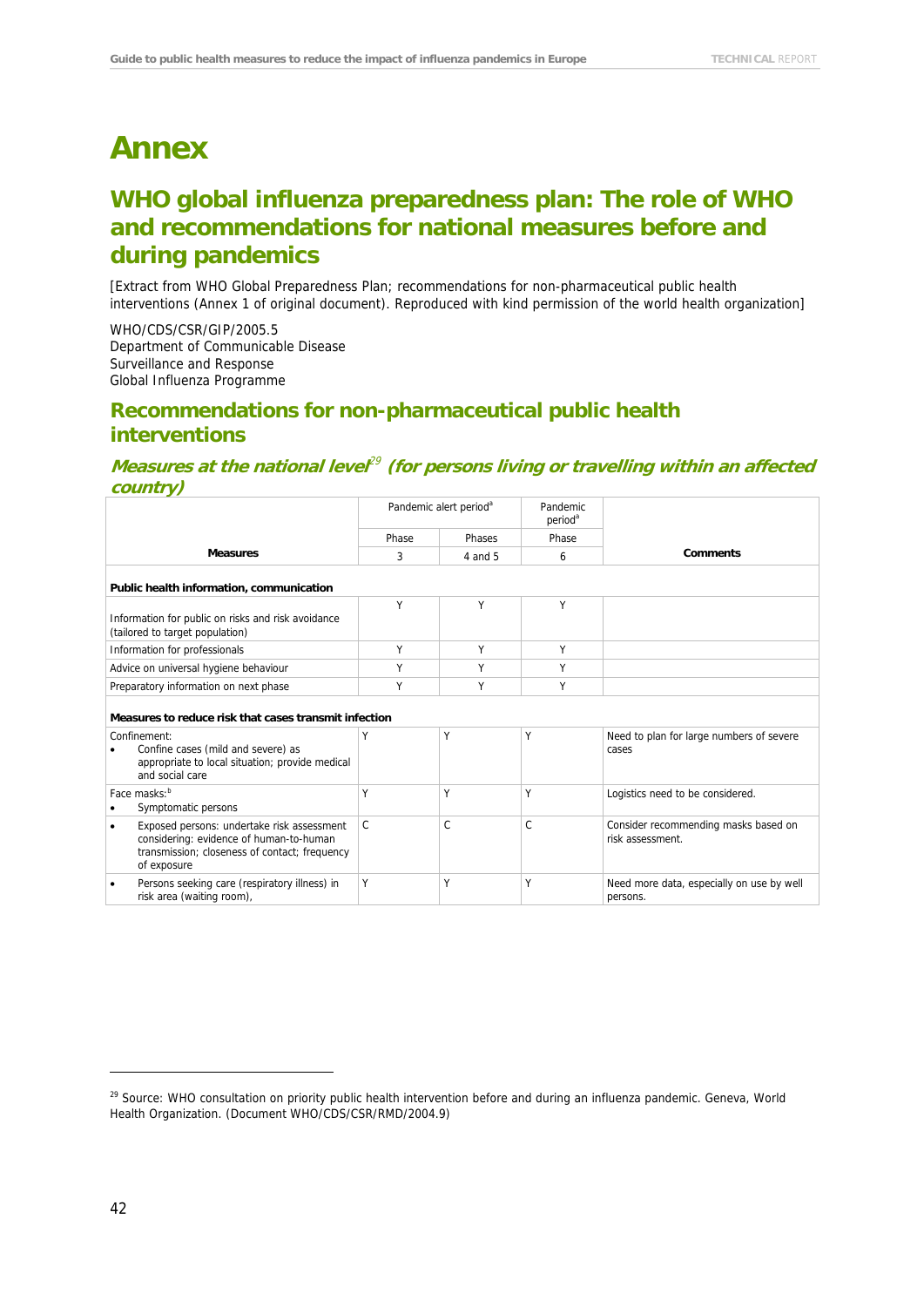|                                                                                                                                                                     | Pandemic alert<br>period |                | Pandemic<br>period |                                                                                                                                                                 |
|---------------------------------------------------------------------------------------------------------------------------------------------------------------------|--------------------------|----------------|--------------------|-----------------------------------------------------------------------------------------------------------------------------------------------------------------|
|                                                                                                                                                                     | Phase<br>Phases          |                | Phase              |                                                                                                                                                                 |
|                                                                                                                                                                     | 3                        | 4 and          | 6                  |                                                                                                                                                                 |
| <b>Measures</b>                                                                                                                                                     |                          | 5              |                    | <b>Comments</b>                                                                                                                                                 |
| Measures to reduce risk that contacts transmit infection (continued)                                                                                                |                          |                |                    |                                                                                                                                                                 |
| Tracing and follow-up of contacts.                                                                                                                                  | Υ                        | Υ              | N                  | Not feasible once pandemic starts.                                                                                                                              |
| Voluntary quarantine (such as home confinement) of<br>healthy contacts with health monitoring; provide medical<br>and social care,                                  | N                        | Y              | N                  | Voluntary quarantine should also apply to contacts of<br>known cases undergoing antiviral prophylaxis, as efficacy<br>not known.                                |
| Self-health monitoring and reporting if ill but no restrictions<br>on movement.                                                                                     | Y                        | $\mathsf{C}$   | Υ                  | Not relevant for contacts in quarantine.                                                                                                                        |
| Advise contacts to reduce social interaction                                                                                                                        | N                        | <b>NR</b>      | N                  | Not relevant for contacts in quarantine, see also<br>measures to increase social distance.                                                                      |
| Advise contacts to defer travel to unaffected areas.                                                                                                                | N                        | <b>NR</b>      | Υ                  | Not relevant for contacts in quarantine. Precautionary<br>principle when unclear whether human-to-human<br>transmission is occurring; see also travel measures. |
| Provide contacts with antiviral proplylaxis. <sup>c</sup>                                                                                                           | Y                        | Υ              | N                  | Principle of early aggressive measure to avert pandemic                                                                                                         |
| Measures to increase social distance                                                                                                                                |                          |                |                    |                                                                                                                                                                 |
| Voluntary home confinement of symptomatic persons                                                                                                                   | Y                        | Y              | Υ                  | Measures needed to reduce risk of transmission to other<br>household members.                                                                                   |
| Closure of schools (including preschool, higher education)<br>in conjunction with other measures (limiting after-school<br>activities) to reduce mixing of children | N                        | $\mathsf{C}$   | C                  | Depends on epidemiological context – extent to which<br>these settings contribute to transmissions.                                                             |
| Population-wide measures to reduce mixing of adults<br>(furlough non-essential workers, close workplaces,<br>discourage mass gatherings). <sup>d</sup>              | N                        | $\mathsf{C}$   | C                  | Consider in certain circumstances - extent to which<br>unlinked community transmission and transmission in<br>workplaces occurs.                                |
| Masks in public places.                                                                                                                                             | N                        | N              | N                  | Not known to be effective; permitted but not<br>encouraged.                                                                                                     |
| Measures to decrease interval between symptom onset and patient isolation                                                                                           |                          |                |                    |                                                                                                                                                                 |
| Public campaign to encourage prompt self-diagnosis.                                                                                                                 | Υ                        | Υ              | Υ                  |                                                                                                                                                                 |
| Urge entire population (affected area) to check for fever at<br>least once daily                                                                                    | N                        | N              | N                  |                                                                                                                                                                 |
| Set up fever telephone hotlines with ambulance response.                                                                                                            | N                        | C              | N                  |                                                                                                                                                                 |
| Set up fever clinics with appropriate infection control.                                                                                                            | N                        | C              | N                  |                                                                                                                                                                 |
| Introduce thermal scanning in public places.                                                                                                                        | N                        | N              | N                  | Not effective based on experience, also requires<br>individual and public health action for identified febrile<br>persons.                                      |
| <b>Disinfection measures</b>                                                                                                                                        |                          |                |                    |                                                                                                                                                                 |
| Hand-washing                                                                                                                                                        | Y                        | Υ              | Υ                  |                                                                                                                                                                 |
| Household disinfection of potentially contaminated surfaces                                                                                                         | Υ                        | Y              | Υ                  |                                                                                                                                                                 |
| Widespread environmental disinfection.                                                                                                                              | Ν                        | N              | N                  |                                                                                                                                                                 |
| Air disinfection.                                                                                                                                                   | N                        | N              | N                  |                                                                                                                                                                 |
| Measures for persons entering or exiting an infected area within the country                                                                                        |                          |                |                    |                                                                                                                                                                 |
| Advise to avoid contact with high-risk environments (such<br>as infected poultry farms, live-poultry markets).                                                      | Υ                        | Υ              | Υ                  |                                                                                                                                                                 |
| Recommended deferral of non-essential travel to affected<br>areas.                                                                                                  | Ν                        | Υ              | Υ                  | If significant areas of country remain unaffected.                                                                                                              |
| Restrict travel to and from affected areas.                                                                                                                         | Ν                        | N <sup>e</sup> | N                  | Enforcement of travel restrictions considered impractical<br>in most countries but likely to occur voluntarily when risk<br>appreciated by the public.          |
| Cordon sanitaire.                                                                                                                                                   | Ν                        | N              | N                  | Enforcement considered impractical.                                                                                                                             |
| Disinfection of clothing, shoes or other objects of persons<br>exiting affected areas.                                                                              | Ν                        | N              | N                  | Not recommended for public health purposes, but may<br>be required by veterinary authorities to prevent spread of<br>infection to animals.                      |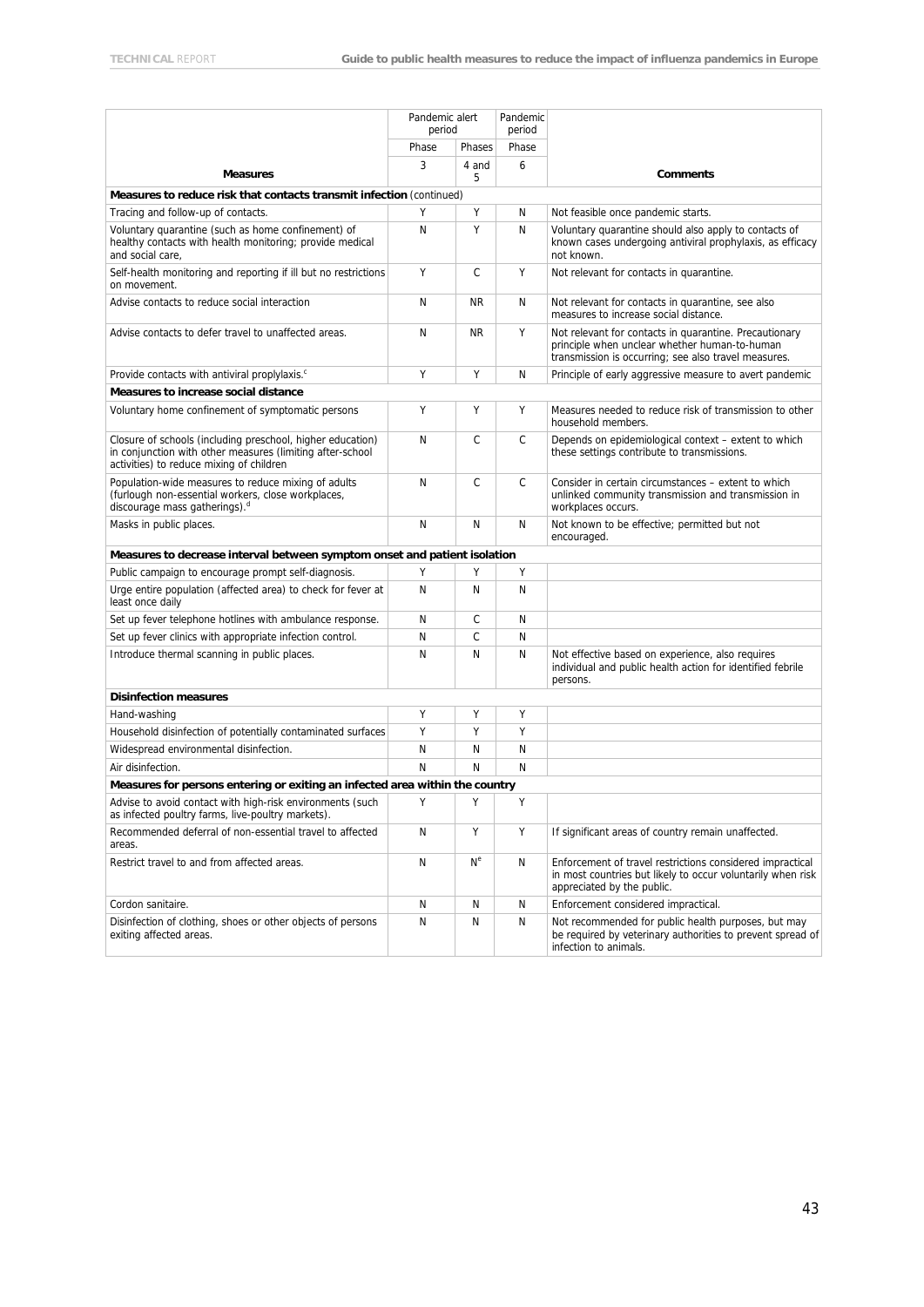### **Measures at the international level**

|           |                                                                                                                                                                                                                                                                      | Pandemic alert period |                      | Pandemic<br>period |                                                                                                                                                                                                                                 |  |
|-----------|----------------------------------------------------------------------------------------------------------------------------------------------------------------------------------------------------------------------------------------------------------------------|-----------------------|----------------------|--------------------|---------------------------------------------------------------------------------------------------------------------------------------------------------------------------------------------------------------------------------|--|
|           |                                                                                                                                                                                                                                                                      | Phase                 | Phases               | Phase              |                                                                                                                                                                                                                                 |  |
|           | <b>Measures</b>                                                                                                                                                                                                                                                      | 3                     | $4$ and $5$          | 6                  | <b>Comments</b>                                                                                                                                                                                                                 |  |
|           | Measures at borders for persons entering or exiting a country                                                                                                                                                                                                        |                       |                      |                    |                                                                                                                                                                                                                                 |  |
|           | Information to travellers                                                                                                                                                                                                                                            |                       |                      |                    |                                                                                                                                                                                                                                 |  |
| $\bullet$ | Outbreak notice.                                                                                                                                                                                                                                                     | Υ                     | Υ                    | Υ                  | Message must be tailored to phase. While                                                                                                                                                                                        |  |
| $\bullet$ | Recommend that travellers to areas<br>experiencing outbreaks of highly pathogenic<br>avian influenza avoid contact with poultry<br>farms and live animal markets                                                                                                     | Υ                     | Υ                    | $\mathsf{C}$       | travel would remain a matter of personal<br>choice, transparency must be ensured in<br>order to allow for informed decision-making.<br>Consequences for the traveller may include<br>personal risk to health and economic harm. |  |
| $\bullet$ | Recommend deferral of non-essential<br>international travel to affected areas.                                                                                                                                                                                       | N                     | Y                    | Υ                  |                                                                                                                                                                                                                                 |  |
| $\bullet$ | Recommend deferral of non-essential<br>international travel from affected areas.                                                                                                                                                                                     | N                     | Y                    | Y                  |                                                                                                                                                                                                                                 |  |
|           |                                                                                                                                                                                                                                                                      |                       | See Screening Tables |                    |                                                                                                                                                                                                                                 |  |
|           | Measures at borders for international travellers coming from or going to affected areas                                                                                                                                                                              |                       |                      |                    |                                                                                                                                                                                                                                 |  |
|           | Health alert notices to travellers to and from<br>affected areas.                                                                                                                                                                                                    | N                     | Υ                    | Υ                  | WHO negotiates with appropriate<br>organizations (e.g. International Air<br>Transport Association) to ensure that health<br>alert notices are distributed: WHO facilitates<br>shared notice formats among countries.            |  |
|           | Medical surveillance                                                                                                                                                                                                                                                 |                       |                      |                    |                                                                                                                                                                                                                                 |  |
| $\bullet$ | Daily self-checking for fever:                                                                                                                                                                                                                                       |                       |                      |                    |                                                                                                                                                                                                                                 |  |
|           | - travellers from affected area:                                                                                                                                                                                                                                     | N                     | Υ                    | Υ                  |                                                                                                                                                                                                                                 |  |
|           | - travellers to affected area.                                                                                                                                                                                                                                       | N                     | N                    | Y                  |                                                                                                                                                                                                                                 |  |
| $\bullet$ | Self-reporting if symptoms appear in travellers<br>from affected areas.                                                                                                                                                                                              | Υ                     | Υ                    | Υ                  | Contacts of confirmed cases should be<br>encouraged to monitor health. Quarantine<br>may be indicated. Persons on affected<br>conveyance should be traced and similarly<br>advised.                                             |  |
| $\bullet$ | Advice on how to behave if ill after travel in<br>affected areas (seek healthcare, give travel<br>history, receive influenza laboratory test); if<br>pandemic virus detected, patient should be<br>isolated and public health officials, including<br>WHO, notified. | Y                     | Y                    | Υ                  |                                                                                                                                                                                                                                 |  |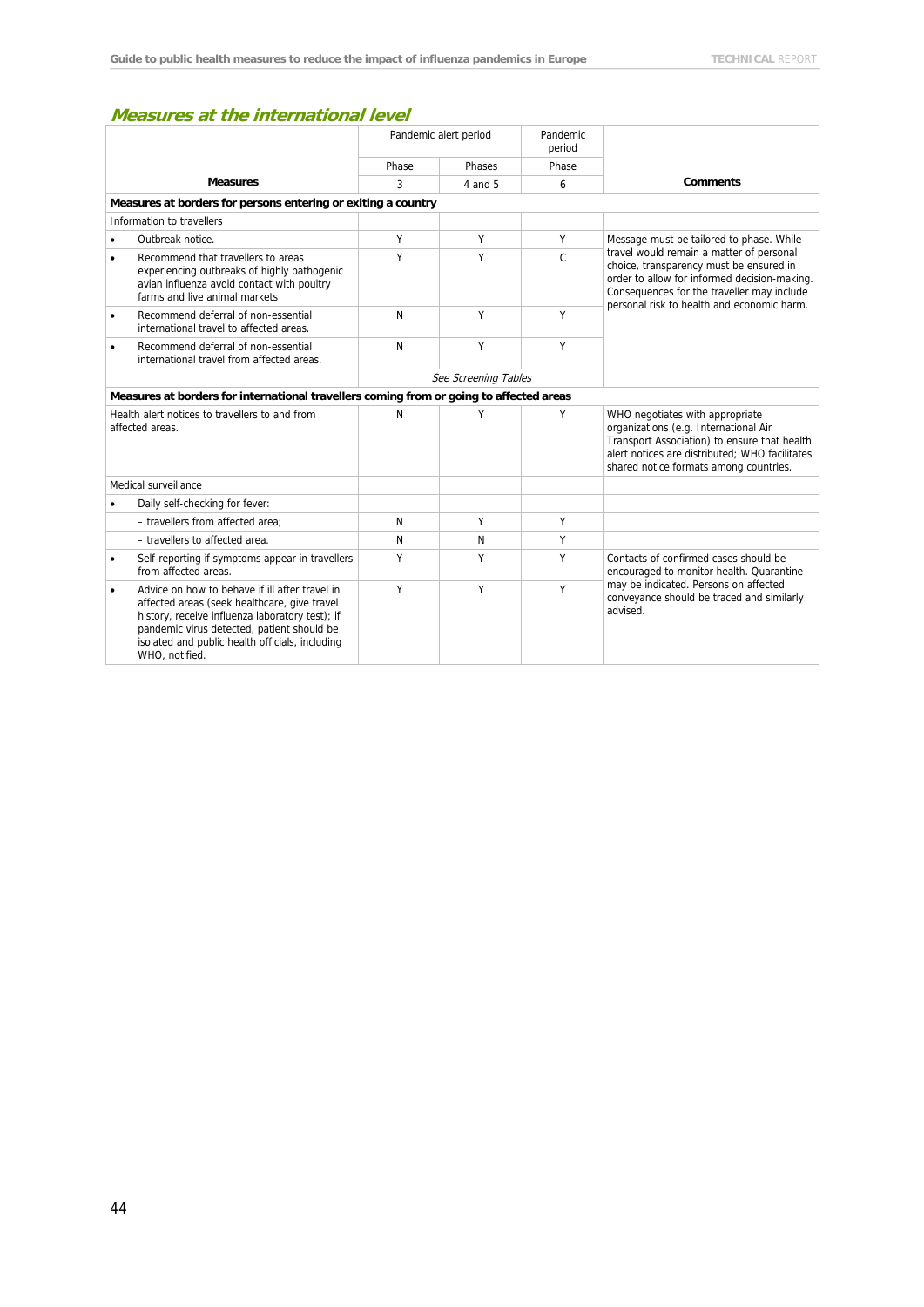|           |                                                                                                                     | Pandemic alert<br>period |         | Pandemic<br>period |                                                                                                                                                                                                               |
|-----------|---------------------------------------------------------------------------------------------------------------------|--------------------------|---------|--------------------|---------------------------------------------------------------------------------------------------------------------------------------------------------------------------------------------------------------|
|           |                                                                                                                     | Phase                    | Phases  | Phase              |                                                                                                                                                                                                               |
|           | <b>Measures</b>                                                                                                     | 3                        | 4 and 5 | 6                  | <b>Comments</b>                                                                                                                                                                                               |
| areas.    | Entry screening for travellers coming from affected                                                                 |                          |         |                    | Due to lack of proven health benefit, practice should be<br>permitted (for political reasons, to promote public<br>confidence) but not encouraged. Travellers should receive<br>health alert notices instead. |
| $\bullet$ | Screening for symptoms (visual detection of<br>symptoms).                                                           | N                        | N       | N                  | Entry screening may be considered where host country<br>suspects that exit screening (see below) at traveller's<br>viewpoint of embarkation is suboptimal.                                                    |
| $\bullet$ | Screening for at-risk travelers (health declaration,<br>questionnaire).                                             | N                        | N       | N                  |                                                                                                                                                                                                               |
| $\bullet$ | Thermal screening.                                                                                                  | N                        | N       | N                  |                                                                                                                                                                                                               |
|           | Medical examination                                                                                                 | N                        | N       | N                  |                                                                                                                                                                                                               |
|           | Entry screening for geographically isolated infection-<br>free areas (islands), using the options above.            | N                        | Υ       | Υ                  | Feasible, may prevent entrance of pandemic virus. May<br>also be relevant where country's internal surveillance<br>capacity is limited.                                                                       |
|           | Exit Screening for all travellers from areas with<br>human infections                                               |                          |         |                    | More feasible than entry screening for detecting early<br>cases.                                                                                                                                              |
| $\bullet$ | Screening for symptoms (visual detection of<br>symptoms).                                                           | N                        | N       | N                  | Not feasible due to passenger volume.                                                                                                                                                                         |
| $\bullet$ | Screening for at-risk travellers (health declaration,<br>questionnaire).                                            | N                        | Υ       | Y                  |                                                                                                                                                                                                               |
| ٠         | Thermal scanning or ear-temperature<br>measurement.                                                                 | N                        | Y       | Y                  | Thermal scanning less sensitive and specific but may be<br>more practical than ear-temperature scanning.                                                                                                      |
| $\bullet$ | Stop-list of isolated or quarantined persons                                                                        | N                        | N       | N                  | May be feasible in certain countries, but generally not<br>encouraged.                                                                                                                                        |
| $\bullet$ | Recommend that ill persons postpone travel                                                                          | Υ                        | Υ       | Y                  |                                                                                                                                                                                                               |
| $\bullet$ | Medical examination for travellers at risk or with<br>fever                                                         | N                        | N       | N                  | Not feasible to implement at borders.                                                                                                                                                                         |
|           | Measures for countries with porous borders (including informal or illegal crossing points) adjoining affected areas |                          |         |                    |                                                                                                                                                                                                               |
|           | Raise awareness among healthcare providers and<br>general public to facilitate surveillance and response            | N                        | Υ       | Υ                  | WHO to post relevant quidelines on web for use by<br>countries in developing posters, mass-media messages and                                                                                                 |

| Raise awareness among healthcare providers and         | N |  | WHO to post relevant quidelines on web for use by           |
|--------------------------------------------------------|---|--|-------------------------------------------------------------|
| general public to facilitate surveillance and response |   |  | countries in developing posters, mass-media messages and    |
| measures, such as social distancing, quarantine or     |   |  | similar measures. Possible benefits include rumour control. |
| isolation.                                             |   |  |                                                             |